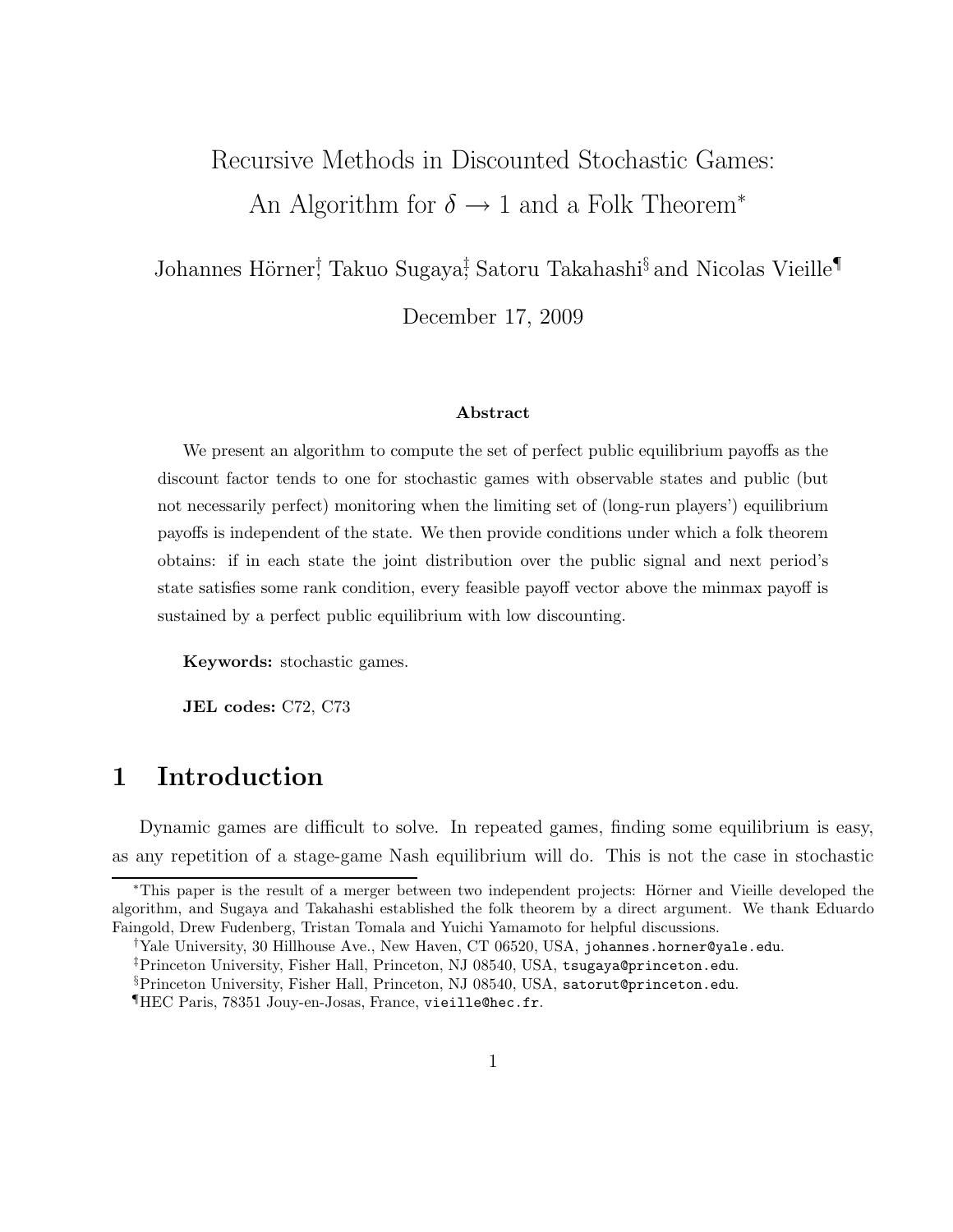games. Even the most basic equilibria for such games, namely (stationary) Markov equilibria, in which continuation strategies depend on the current state only, often turn out to be challenging. Further complications arise once the assumption of perfect monitoring is abandoned. In that case, our understanding of equilibria in repeated games owes an invaluable debt to Abreu, Pearce and Stacchetti (1991), whose recursive techniques have found numerous applications. Parallel ideas have been developed in stochastic games by Mertens and Parthasarathy (1987,1991) to establish the most general equilibrium existence results to date (see also Solan (1998)). Those ideas have triggered a development of numerical methods (Judd, Yeltekin and Conklin (2003)), whose use is critical for applications in which postulating a high discount factor appears too restrictive.

In repeated games, more tractable characterizations have been achieved in the case of low discounting. Fudenberg and Levine (1994, hereafter FL) and Fudenberg, Levine and Maskin (1994, hereafter FLM) show that the set of (perfect public) equilibrium payoffs can be characterized by a family of static constrained optimization programs. Based on this and other insights, they derive sufficient conditions for a folk theorem for repeated games with imperfect public monitoring. The algorithm developed by FL has proved to be useful, as it allows to identify the equilibrium payoff set in interesting cases in which the sufficient conditions for the folk theorem fail. This is the case, for instance, in the partnership game of Radner, Myerson and Maskin (1986). Most importantly, FL's algorithm can accommodate both long-run and short-run players, which is essential for many applications, especially in macroeconomics and political economy, in which consumers or voters are often modeled as non-strategic (See Mailath and Samuelson (2006), Chapters 5 and 6).

This paper extends these results to stochastic games. More precisely, it provides an algorithm that characterizes the set of perfect public equilibria in stochastic games with finite states, signals and actions, in which states are observed, monitoring is imperfect but public, under the assumption that the limiting set of equilibrium payoffs (of the long-run players) is independent of the initial state (this is the case, in particular, if the Markov chain over states defined by any Markov strategy profile is irreducible). This algorithm is a natural extension of FL, and indeed, reduces to it if there is only one state. The key to this characterization lies in the linear constraints to impose on continuation payoffs. In FL, each optimization program is indexed by a direction  $\lambda \in \mathbf{R}^I$  that specifies the weights on the payoffs of the I players. Trivially, the boundary point v of the equilibrium payoff set that maximizes this weighted average in the direction  $\lambda$  is such that, for any realized signal y, the continuation payoff  $w(y)$  must satisfy the property that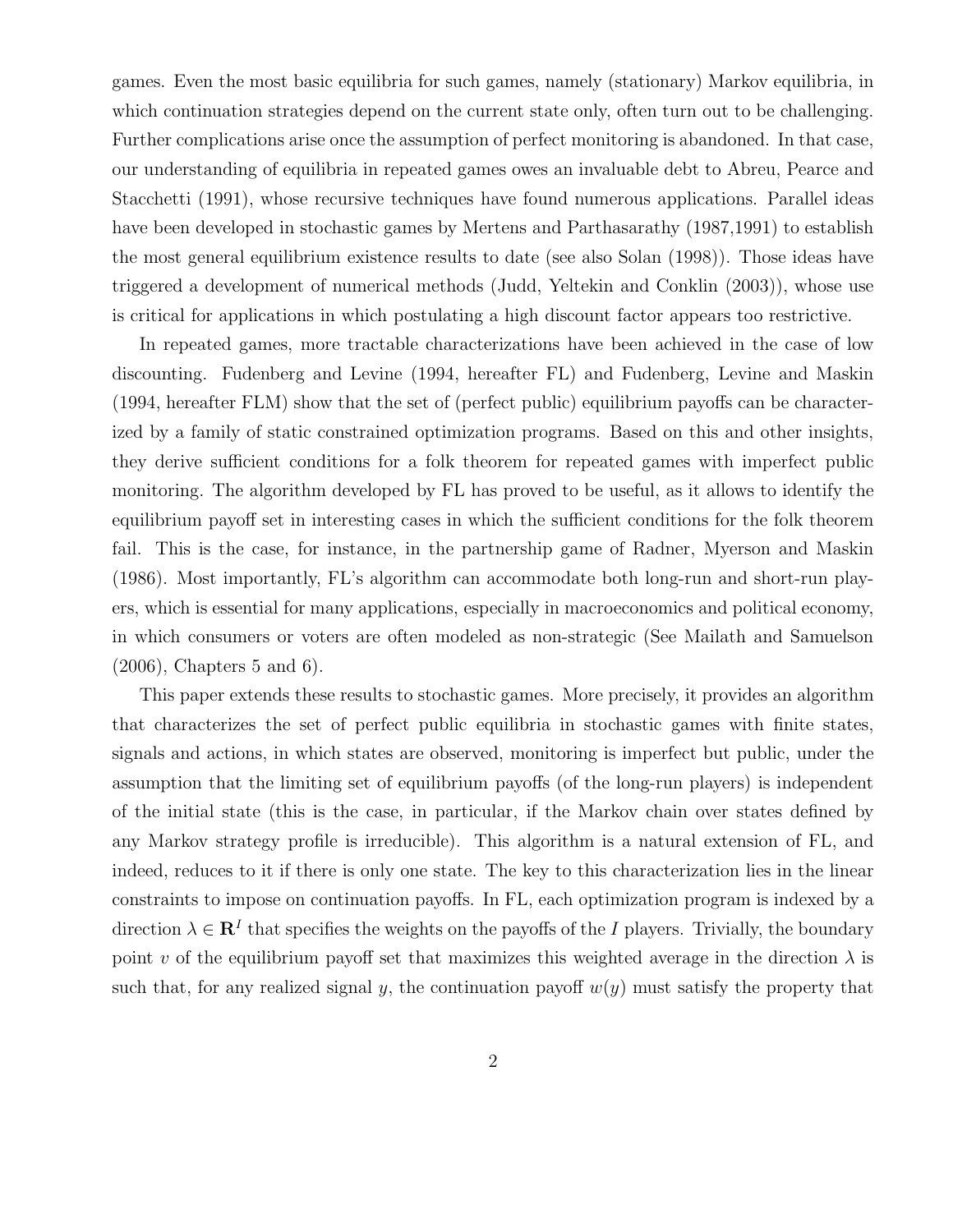$\lambda \cdot (w(y) - v) \leq 0$ . Indeed, one of the main insights of FL is that, once discounting is sufficiently low, attention can be restricted to this linear constraint, for each  $\lambda$ , so that the program itself becomes linear in  $w$ , and hence considerably more tractable. In a stochastic game, it is clear that the continuation payoff must be indexed not only by the public signal, but also by the realized state, and since the stage games that correspond to the current and to the next state need not be the same, there is little reason to expect this property to be preserved for each pair of states. Indeed, it is not. One might then wonder whether the resulting problem admits a linear characterization at all. The answer is affirmative.

When all players are long-run, this characterization can be used to establish a folk theorem under assumptions that parallel those invoked by FLM. In stochastic games, note that state transitions might be affected by actions taken, so that, because states are observed, they already provide information about players' past actions. Therefore, it is natural to impose rank conditions at each state on how actions affect the joint distribution over the future state and signal. This is weaker than requiring such conditions on signals alone, and indeed, it is easy to construct examples where the folk theorem holds without any public signals (see Example 1).

This folk theorem also generalizes Dutta's (1995) folk theorem for stochastic games with perfect monitoring. Unlike ours, Dutta's ingenious proof is constructive, extending ideas developed by Fudenberg and Maskin (1986) for the case of repeated games with perfect monitoring. However, his assumptions (except for the monitoring structure) are the same as ours. In independent and simultaneous work, Fudenberg and Yamamoto (2009) provide a different, direct proof of the folk theorem for stochastic games with imperfect public monitoring under irreducibility, without a general characterization of the equilibrium payoff set. Their rank assumptions are stronger, as discussed below.

Finally, our results also imply the average cost optimality equation from dynamic programming, which obtains here as a special case for the case of a single player. The average cost optimality equation is widely used in operations research, for instance in routing, inventory, scheduling and queuing problems, and our results might thus prove useful for game-theoretic extensions of such problems, as in inventory or queuing games.

Of course, stochastic games are also widely used in economics. They play an important role in industrial organization (among many others, see Ericson and Pakes (1995)). It is hoped that methods such as ours might help provide integrated analyses of questions whose treatment had to be confined to simple environments so far, such as the role of imperfect monitoring (Green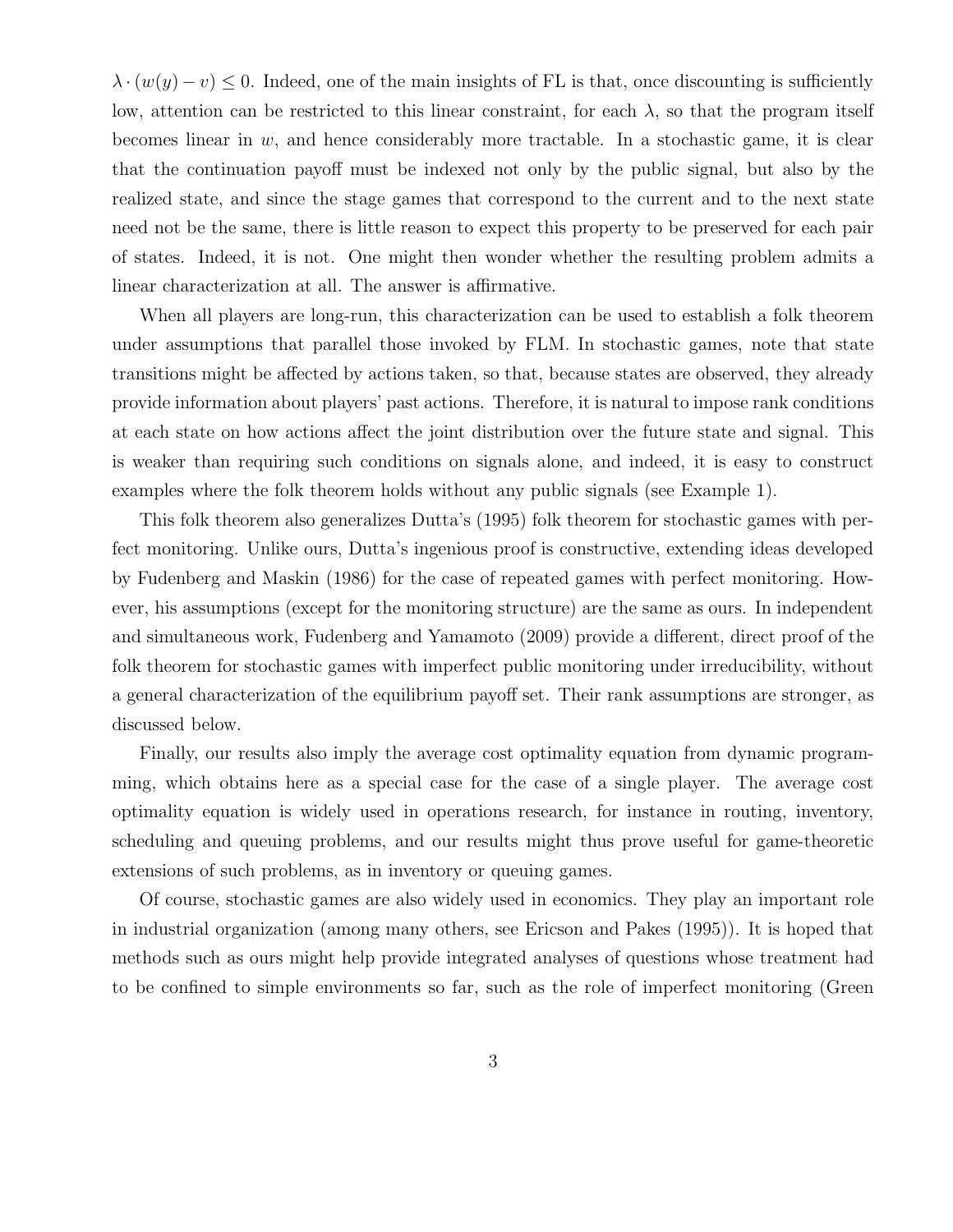and Porter (1984)) and of business cycles (Rotemberg and Saloner (1986)) in collusion, for instance. Rigidities and persistence play an important role in macroeconomics as well, giving rise to stochastic games. See Phelan and Stacchetti (2001), for example. In Section 4, we shall apply our results to a simple political economy game, and establish a version of the folk theorem when some players are short-run.

# 2 Set-up and Result

### 2.1 Set-up

We introduce stochastic games with public signals. At each stage, the game is in one state, and players simultaneously choose actions. Nature then determines both the current payoff, the next state and a public signal, as a function of the current state and the action profile. The sets S of possible states, I of players,  $A^i$  of actions available to player i, and Y of public signals are assumed finite.<sup>1</sup>

Given an action profile  $a \in A := \times_i A^i$ , and a state  $s \in S$ , we denote by  $r(s, a) \in \mathbb{R}^I$  the payoff (or reward) profile when in state s given a, and by  $p(t, y|s, a)$  the joint probability of moving to state  $t \in S$  and of getting the public signal  $y \in Y$ . (As usual, we can think of  $r^i(s, a)$  as the expectation given a of some realized payoff that is a function of a private outcome of player  $i$ and the public signal only). Without loss of generality, we assume that all payoffs lie in  $[0, 1]$ .

We assume that at the end of each period, the only information publicly available to all players consists of nature's choices: the next state together with the public signal. When properly interpreting  $Y$ , this includes the case of perfect monitoring and the case of publicly observed payoffs. Note however that this fails to include the case where actions are perfectly monitored, yet states are not disclosed. In such a case, the natural "state" variable is the (common) posterior belief of the players on the underlying state.

Thus, in the stochastic game, in each period  $n = 1, 2, \ldots$ , the state is observed, the stage game is played, and the corresponding public signal is then revealed. The stochastic game is parameterized by the initial state  $s_1$ , and it will be useful to consider all potential states simultaneously. The public history at the beginning of period n is then  $h_n = (s_1, y_1, \ldots, s_{n-1}, y_{n-1}, s_n)$ . We set  $H_1 := S$ , the set of initial states. The set of public histories at the beginning of period

<sup>&</sup>lt;sup>1</sup>For notational convenience, the set of available actions is independent of the state. See, however, footnote 4. All results extend beyond that case.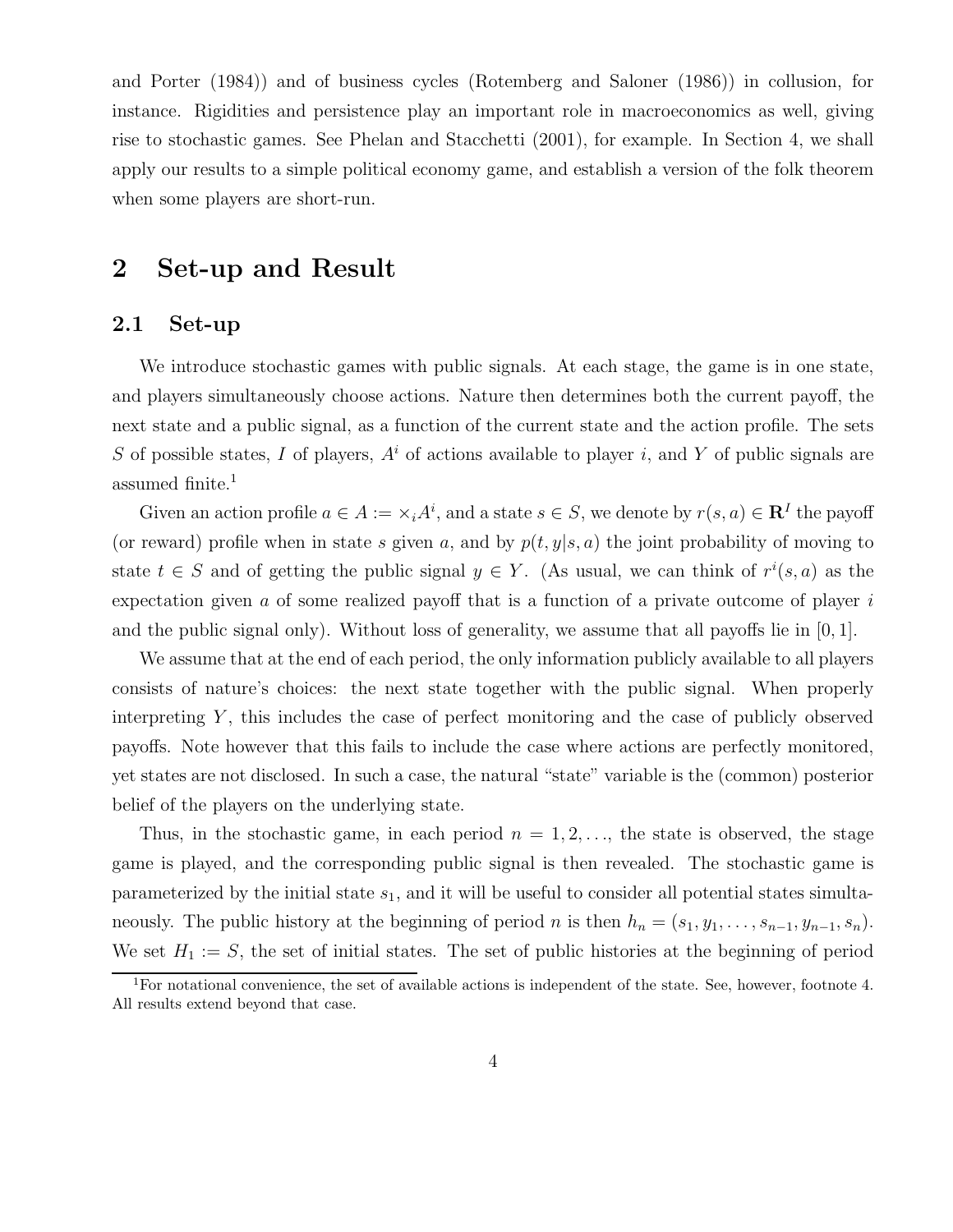n is therefore  $H_n := (S \times Y)^{n-1} \times S$ , and we let  $H := \bigcup_{n \geq 1} H_n$  denote the set of all public histories. The private history for player i at the beginning of period n is a sequence  $h_n^i =$  $(s_1, a_1, y_1, \ldots, s_{n-1}, a_{n-1}, y_{n-1}, s_n)$ , and we similarly define  $H_1^i := S$ ,  $H_n^i := (S \times A^i \times Y)^{n-1} \times S$ and  $H^i := \bigcup_{n \geq 1} H_n^i$ . Given a stage  $n \geq 1$ , we denote by  $s_n$  the state,  $a_n$  the realized action profile, and  $y_n$  the public signal in period n. We will often use the same notation to denote both these realizations and the corresponding random variables.

A (behavior) strategy for player  $i \in I$  is a map  $\sigma^i : H^i \to \Delta(A^i)$ . Every pair of initial state  $s_1$  and strategy profile  $\sigma$  generates a probability distribution over histories in the obvious way and thus also generates a distribution over sequences of the players' rewards. Players seek to maximize their payoff, that is, the average discounted sum of their rewards, using a common discount factor  $\delta < 1$ . Thus, the payoff of player  $i \in I$  if the initial state is  $s_1$  and the players follow the strategy profile  $\sigma$  is defined as

$$
V_{\delta}^{i}(s_1,\sigma)=\sum_{n=1}^{\infty}(1-\delta)\delta^{n-1}\mathbf{E}_{s_1,\sigma}[r^{i}(s_n,a_n)].
$$

We shall consider a special class of equilibria. A strategy  $\sigma^i$  is public if it depends on the public history only, and not on the private information. That is, a public strategy is a mapping  $\sigma^i: H \to \Delta(A^i)$ . A perfect public equilibrium (hereafter, PPE) is a profile of public strategies such that, given any period n and public history  $h_n$ , the strategy profile is a Nash equilibrium from that period on. Note that this class of equilibria includes Markov equilibria, in which strategies only depend on the current state and period. In what follows though, a Markov strategy for player i will be a public strategy that is a function of states only, i.e. a function  $S \to \Delta(A^i)$ .<sup>2</sup>

Note also that the set of PPE payoff is a function of the current state only, and does not otherwise depend on the public history, nor on the period. PPEs are sequential equilibria, but it is easy to construct examples showing that the converse is not generally true. What we characterize, therefore, is a subset of the sequential equilibrium payoffs.

We denote by  $E_{\delta}(s) \subset \mathbf{R}^{I}$  the (compact) set of PPE payoffs of the game with initial state  $s \in S$  and discount factor  $\delta < 1$ . All statements about convergence of, or equality between sets are understood in the sense of the Hausdorff distance  $d(A, B)$  between sets A, B.

Because both state and action sets are finite, it follows from Fink (1964) and Takahashi (1964) that a (perfect public) equilibrium always exists in this set-up.

<sup>&</sup>lt;sup>2</sup>In the literature on stochastic games, such strategies are often referred to as stationary strategies.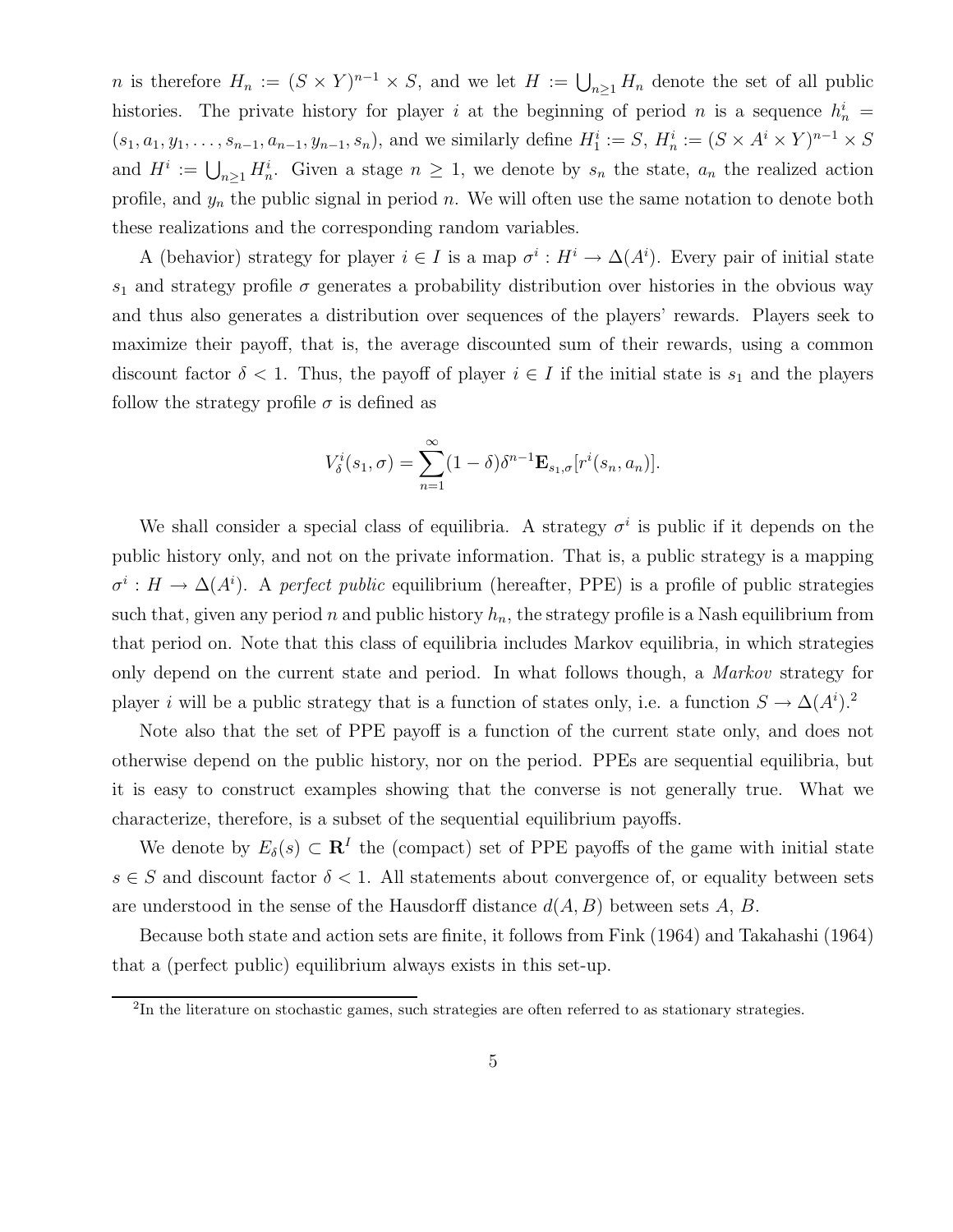### 2.2 The Characterization

Our algorithm does not apply to all finite stochastic games. Some examples of stochastic games, in particular those involving absorbing states, exhibit remarkably complex asymptotic properties. See, for instance, Sorin (1986) or Bewley and Kohlberg (1976). We shall come back to the implications of our results for such games. Our main theorem makes use of the following assumption.

**Assumption A:** The limit set of PPE payoffs is independent of the initial state: for all  $s, t \in S$ ,

$$
\lim_{\delta \to 1} d(E_{\delta}(s), E_{\delta}(t)) = 0.
$$

This is an assumption on endogenous variables. A stronger assumption on exogenous variables that implies Assumption **A** is *irreducibility*: For any Markov  $(a_s)_{s \in S} \in A^S$ , the Markov chain over S with transition function

$$
q(t|s) := p(t \times Y|s, a_s)
$$

is irreducible. Actually, it is not necessary that every Markov strategy gives rise to an irreducible Markov chain. It is clearly sufficient if there is some state that is accessible from every other state regardless of the Markov strategy.

Another class of games that satisfies Assumption  $A$ , although it does not satisfy irreducibility, is the class of alternating-move games (see Lagunoff and Matsui (1997) and Yoon (2001)). With two players, for instance, this can be modeled as a stochastic game in which the state space is  $A^1 \cup A^2$ , where  $a^i \in A^i$  is the state that corresponds to the last action played by player i, when it is player  $-i$ 's turn to move. (Note that this implies perfect monitoring by definition, as states are observed.)

Note also that, by redefining the state space to be  $S \times Y$ , one may further assume that only states are disclosed. That is, the class of stochastic games with public signals is no more general than the class of stochastic games in which only the current state is publicly observed. However, the Markov chain over  $S \times Y$  with transition function  $\tilde{q}(t, z|s, y) := p(t, z|s, a_s)$  need not be irreducible even if  $q$  is.

Given a state  $s \in S$  and a map  $x : S \times Y \to \mathbb{R}^{S \times I}$ , we denote by  $\Gamma(s, x)$  the one-shot game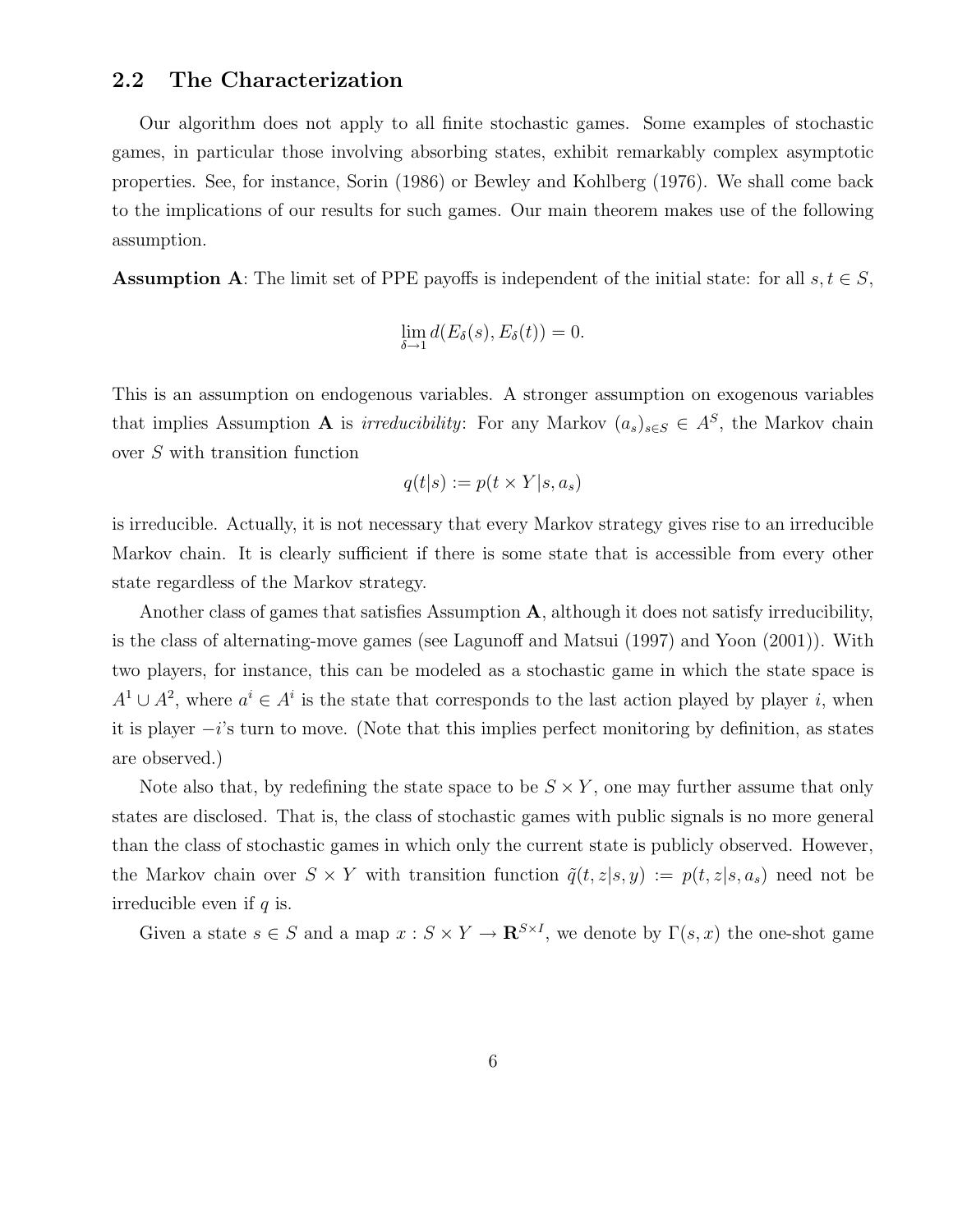with action sets  $A^i$  and payoff function

$$
r(s,a) + \sum_{t \in S} \sum_{y \in Y} p(t,y|s,a) x_t(s,y),
$$

where  $x_t(s, y) \in \mathbf{R}^I$  is the t-th component of  $x(s, y)$ .

Given  $\lambda \in \mathbf{R}^{I}$ , we denote by  $\mathcal{P}(\lambda)$  the maximization program

$$
\sup \lambda \cdot v,
$$

where the supremum is taken over all  $v \in \mathbb{R}^I$  and  $x : S \times Y \to \mathbb{R}^{S \times I}$  such that

- (i) For each s, v is a Nash equilibrium payoff of the game  $\Gamma(s, x)$ ;
- (ii) For each  $T \subseteq S$ , for each permutation  $\phi : T \to T$  and each map  $\psi : T \to Y$ , one has  $\lambda \cdot \sum_{s \in T} x_{\phi(s)}(s, \psi(s)) \leq 0.$

Denote by  $k(\lambda) \in [-\infty, +\infty]$  the value of  $\mathcal{P}(\lambda)$ . We will prove that the feasible set of  $\mathcal{P}(\lambda)$ is non-empty, so that  $k(\lambda) > -\infty$ , and that the value of  $\mathcal{P}(\lambda)$  is finite, so that  $k(\lambda) < +\infty$ .

We define  $\mathcal{H}(\lambda) = \{v \in \mathbf{R}^I : \lambda \cdot v \leq k(\lambda)\}\$ , and we set  $\mathcal{H} = \bigcap_{\lambda \in \mathbf{R}^I} \mathcal{H}(\lambda)$ . Note that  $\mathcal{H}$ is convex. Let  $S^1$  denote the set of  $\lambda \in \mathbb{R}^I$  of norm 1.<sup>3</sup> Observe that  $\mathcal{H}(0) = \mathbb{R}^I$ , and that  $\mathcal{H}(\lambda) = \mathcal{H}(c\lambda)$  for every  $\lambda \in \mathbf{R}^I$  and  $c > 0$ . Hence  $\mathcal{H}$  is also equal to  $\bigcap_{\lambda \in S^1} \mathcal{H}(\lambda)$ .

Our main result is a generalization of FL's algorithm to compute the limit set of payoffs as  $\delta \rightarrow 1$ .

**Theorem 1 (Main Theorem)** Assume that  $H$  has non-empty interior. Under Assumption  $A$ ,  $E_{\delta}(s)$  converges to  $\mathcal H$  as  $\delta \to 1$ , for any  $s \in S$ .

Note that, with one state only, our optimization program reduces to the algorithm of FL. The proof of Theorem 1 is organized in two propositions, stated below and proved in appendix. Note that these propositions do not rely on Assumption A.

**Proposition 1** For every  $\delta < 1$ , we have the following.

1.  $k(\lambda) \ge \min_{s \in S} \max_{w \in E_{\delta}(s)} \lambda \cdot w$  for every  $\lambda \in S^1$ .

<sup>&</sup>lt;sup>3</sup>Throughout, we use the  $L_1$ -norm.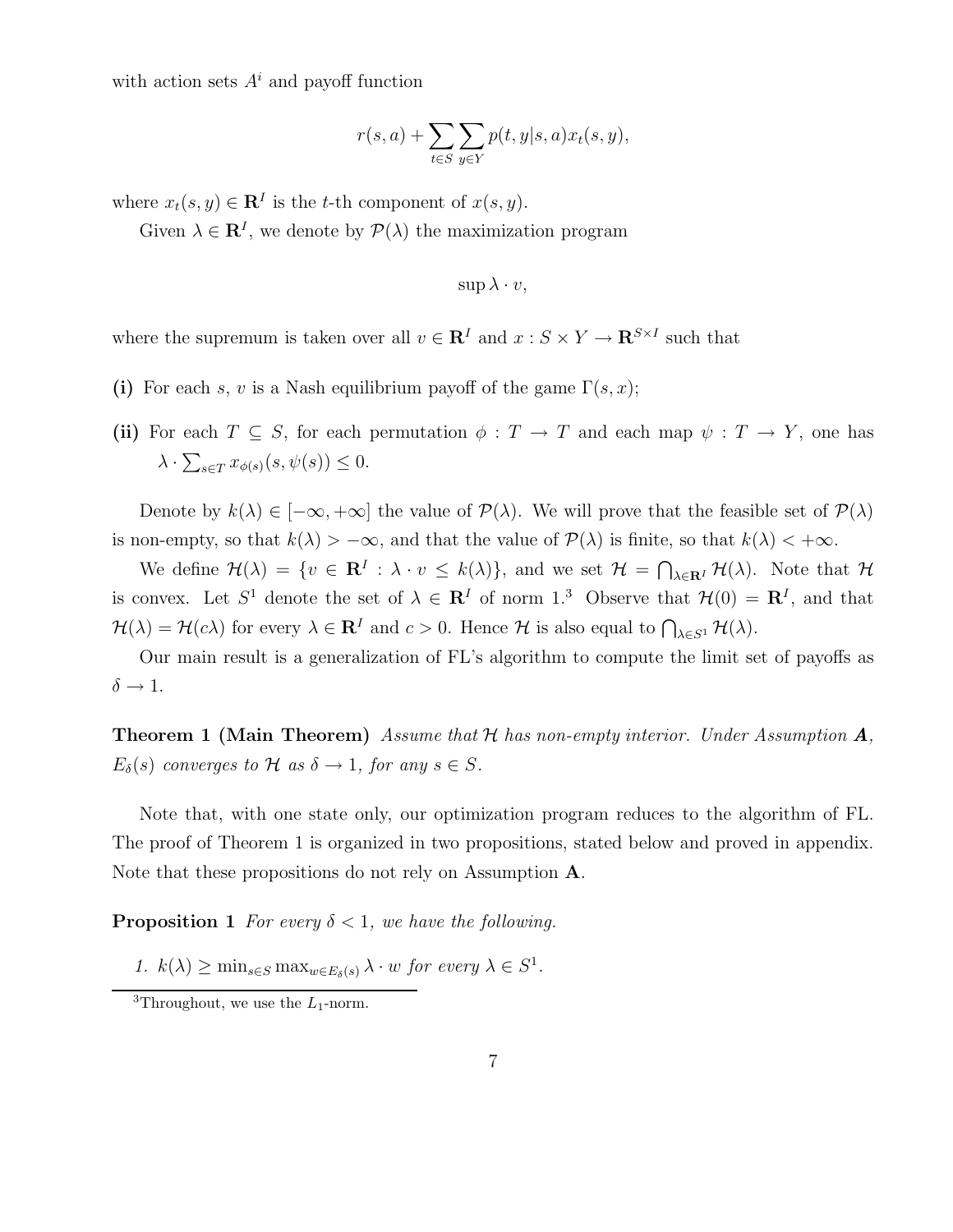2.  $\mathcal{H} \supseteq \bigcap_{s\in S} E_{\delta}(s)$ .

We note that it need not be the case that  $E_{\delta}(s) \subseteq \mathcal{H}$  for fixed  $\delta$ .

**Proposition 2** Assume that  $H$  has non-empty interior, and let  $Z$  be any smooth, compact and convex set contained in the interior of H. Then  $Z \subseteq E_{\delta}(s)$ , for every  $s \in S$  and  $\delta$  large enough.

The logic of the proof of Proposition 2 is inspired by FLM, but differs in some important respects. We here give a short and overly simplified account of the proof, that nevertheless contains some basic insights.

Let a payoff vector  $v \in Z$ , and a direction  $\lambda$  be given. Since v is interior to  $\mathcal{H}$ , one has  $\lambda \cdot v \leq k(\lambda)$ , and there thus exist  $x = (x_t(s, y))$  such that v is a Nash equilibrium payoff of the one-shot game  $\Gamma(s, x)$ , and all inequality constraints on x hold with a strict inequality.

For high  $\delta$ , we use x to construct equilibrium continuation payoffs w adapted to v in the discounted game, with the interpretation that  $x_t(s, y)$  is the normalized (continuation) payoff *increment*, should  $(t, y)$  occur. Since we have no control over the sign of  $\lambda \cdot x_t(s, y)$ , the oneperiod argument that is familiar from repeated games does not extend to stochastic games. To overcome this issue, we will instead rely on large blocks of stages of fixed size. Over such a block, and thanks to the inequalities satisfied by  $x$ , we will prove that the sum of payoff increments is negative. This in turn will ensure that the continuation payoff at the end of the block is below  $v$  in the direction  $\lambda$ .

Since  $\mathcal H$  is convex, it follows from these two propositions that

$$
\mathcal{H}=\lim_{\delta\to 1}\bigcap_{s}E_{\delta}(s).
$$

This statement applies to all finite stochastic games with observable states and full-dimensional  $\mathcal{H}$ , whether they satisfy Assumption **A** or not. Theorem 1 then follows, given Assumption **A**.

#### 2.3 The Folk Theorem

Let  $F_\delta(s)$  be the convex hull of the set of feasible payoffs of the game with initial state  $s \in S$ and discount factor  $\delta < 1$ . The set  $F_{\delta}(s)$  is compact, and converges to  $F(s)$  as  $\delta \to 1$ , where  $F(s)$  is the set of the *limit-average* feasible payoffs with initial state s (see, for instance, Dutta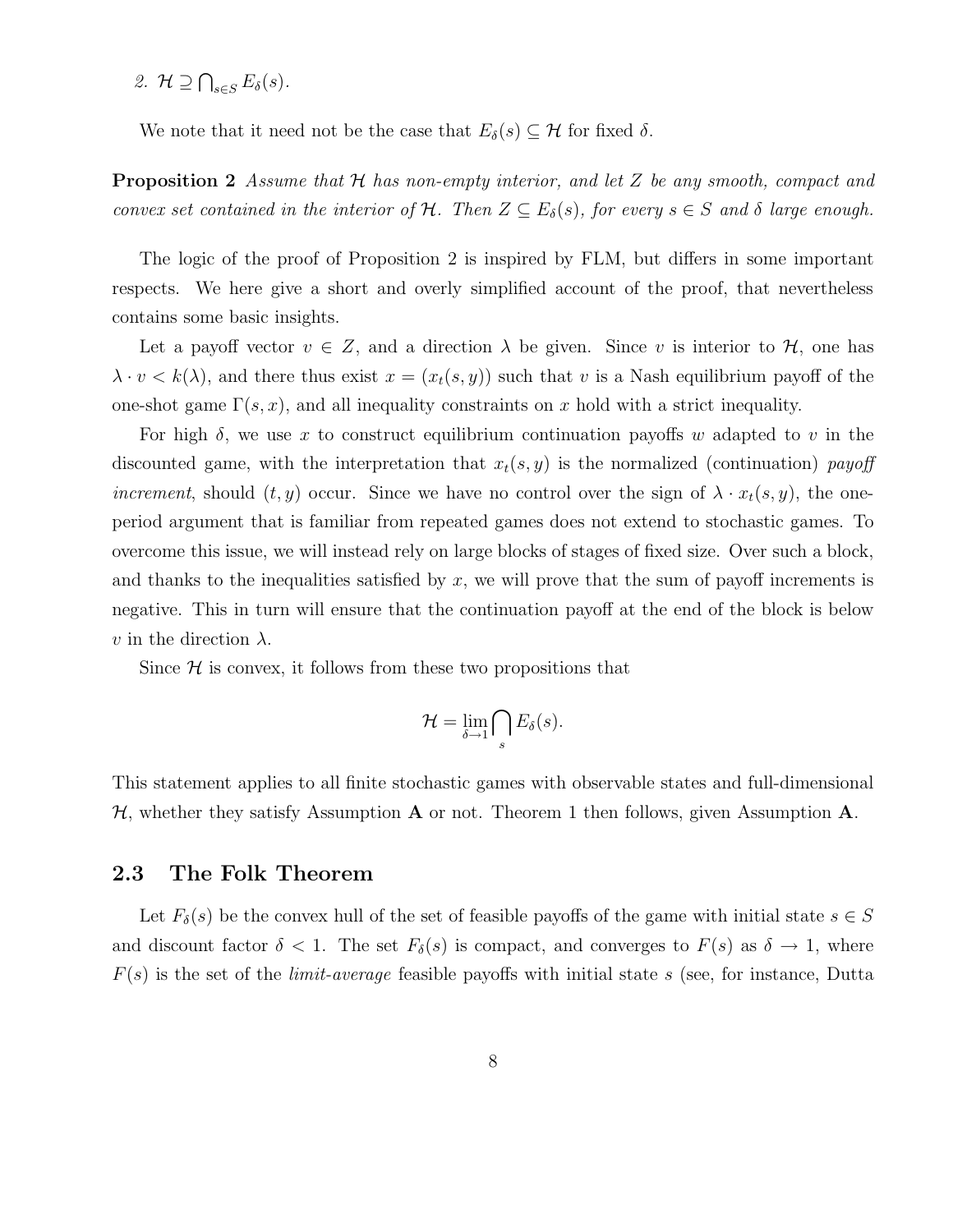(1995), Lemma 2). Let also  $m^i_{\delta}(s)$  be player *i*'s minmax payoff in the game with initial state *s* and discount factor  $\delta$ , defined as

$$
m^i_\delta(s):=\min_{\sigma^{-i}}\max_{\sigma^i}V^i_\delta(s,\sigma),
$$

where the minimum is taken over public strategies  $\sigma^{-i}$ . As  $\delta \to 1$ ,  $m_{\delta}^{i}(s)$  converges to  $m^{i}(s)$ , where  $m^{i}(s)$  is player is limit-average minmax payoff with initial state s (see Mertens and Neyman (1981) and Neyman (2003)).

Define the intersection of the sets of feasible and individually rational payoffs in state s:

$$
F^* := \bigcap_s \{ v \in F(s) : v^i \ge m^i(s) \,\,\forall i \in I \}.
$$

Let  $\Pi^{i}(s, \alpha^{-i})$  be the  $|A^{i}| \times |S \times Y|$  matrix whose  $(a^{i}, (t, y))$ -th component is given by  $p(t, y|s, a^{i}, \alpha^{-i})$ . Let

$$
\Pi^{ij}(s,\alpha) := \left(\begin{array}{c} \Pi^i(s,\alpha^{-i}) \\ \Pi^j(s,\alpha^{-j}) \end{array}\right).
$$

An action profile  $\alpha \in \times_i \Delta(A^i)$  has *individual full rank for player i in state s* if  $\Pi^i(s, \alpha^{-i})$  has rank  $|A^i|$ ; the profile  $\alpha$  has pairwise full rank for players i and j in state s if  $\Pi^{ij}(s,\alpha)$  has rank  $|A^i| + |A^j| - 1.$ 

Assumption F1: Every pure action profile has individual full rank for every player in every state.

**Assumption F2**: For each state s and pair  $(i, j)$  of players, there exists a mixed action profile that has pairwise full rank for players  $i$  and  $j$  in state  $s$ .

The assumptions are the obvious generalizations of the assumptions of individual and pairwise full rank made by FLM. Note that Assumptions  $F1$  and  $F2$  are weaker than the rank assumptions of Fudenberg and Yamamoto (2009). Fudenberg and Yamamoto require that players can statistically identify each others' deviations via actual signals  $\psi$ , whereas we allow players to make inferences from the observed state as well.

Example 1 provides a useful illustration of the difference. In this example, there are two states,  $i = 1, 2$ , and two players. Each player only takes an action in his own state. Specifically, player i chooses L or R in state i. Actions are not observable:  $Y = \{ \varnothing \}$ . If action L  $(R)$  is taken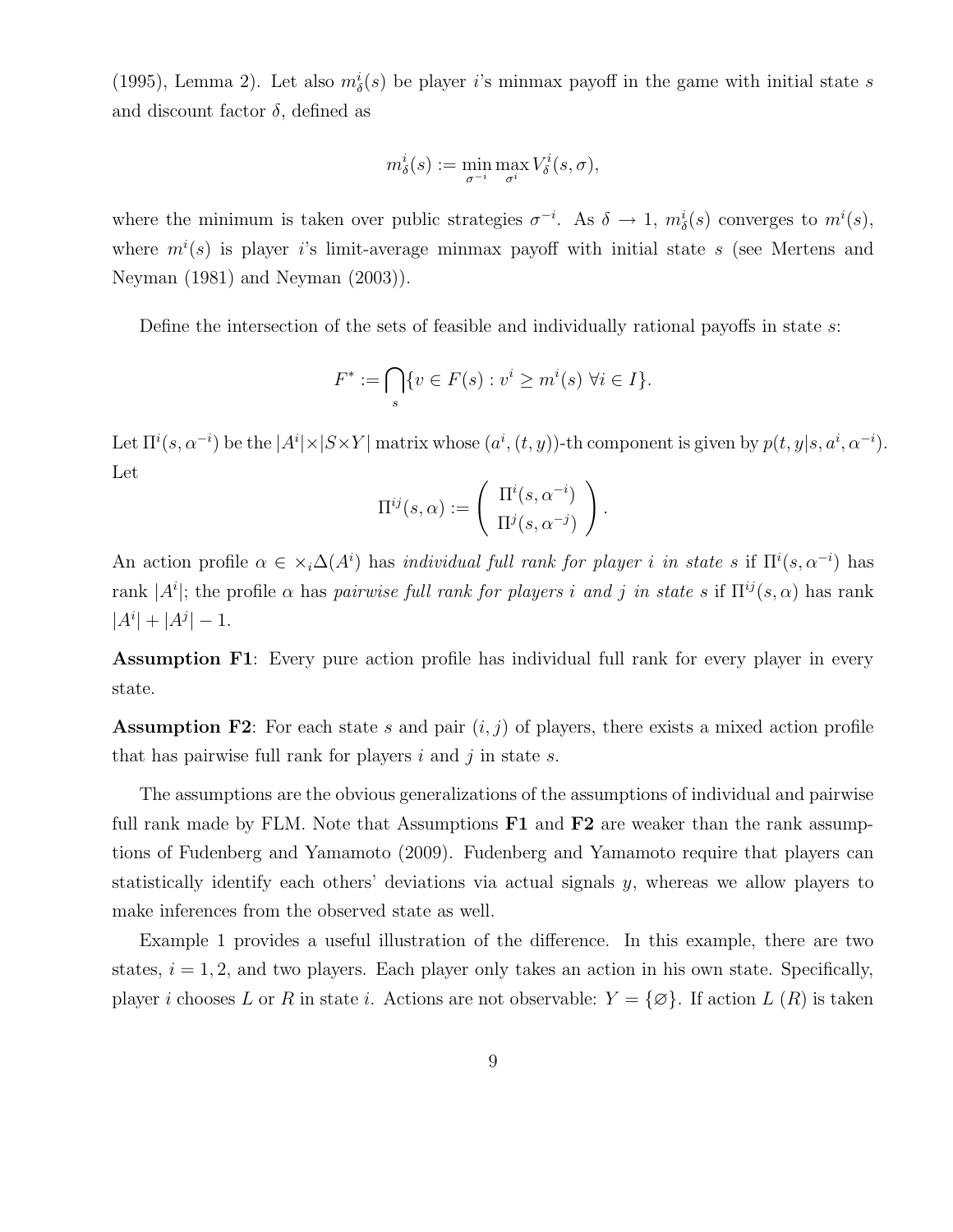

Figure 1: Payoffs of Example 1

in state *i*, then the next state is again state *i* with probability  $p<sup>L</sup>$  (resp.  $p<sup>R</sup>$ ). Payoffs are given in Figure 1.

In Example 1, there are no public signals, so Fudenberg and Yamamoto's rank assumptions are not satisfied. On the other hand, Assumptions  $F1$  and  $F2$  are satisfied in the example if  $p^L \neq p^R$ <sup>4</sup>. If  $p^L = p^R$ , then incentives cannot be provided for players to play R, so that the unique PPE payoff is  $(1, 1)$ .

With the above assumptions, we characterize  $k(\lambda)$  in terms of feasible and minmax payoffs only. Let  $e^i$  denote the *i*-th coordinate basis vector in  $\mathbb{R}^I$ .

**Lemma 1** Under Assumptions  $F1-F2$ , one has the following.

- 1. If  $\lambda \in S^1$  and  $\lambda \neq -e^i$  for any i, then  $k(\lambda) = \min_s \max_{w \in F(s)} \lambda \cdot w$ .
- 2.  $k(-e^i) = -\max_s m^i(s)$  for any i.

While this lemma characterizes the value of the optimization program for each direction  $\lambda$ under Assumptions  $\mathbf{F1}\text{-}\mathbf{F2}$ , the algorithm can be adapted to the purpose of computing feasible and minmax payoffs (in public strategies) without these assumptions. In the first case, it suffices to ignore the incentive constraints (i) in the program  $\mathcal{P}(\lambda)$  and to take the intersection of the resulting half-spaces. In the second case, it suffices to focus on the incentives of the minmaxed player i, and to take as direction the coordinate vector  $-e^{i}$ . The proofs follow similar lines, and details are available from the authors.

Combined with Proposition 2, Lemma 1 implies the following folk theorem, which extends both the folk theorem for repeated games with imperfect public monitoring by FLM and the folk theorem for stochastic games with observable actions by Dutta  $(1995)^5$ .

<sup>4</sup> When the set of available actions depends on the state, as in Example 1, the definitions of full rank must be adjusted in the obvious way. Namely, we say that  $\alpha$  has individual full rank for player i at state s if the rank of  $\Pi^{i}(s, \alpha^{-i})$  is no less than the number of actions available to player i at state s. A similar modification applies to pairwise full rank.

<sup>&</sup>lt;sup>5</sup>Note that Dutta (1995, Theorem 9.3) shows that full-dimensionality can be weakened to payoff asymmetry if mixed strategies are observable, an assumption that makes little sense under imperfect monitoring.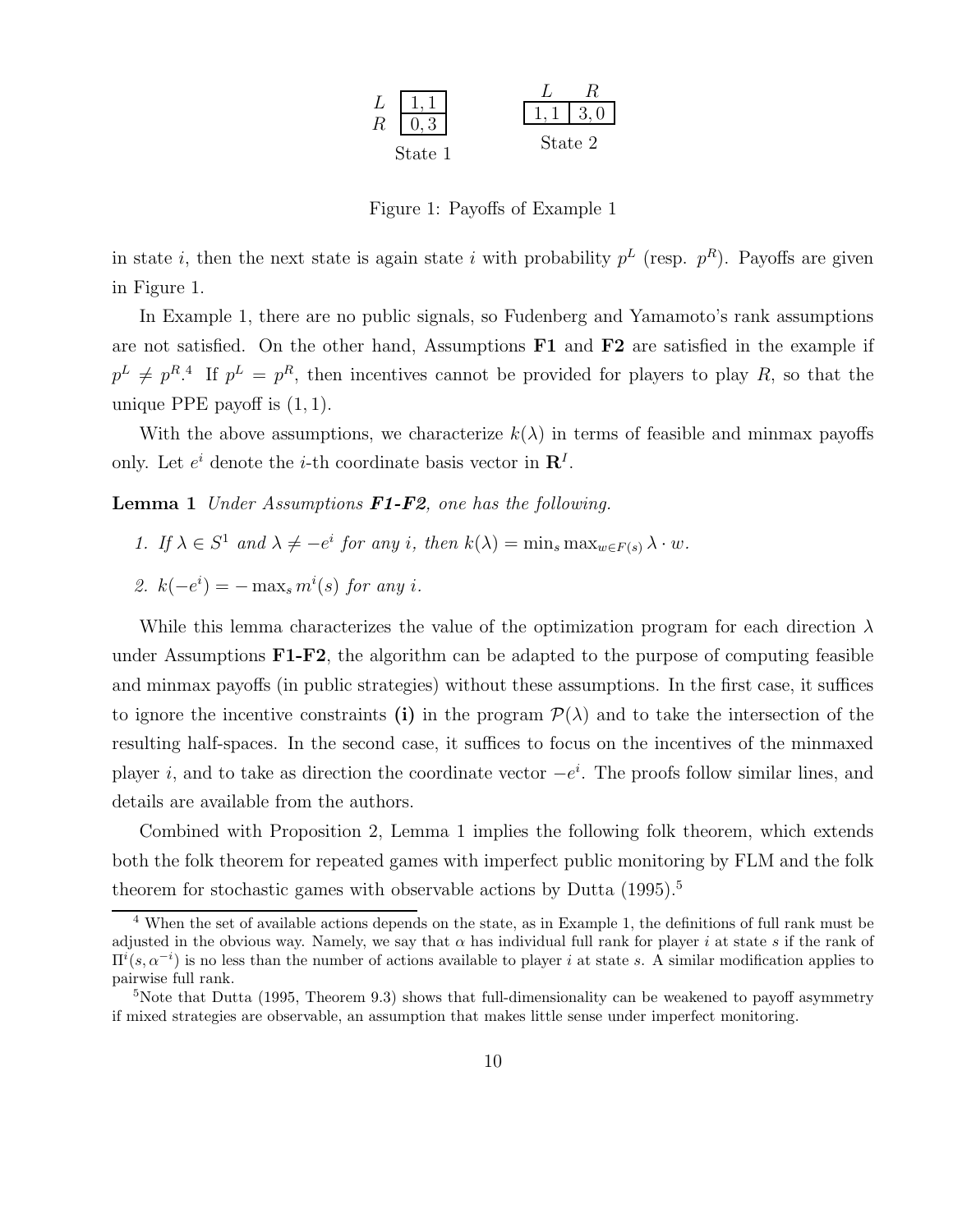

Figure 2: The limit set of PPE payoffs in Example 1

**Theorem 2 (Folk Theorem)** Under Assumptions **F1-F2**, one has  $\mathcal{H} = F^*$ . In particular, if  $F(s) = F$  and  $m^i(s) = m^i$  for all  $s \in S$ , and  $F^* = \{v \in F : v^i \ge m^i \ \forall i \in I\}$  has non-empty interior, then  $E_{\delta}(s)$  converges to  $F^*$  as  $\delta \to 1$ , for any  $s \in S$ .

It is known that, under irreducibility,  $F(s) = F$  and  $m^{i}(s) = m^{i}$  for every  $s \in S$ . Dutta (1995) provides somewhat weaker assumptions on the transition function that guarantee this state-independence property. In Example 1, note that irreducibility is satisfied if  $p^L, p^R \neq 1$ . But these assumptions are not necessary: the limit set of feasible payoffs is independent of the initial state as long as at least one of these probabilities is strictly less than one, and the minmax payoff is always independent of the initial state.

To illustrate this folk theorem, let for instance  $p^L = 1 - p^R = 1/10$  in Example 1, so that playing action  $L$  gives player  $i$  both his highest reward in that state and the highest probability of transiting to the other state, in which his reward is for sure higher than in his own state. The folk theorem holds here. The set of PPE payoffs is then the convex hull of  $(1,1)$ ,  $(3/2,3/2)$ , (55/28, 1) and (1, 55/28). See Figure 2.

# 3 Discussion

### 3.1 Interpretation of the Constraints (ii)

The specific form of the optimization program  $\mathcal{P}(\lambda)$  is intriguing, and calls for some explanations. For simplicity, we assume full monitoring in what follows.

As in repeated games, it is useful to introduce the program that is parameterized by the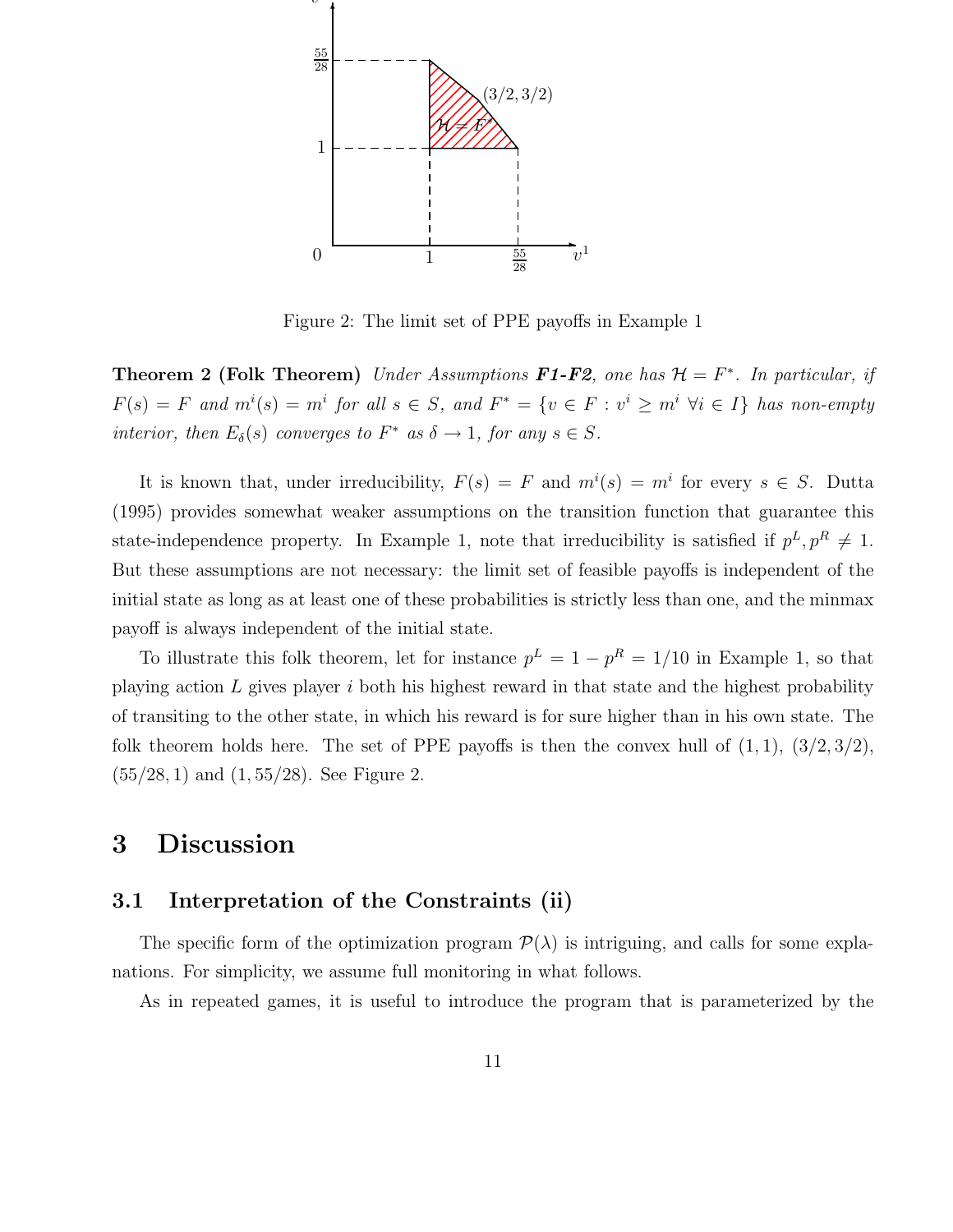action profile. Given a Markov strategy  $\alpha = (\alpha_s)_{s \in S} \in (\times_i \Delta(A^i))^S$ , we denote by  $\mathcal{P}(\lambda, \alpha)$  the maximization problem

 $\sup \lambda \cdot v$ ,

where the supremum is taken over all  $v \in \mathbb{R}^I$ , and  $x : S \times Y \to \mathbb{R}^{S \times I}$  such that for each  $s \in S$ ,  $\alpha_s$ is a Nash equilibrium of the game  $\Gamma(s, x)$  with payoff v, and that (ii) holds.<sup>6</sup> Let  $k(\lambda, \alpha)$  denote the value of  $\mathcal{P}(\lambda, \alpha)$ . Observe that  $\mathcal{P}(\lambda, \alpha)$  is a linear program, and that  $k(\lambda) = \sup_{\alpha} k(\lambda, \alpha)$ .

#### 3.1.1 Fudenberg and Levine's Algorithm

A brief reminder of FL's characterization of the limit of the set of equilibrium payoffs in repeated games will be helpful. Fix some repeated game with stage payoffs  $r(a) \in \mathbb{R}^I$ . Given a direction  $\lambda \in \mathbb{R}^I$  and a discount factor  $\delta$ , consider the highest PPE payoff  $v \in \mathbb{R}^I$  in the λ-direction, that is, when different players' payoffs are weighted according to λ. Thus, there is a first stage mixed profile  $\alpha$  and continuation PPE payoffs  $w(a) \in \mathbb{R}^I$  such that (i)  $\alpha$  is a Nash equilibrium, with payoff v, of the one-shot game with payoff function  $(1 - \delta)r(a) + \delta w(a)$  and (ii)  $\lambda \cdot w(a) \leq \lambda \cdot v$  for each realized action profile  $a \in A$ .

Starting from this observation, FL introduce, for each given  $\lambda$ ,  $\delta$  and  $\alpha$ , the linear program  $\sup \lambda \cdot v$ , where the supremum is taken over all pairs  $(v,(w(a))_{a\in A})$  such that (i) and (ii) hold. A crucial feature of this program is that the value does not depend on  $\delta$ . Indeed, set  $x(a) :=$ δ  $\frac{\delta}{1-\delta}(w(a)-v)$  for each  $a \in A$ . Then  $\alpha$  is a Nash equilibrium, with payoff v, of the one-shot game with payoff function  $r(a) + x(a)$ , and furthermore  $\lambda \cdot x(a) \leq 0$  for each a. And the converse holds as well, so that the value of the latter program is equal to sup  $\lambda \cdot v$ , where the supremum is taken over all  $(v, x(a))$  such that  $\lambda \cdot x(a) \leq 0$  for each a, and  $\alpha$  is a Nash equilibrium with payoff v of the game with payoff function  $r(a) + x(a)$ .

#### 3.1.2 An Immediate Generalization

One natural generalization of this approach to a stochastic set-up is the following. Given a direction  $\lambda \in \mathbb{R}^I$ , and for each initial state  $s \in S$ , consider the highest PPE payoff  $v_s \in \mathbb{R}^I$  in the direction  $\lambda$ , when starting from s. Again, for each initial state s, there is a mixed profile  $\alpha_s$ , and continuation PPE payoffs  $w_t(s, a)$ , to be interpreted as the continuation payoff in the event that the next state turns out to be  $t$ , and such that:

<sup>&</sup>lt;sup>6</sup>The feasible set of  $\mathcal{P}(\lambda, \alpha)$  may well be empty.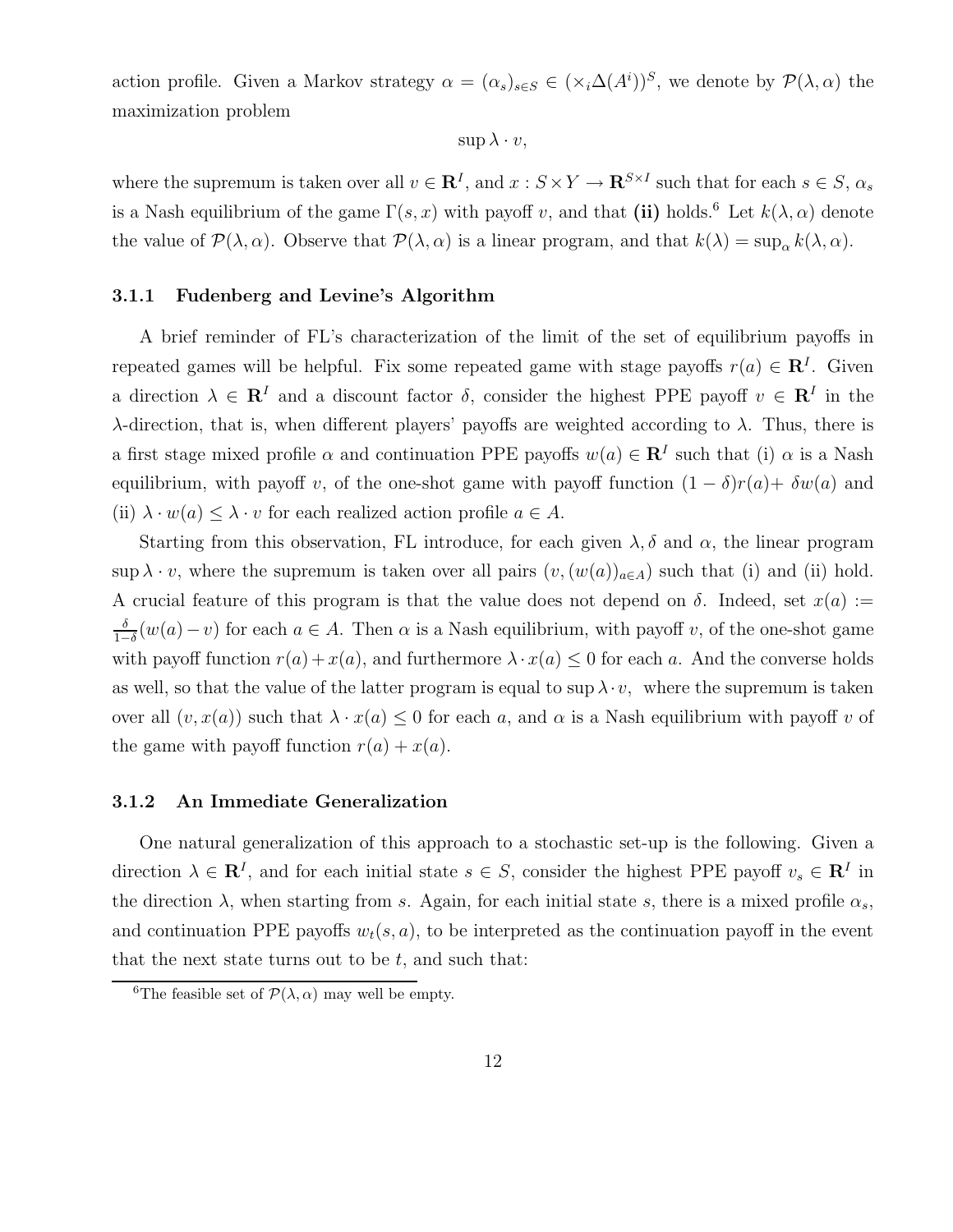- (a) For each s,  $\alpha_s$  is a Nash equilibrium with payoff  $v_s$  of the game with payoff function (1  $\delta$ ) $r(s, a) + \delta \sum_t p(t|s, a) w_t(s, a).$
- (b) For any two states  $s, t \in S$ , and any action profile  $a \in A$ ,  $\lambda \cdot w_t(s, a) \leq \lambda \cdot v_t$ .

Mimicking FL's approach, we introduce the program, denoted  $\tilde{\mathcal{P}}(\lambda,\alpha,\delta)$ , sup min<sub>s</sub>  $\lambda \cdot v_s$ , where the supremum is taken over all  $(v_s, w_t(s, a))$  such that (a) and (b) hold.<sup>7</sup> However, unlike in the repeated game framework, the value  $\tilde{k}(\lambda, \alpha, \delta)$  of  $\tilde{\mathcal{P}}(\lambda, \alpha, \delta)$  does depend on  $\delta$ . The reason is that, when setting  $x_t(s, a) = \frac{\delta}{1-\delta}(w_t(s, a) - v_s)$ , the inequality  $\lambda \cdot x_t(s, a) \leq 0$  need not hold (note that  $x_t(s, a)$  involves  $w_t(s, a)$  and  $v_s$ , while (b) involves  $w_t(s, a)$  and  $v_t$ ).

To obtain a program that does not depend on  $\delta$ , we relax the program  $\mathcal{P}(\lambda, \alpha, \delta)$  as follows. Observe that, for any sequence  $s_1, \ldots, s_k$  of states such that  $s_k = s_1$ , and for each  $a_j \in A$  $(1 \leq j < k)$ , one has

$$
\lambda \cdot \sum_{j=1}^{k-1} x_{s_{j+1}}(s_j, a_j) = \frac{\delta}{1-\delta} \left( \sum_{j=1}^{k-1} \lambda \cdot (w_{s_{j+1}}(s_j, a_j) - v_{s_j}) \right)
$$
  
= 
$$
\frac{\delta}{1-\delta} \left( \sum_{j=1}^{k-1} \lambda \cdot (w_{s_{j+1}}(s_j, a_j) - v_{s_{j+1}}) \right) \le 0,
$$

where the second equality holds since  $s_1 = s_k$ , and the final inequality holds by (b). These are precisely the averaging constraints which appear in our linear program  $\mathcal{P}(\lambda, \alpha)$ .

We stress that the program  $\mathcal{P}(\lambda,\alpha)$  is a relaxation of the program  $\mathcal{P}(\lambda,\alpha,\delta)$ , hence  $\hat{k}(\lambda,\alpha,\delta) \leq$  $k(\lambda, \alpha)$ .<sup>8</sup>

#### 3.1.3 A Link between the Two Algorithms

This immediately raises the issue of whether this is the "right" relaxation of the program. We answer this question in the affirmative by arguing that  $k(\lambda, \alpha) = \lim_{\delta \to 1} \tilde{k}(\lambda, \alpha, \delta)$ . To keep the discussion straightforward, assume that transitions are independent of actions.<sup>9</sup> To show this, we start with  $(v, x)$ , a feasible point in  $\mathcal{P}(\lambda, \alpha)$ , and we construct a feasible point  $(v_s, w_t(s, a))$ 

<sup>&</sup>lt;sup>7</sup>Taking the minimum (or maximum) over  $s$  in the objective function has no effect asymptotically under Assumption A. We choose the minimum for the convenience of the discussion.

<sup>&</sup>lt;sup>8</sup>Note that  $(v_s, x_t(s, a))$  does not define a feasible point in  $\mathcal{P}(\lambda, \alpha)$ , since feasibility in  $\mathcal{P}(\lambda, \alpha)$  requires that payoffs from different initial states coincide. This is straightforward to fix. Let  $\bar{s}$  be a state that minimizes  $\lambda \cdot v_s$ . Set  $v := v_{\overline{s}}$ , and  $\bar{x}_t(s, a) := x_t(s, a) + v_{\overline{s}} - v_s$  for each  $s, a, t$ . Then  $(v, \bar{x})$  is a feasible point in  $\mathcal{P}(\lambda, \alpha)$ .

<sup>&</sup>lt;sup>9</sup>The proof in the general case is available upon request.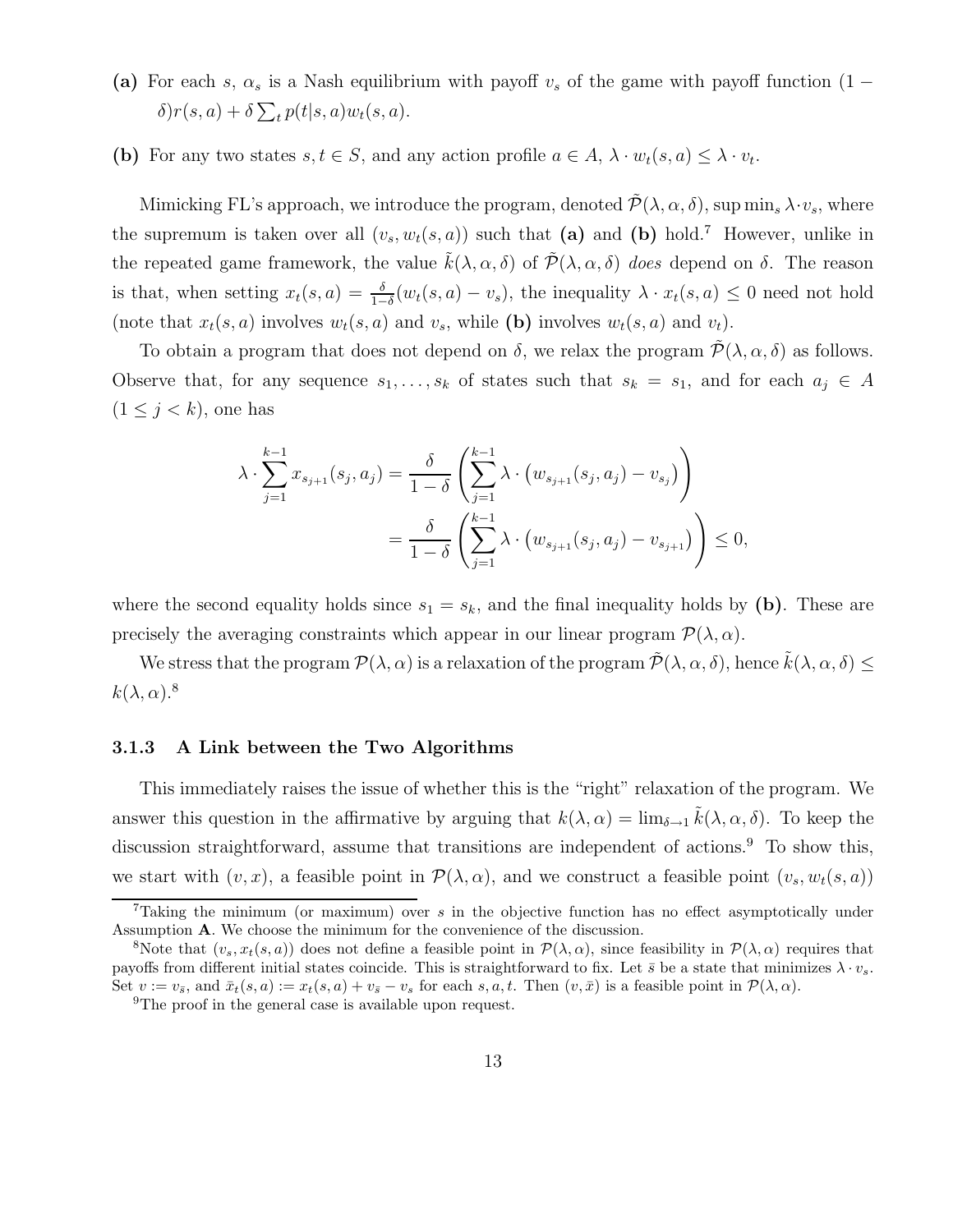in  $\tilde{\mathcal{P}}(\lambda,\alpha,\delta)$  such that  $v_s$  is within  $1-\delta$  of v, for each  $s \in S$ . Set first  $\tilde{w}_t(s,a) := v + \frac{1-\delta}{\delta}$  $\frac{-\delta}{\delta}x_t(s,a).$ Note that, for each state  $s \in S$ , the mixed profile  $\alpha_s$  is an equilibrium of the one-shot game with payoff function  $(1 - \delta)r(s, a) + \delta \sum_{t \in S} p(t|s)\tilde{w}_t(s, a)$ . Given vectors  $C_t(s) \in \mathbb{R}^I$ , we further define  $w_t(s, a) := \tilde{w}_t(s, a) + C_t(s)$  and  $v_s := (1 - \delta)r(s, \alpha_s) + \delta \sum_{t \in S} \sum_{a \in A} \alpha_s(a)p(t|s)w_t(s, a)$ . The vector  $v_s$  then also satisfies

$$
v_s = v + \delta \sum_{t \in S} p(t|s)C_t(s).
$$

Setting  $c_t(s) := \lambda \cdot C_t(s)$ , a simple computation shows that  $(v_s, w_t(s, a))$  is feasible in  $\mathcal{P}(\lambda, \alpha, \delta)$ as soon as the inequality

$$
c_t(s) - \delta \sum_{u \in S} p(u|t)c_u(t) \le l_t(s)
$$
 (S)

holds for any pair  $(s, t)$  of states, with  $l_t(s) := \min_{a \in A} \lambda \cdot (v - \tilde{w}_t(s, a))$ . Note that  $l_t(t) \geq 0$ , by feasibility of  $(v, x)$ . We are left to show that such values of  $c_t(s)$  can be found.

We use Claim 6, established in appendix, that there exist  $l^* \leq l$  (component-wise) such that  $\sum$ s∈T  $l^*_{\phi(s)}(s) = 0$ , for every  $T \subseteq S$  and every permutation  $\phi$  over T.

Given  $t \in S$ , and  $\delta < 1$ , define  $\mu_{\delta,t} \in \Delta(S)$  by

$$
\mu_{\delta,t}(s) = (1-\delta) \sum_{n=1}^{+\infty} \delta^{n-1} \mathbf{P}_t \left(\mathbf{s}_n = s\right).
$$

This is the expected discounted frequency of visits to state  $s$ , when starting from state  $t$ . Observe that for any map  $f : S \to \mathbf{R}$ , one has

$$
\mathbf{E}_{\mu_{\delta,t}}[f(\mathbf{s})] = (1-\delta)f(t) + \delta \sum_{u \in S} p(u|t) \mathbf{E}_{\mu_{\delta,u}}[f(\mathbf{s})].
$$

We now check that  $c_t(s) := \mathbf{E}_{\mu_{\delta,t}}[l^*_s(s)]$  is a solution to  $(\mathcal{S})$ . Using the triangle equality, one has

$$
c_t(s) = \sum_{\omega \in S} \mu_{\delta,t}(\omega) l^*_{\omega}(s) = \sum_{\omega \in S} \mu_{\delta,t}(\omega) (l^*_{\omega}(t) + l^*_{t}(s))
$$
  
= 
$$
l^*_{t}(s) + (1 - \delta) l^*_{t}(t) + \delta \sum_{\omega \in S} \sum_{u \in S} p(u|t) \mu_{\delta,u}(\omega) l^*_{\omega}(t) \le l_t(s) + \delta \sum_{u \in S} p(u|t) c_u(t),
$$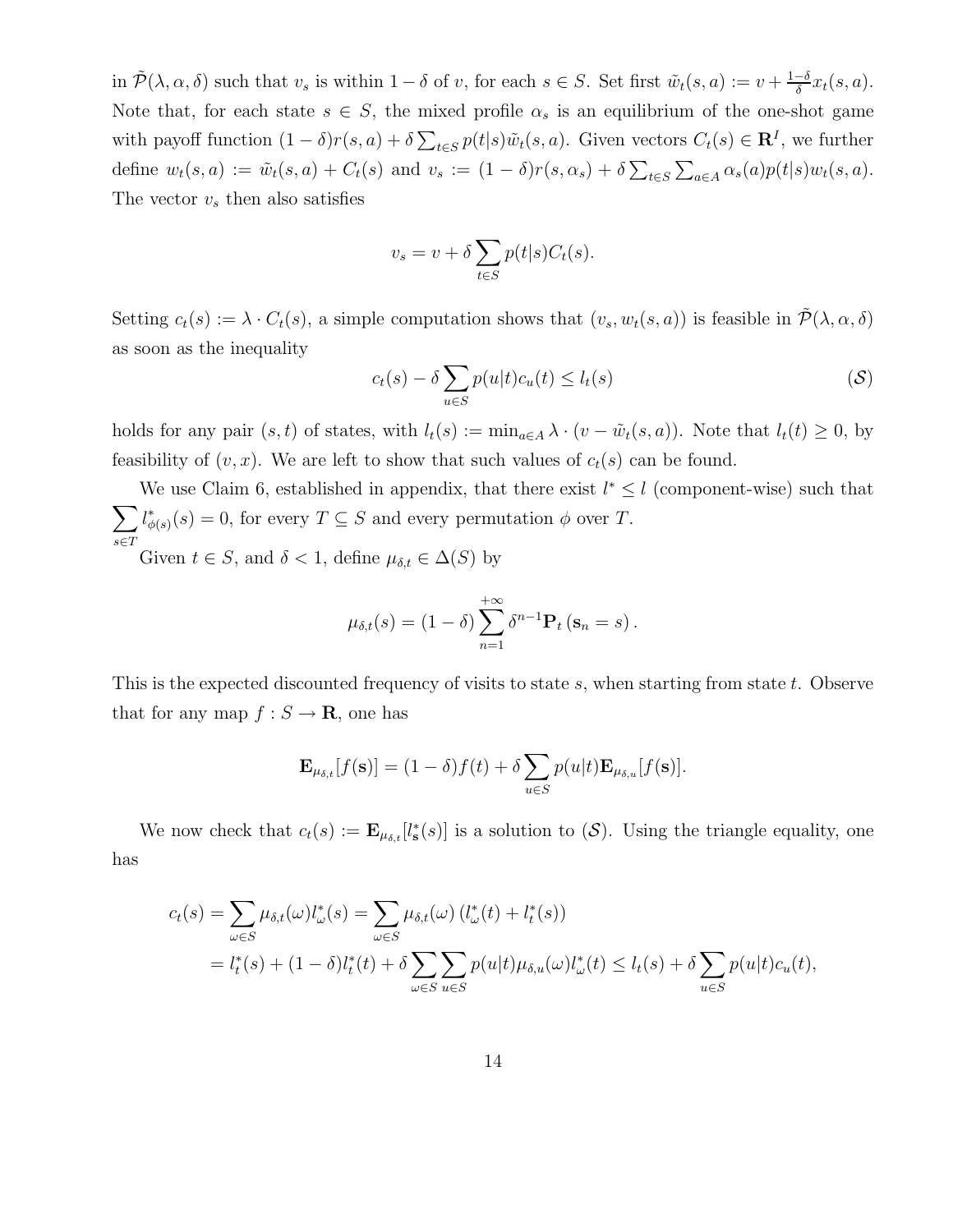as desired.

#### 3.1.4 Interpretation of the Variables  $x_t(s, y)$

The variables  $x_t(s, y)$  are not continuation payoffs per se. Rather, they are payoff differences that account both for the signal and the possible change of state. In the case of a repeated game, they reduce to a variable of the signal alone (in the notation of FL, they are then equal to δ  $\frac{\delta}{1-\delta}(w(y)-v)$ ). This variable reflects how the continuation payoff adjusts, from the current to the following period, to provide the appropriate incentives, as a function of the realized signal. In the case of a stochastic game with a single player, examined in Section 5.2 below, incentives are no longer a concern, and these variables collapse to a function  $x_t(s)$ . This is the relative value function, as it is known in stochastic dynamic programming, and it captures the value of the Markov decision process in state  $t$  relative to state  $s$ . It can be further decomposed into a difference  $\hat{x}(s) - \hat{x}(t)$ , for some function  $\hat{x}$  that only depends on the current state.

While there is no reason to expect the system of inequalities (ii) to simplify in general, there are some special cases in which it does. For instance, given our discussion above, one might suspect that the payoff adjustments required by the provision of incentives, on one hand, and by the state transitions, on the other, can be disentangled whenever transitions are uninformative about actions, conditional on the signals. Indeed, both in the case of action-independent transitions, studied in Section 5.1, and in the case of perfect monitoring, one can show that these variables can be separated as  $\hat{x}_t(s) + \tilde{x}(s, y)$ , for some function  $\hat{x}$  that only depends on the current and the next state, and some  $\tilde{x}$  that only depends on the current state and the realized signal.

# 3.2 Finiteness of  $\mathcal{P}(\lambda)$

It is instructive, and useful for the sequel, to understand why the value of  $\mathcal{P}(\lambda)$  is finite, for each possible choice of  $\lambda$ . To see this, we rely on the next lemma, which we also use at other places.

**Lemma 2** Let q be an irreducible transition function over a finite set R, with invariant measure  $\mu$ . Then, for each  $\emptyset \neq T \subseteq R$ , and every one-to-one map  $\phi : T \to T$ , there is  $\pi_{T,\phi} \geq 0$ , such that the following holds. For every  $(x_t(s)) \in \mathbb{R}^{S \times S}$ , one has

$$
\sum_{s \in R} \mu(s) \sum_{t \in T} q(t|s) x_t(s) = \sum_{\varnothing \neq T \subseteq R} \sum_{\phi: T \to T} \pi_{T,\phi} \left( \sum_{s \in T} x_{\phi(s)}(s) \right),
$$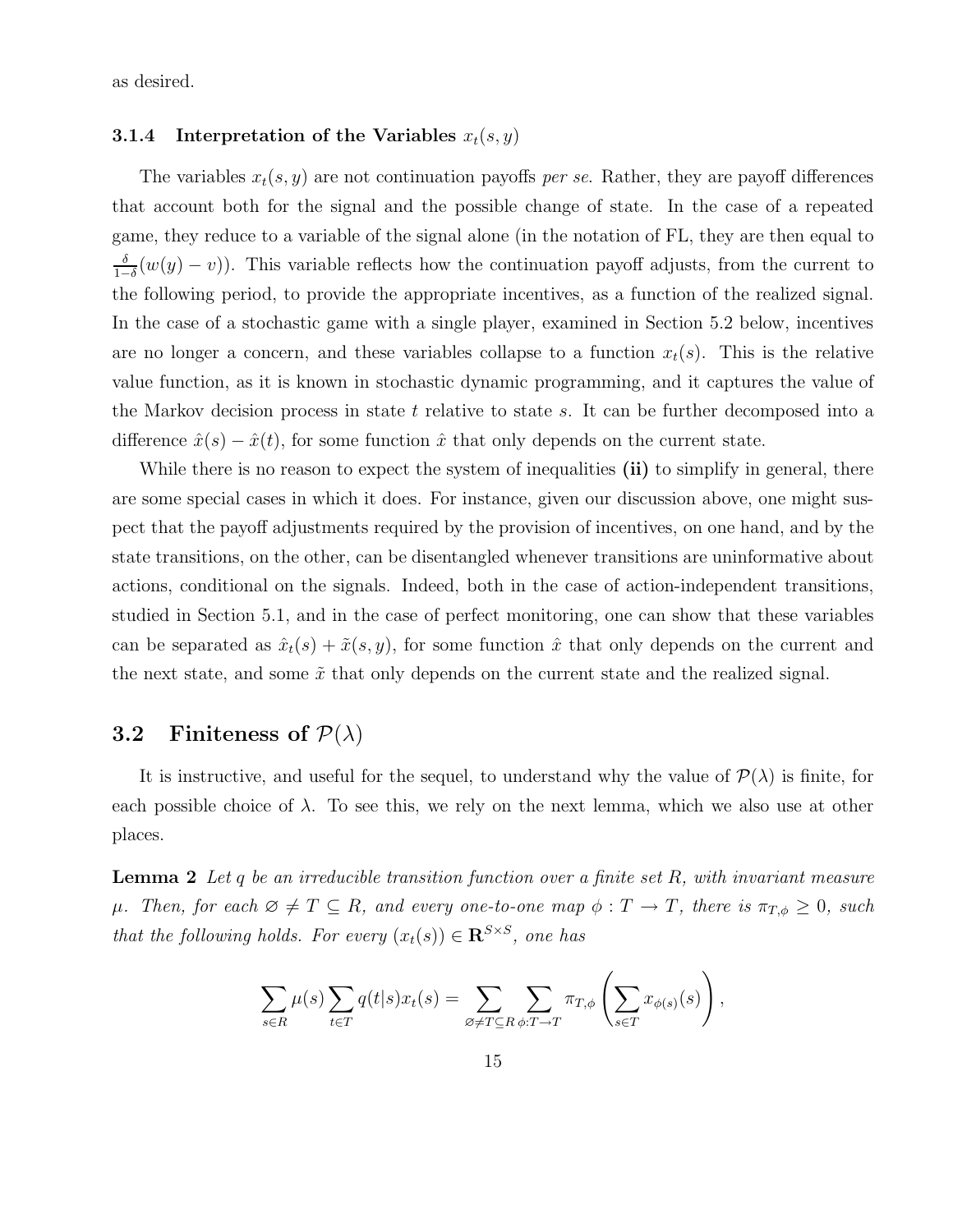where the sum ranges over all one-to-one maps  $\phi: T \to T$ .

**Proof.** We exploit an explicit formula for  $\mu$ , due to Freidlin and Wentzell (1991). Given a state  $s \in R$ , an s-graph is a directed graph g with vertex set R, and with the following two properties:

- any state  $t \neq s$  has outdegree one, while s has outdegree zero;
- $\bullet$  the graph g has no cycle.

Equivalently, for any  $t \neq s$ , there is a unique longest path starting from t, and this path ends in s. We identify such a graph with its set of edges. The weight of any such graph  $g$  is defined to be  $q(g) := \prod_{(t,u)\in g} q(u|t)$ . Let  $G(s)$  denote the set of s-graphs. Then

$$
\mu(s) = \frac{\sum_{g \in G(s)} q(g)}{\sum_{t \in R} \sum_{g \in G(t)} q(g)}.
$$

Thus, one has

$$
\sum_{s,t \in R} \mu(s)q(t|s)x_t(s) = \frac{\sum_{s \in R} \sum_{g \in G(s)} \sum_{t \in R} q(g)q(t|s)x_t(s)}{\sum_{t \in R} \sum_{g \in G(t)} q(g)}
$$

.

Let  $\Omega$  be the set of triples  $(s, g, t)$ , such that  $g \in G(s)$ . Define an equivalence relation ~ over  $\Omega$ by  $(s, g, t) \sim (s', g', t')$  if  $g \cup \{(s \to t)\} = g' \cup \{(s' \to t')\}$ . Observe that for each  $(s, g, t) \in \Omega$ , the graph  $g \cup \{(s \to t)\}\)$  has exactly one cycle (which contains  $s \to t$ ), and all vertices of S have outdegree 1.

Let  $C \subseteq \Omega$  be any equivalence class for  $\sim$ . Let  $s_1 \to s_2 \to \cdots \to s_k \to s_1$  denote the unique, common, cycle of all  $(s, g, t) \in C$ . Define  $T := \{s_1, \dots, s_k\}$ , and denote by  $\phi : T \to T$  the map which associates to any state  $u \in T$  its successor in the cycle.

Observe that the product  $q(g)q(t|s)$  is independent of  $(s, g, t) \in C$ , and we denote it  $\rho_{T,\phi}^C$ . It is then readily checked that

$$
\sum_{(s,g,t)\in C} q(g)q(t|s)x_t(s) = \rho_{T,\phi}^C \sum_{u\in T} x_{\phi(u)}(u).
$$

The result follows by summation over equivalence classes.  $\blacksquare$ 

Fix a direction  $\lambda \in \mathbb{R}^I$  and a Markov strategy  $\alpha = (\alpha_s)$ . Let  $R \subseteq S$  be any recurrent set of the Markov chain induced by  $\alpha$ , and denote by  $\mu_{\alpha} \in \Delta(R)$  the invariant measure over R. Then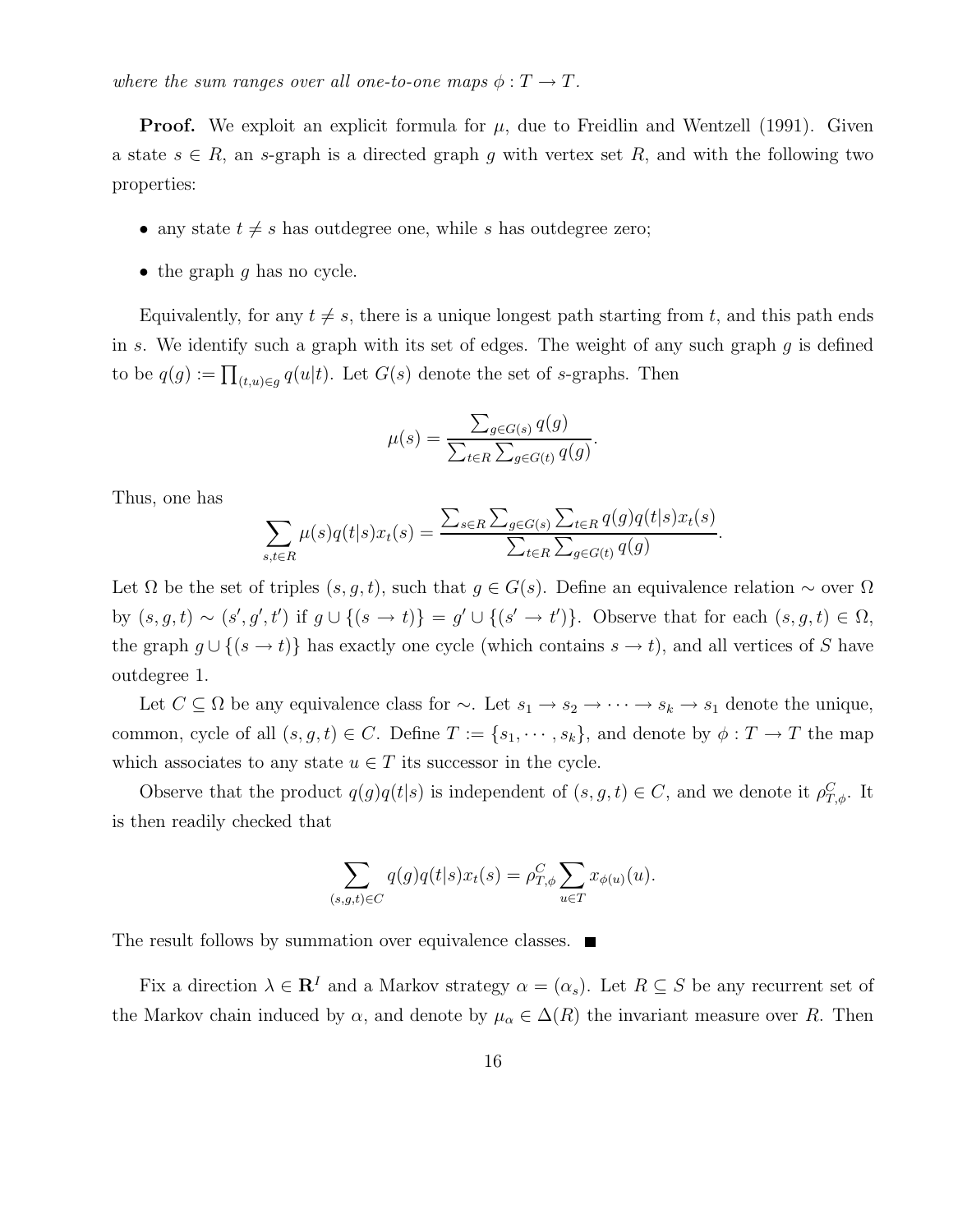Lemma 2 implies that

$$
\lambda \cdot v \leq \lambda \cdot \sum_{s \in R} \mu_{\alpha}(s) r(s, \alpha_s),
$$

for each feasible point  $(v, x)$  in  $\mathcal{P}(\lambda, \alpha)$ .

# 4 Short-run Players

It is trivial to extend the results to the case in which some players are short-run. Following FL, suppose that players  $i = 1, \ldots, L, L \leq I$ , are long-run players, whose objective is to maximize the average discounted sum of rewards, with discount factor  $\delta < 1$ . Players  $j \in SR := \{L+1, \ldots, I\}$ are short-run players, each representative of which plays only once. For each state  $s \in S$ , let

$$
B(s) : \times_{i=1}^{L} \Delta(A^i) \to \times_{j=L+1}^{I} \Delta(A^j)
$$

be the correspondence that maps any mixed action profile  $(\alpha^1, \ldots, \alpha^L)$  for the long-run players to the corresponding static equilibria for the short-run players. That is, for each  $\alpha \in \text{graph}B(s)$ , and each  $j > L$ ,  $\alpha^{j}$  maximizes  $r^{j}(s, \cdot, \alpha^{-j})$ . The characterization goes through if we "ignore" the short-run players and simply modify  $(i)$  by requiring that v be a Nash equilibrium payoff of the game  $\Gamma(s, x)$  for the long-run players, achieved by some  $\alpha_s \in \text{graph}B(s)$  for each s.

#### 4.1 An Example

We now provide an illustration of the algorithm that attempts to tread the thin line between accessibility and triviality. Consider the following game, loosely inspired by Dixit, Grossman and Gul (2000) and Phelan (2006).

There are two parties. In any given period, one of the two parties is in power. Party  $i = 1, 2$ is in power in state i. Only the party in power and the households take actions. Households can produce  $(P)$  at cost c with value one, or not produce  $(NP)$ . There is a continuum of households, and we treat them therefore as one short-run player. The government in power can either honor (H) or confiscate (C). Honoring means choosing a fixed tax rate  $\tau$  and getting therefore revenues  $\tau \mu^i$ , where  $\mu^i$  is the fraction of households who produce in state *i*. By confiscating, the government appropriates all output. This gives rise to the payoff matrix given by Figure 3.

It is assumed that  $1 - \tau > c > 0$ . Actions are not observed, but parties that honor are more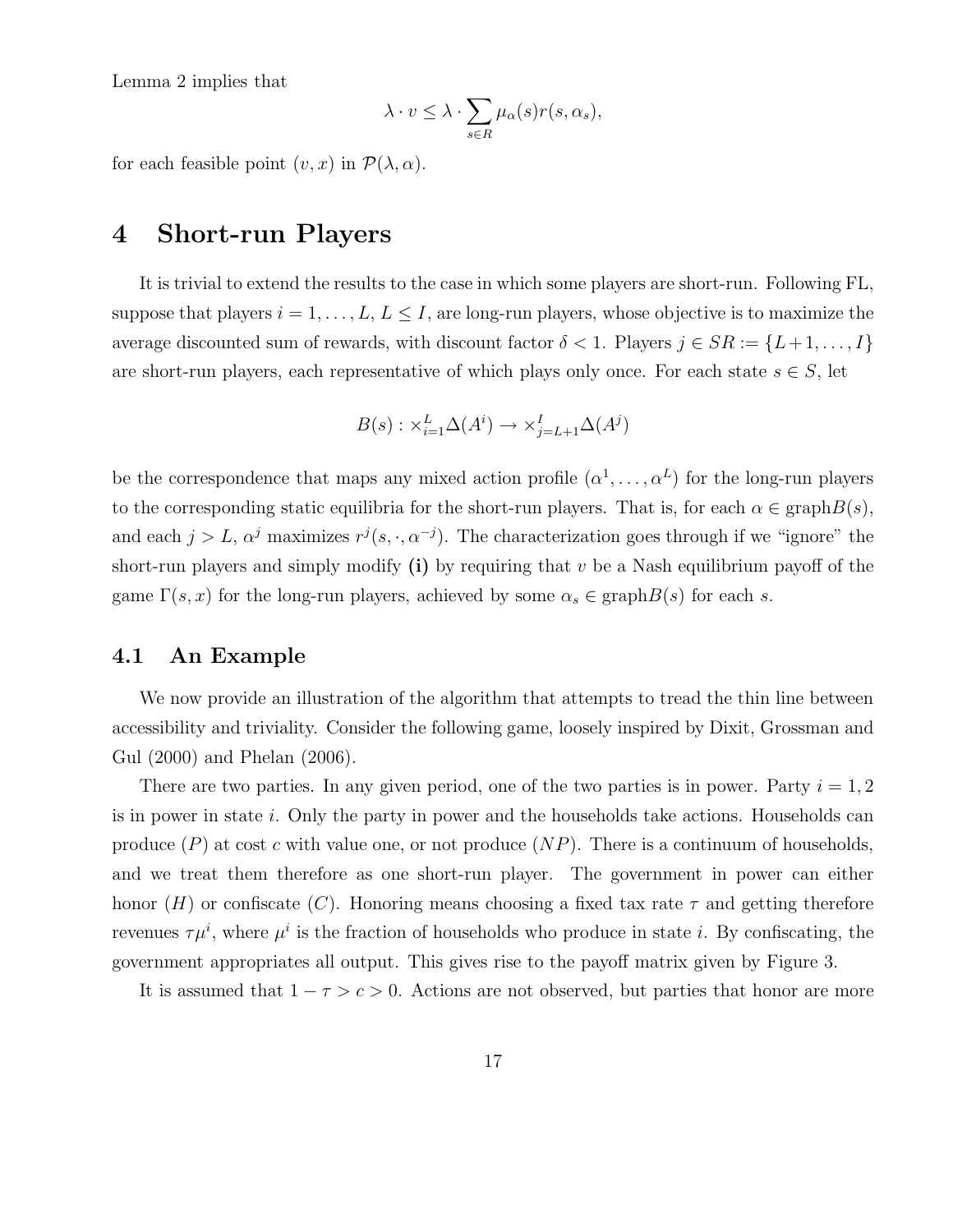|   |                     | N P    |
|---|---------------------|--------|
| Н | $\tau$ , $1-\tau-c$ | (0, 0) |
|   |                     |        |

Figure 3: A Political Game

likely to remain in power. More precisely, if the state is i, and the realized action is  $H$ , the state remains i with probability  $p^H$ ; if the action is C, it remains the same with probability  $p^L$ , with  $0 < p^L < p^H < 1.$ 

Note that, given the households' preferences, the best-reply correspondence in state  $i$  is

$$
B(i)(\alpha^{i}) = \begin{cases} [0,1] & \text{if } \alpha^{i} = c/(1-\tau), \\ \{0\} & \text{if } \alpha^{i} < c/(1-\tau), \\ \{1\} & \text{if } \alpha^{i} > c/(1-\tau), \end{cases}
$$

where  $\alpha^i$  is the probability that party *i* plays H. The feasible set F is independent of the initial state, and equal to the convex hull of the payoff vectors  $(0, 0)$ ,  $((1 - c)/2, (1 - c)/2)$ ,  $(\bar{v}, 0)$  and  $(0, \bar{v})$ , where

$$
\bar{v} := \frac{1 - p^L}{2 - \bar{p} - p^L} (1 - c), \ \bar{p} := \frac{c}{1 - \tau} p^H + \left(1 - \frac{c}{1 - \tau}\right) p^L.
$$

These expressions are intuitive. Note that the highest symmetric payoff involves both parties confiscating as much as possible, subject to the constraint that the households are still willing to produce. The payoff from confiscating at this rate is  $1 - c$ , and since time is equally spent between both parties, the resulting payoff is  $((1 - c)/2, (1 - c)/2)$ . Consider next the case in which one party always confiscates, so that households never produce in that state, while the other party confiscates at the highest rate consistent with all the households producing. The invariant distribution assigns probability  $(1-p^L)/(2-\bar{p}-p^L)$  to that state, and the asymmetric payoff follows. Finally, the minmax payoff of each party is zero, which is an equilibrium payoff.

Theorem 1 applies to this game. Let us compute the equilibrium payoff set as  $\delta \to 1$ . The optimization program with weights  $\lambda = (\lambda^1, \lambda^2)$  involves eight variables  $x_t^i(s)$ ,  $i = 1, 2, s, t = 1, 2,$ satisfying the constraints

$$
\lambda \cdot x_1(1) \le 0, \ \lambda \cdot x_2(2) \le 0, \ \lambda \cdot (x_2(1) + x_1(2)) \le 0,\tag{1}
$$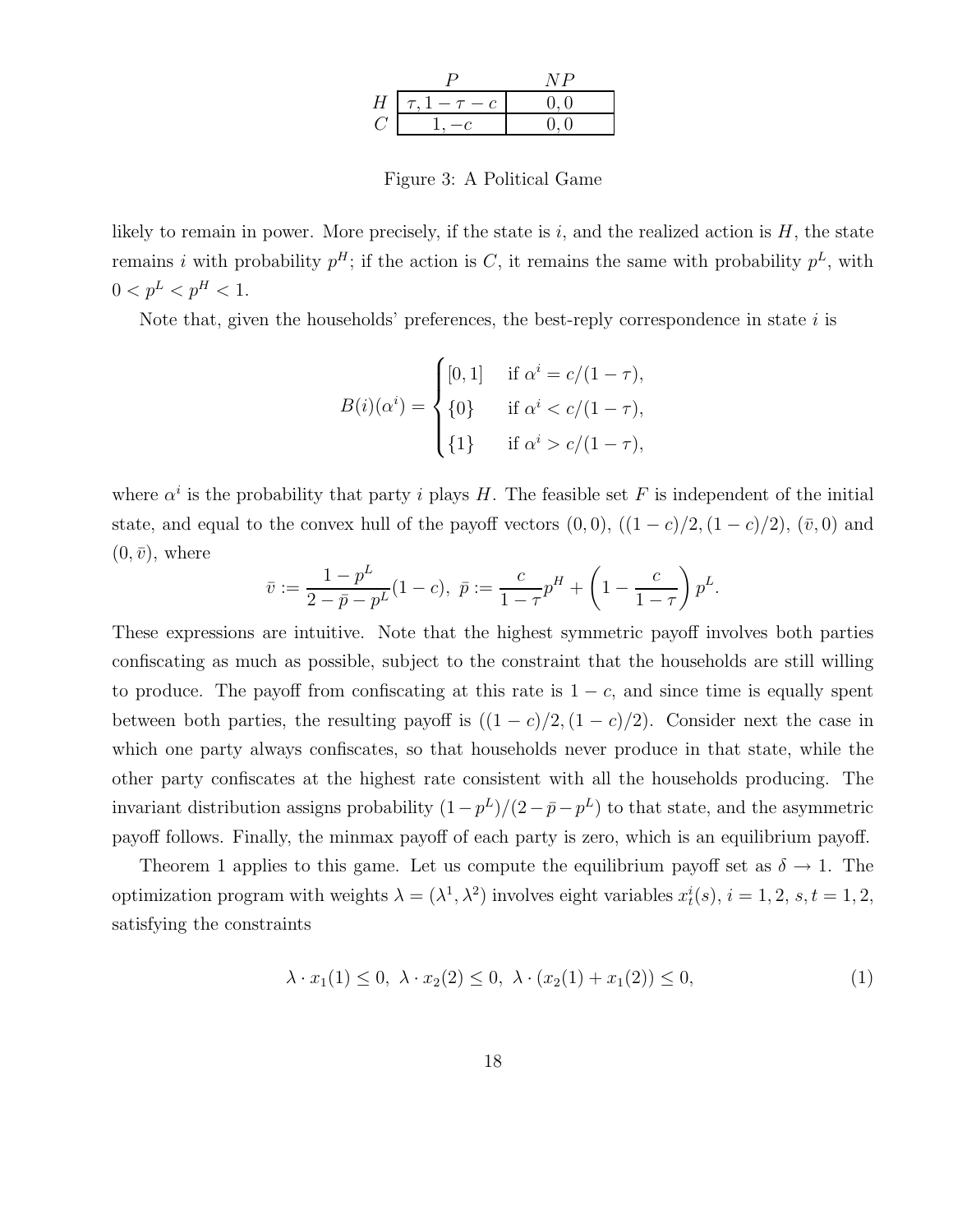in addition to the requirement that  $\alpha^i$  be a Nash equilibrium of the game  $\Gamma(i, x)$ ,  $i = 1, 2$ .

Consider a vector  $\lambda > 0$ . Note that the constraints (1) must bind: Indeed, note that, because player i does not make a choice in state  $-i$ , the Nash equilibrium requirements (i.e. constraints (i) in program  $\mathcal{P}(\lambda)$  give us at most three constraints per player (his preference ordering in the state in which he takes an action, and the fact that he gets the same payoff in the other state). In addition to the three constraints (1), this gives us nine constraints, and there are eight variables  $x_t^i(s)$ . One can check that, if one of the three constraints is slack, we can increase the payoff of a player by changing the values of  $x_t^i(s)$ , while satisfying all binding constraints. Observe now that we must have  $\mu^i \in \{0,1\}$ ,  $i = 1,2$ . Indeed, suppose that  $\mu^i \in (0,1)$ , for some *i*, so that  $\alpha^{i} \geq c/(1-\tau)$ . Then we can increase  $\mu^{i}$  and decrease  $x_{i}^{i}(i), x_{i}^{i}(-i)$  so as to keep player i's payoff constant, while keeping him indifferent between both actions (which he must be since  $\mu^{i} \in (0,1)$ . Given these observations, this now becomes a standard problem that can be solved by enumeration. Note, however, that we do not need to consider the case  $\alpha^1 > c/(1-\tau)$ ,  $\alpha^2 > c/(1-\tau)$ : if this were the case, we could decrease both these probabilities in such a way as to maintain the relative time spent in each state the same, while increasing both players' payoffs in their own state (because  $\mu^{i} = 1$  is feasible as long as  $\alpha^{i} \ge c/(1 - \tau)$ ).

It is not hard to guess that the optimal action profile for  $\lambda^1 = \lambda^2 > 0$  is to set  $\alpha^i = c/(1-\tau)$ ,  $i = 1, 2$  (and, as mentioned,  $\mu^{i} = 1$ ), and we obtain the highest feasible symmetric payoff. If we consider a coordinate direction, say  $\lambda^1 > 0, \lambda^2 = 0$ , it is intuitive that households will not produce in state 2, and party 2 will confiscate with sufficient probability for such behavior to be optimal, and party 1 will confiscate at the highest rate consistent with households producing. Party 1 must not be willing to either confiscate for sure (which increases his reward when he does) or honor for sure (which increases the fraction of time spent in his state, when his reward is positive), and this means that his payoff cannot exceed

$$
\tilde{v} = \min \left\{ \frac{p^H - \tau p^L - (1 - \tau)}{p^H - p^L}, \frac{(1 - p^L)(p^H - \tau p^L)}{(2 - p^L)(p^H - p^L)} \right\},\,
$$

assuming this is positive. It follows that the limit equilibrium payoff set is given by  $\mathcal{H} = \{v \in \mathcal{H}\}$  $F: 0 \leq v^i \leq \tilde{v} \ \forall i = 1, 2$  if  $\tilde{v} > 0$ , and the singleton payoff  $(0, 0)$  otherwise. Note that, from the first argument defining  $\tilde{v}$ , the payoff set shrinks to  $(0,0)$  as  $p^H \to p^L$ , as is to be expected: if confiscation cannot be statistically detected, households will prefer not to produce. See Figure 4 for an illustration in the case in which  $\tilde{v} > (1 - c)/2$ .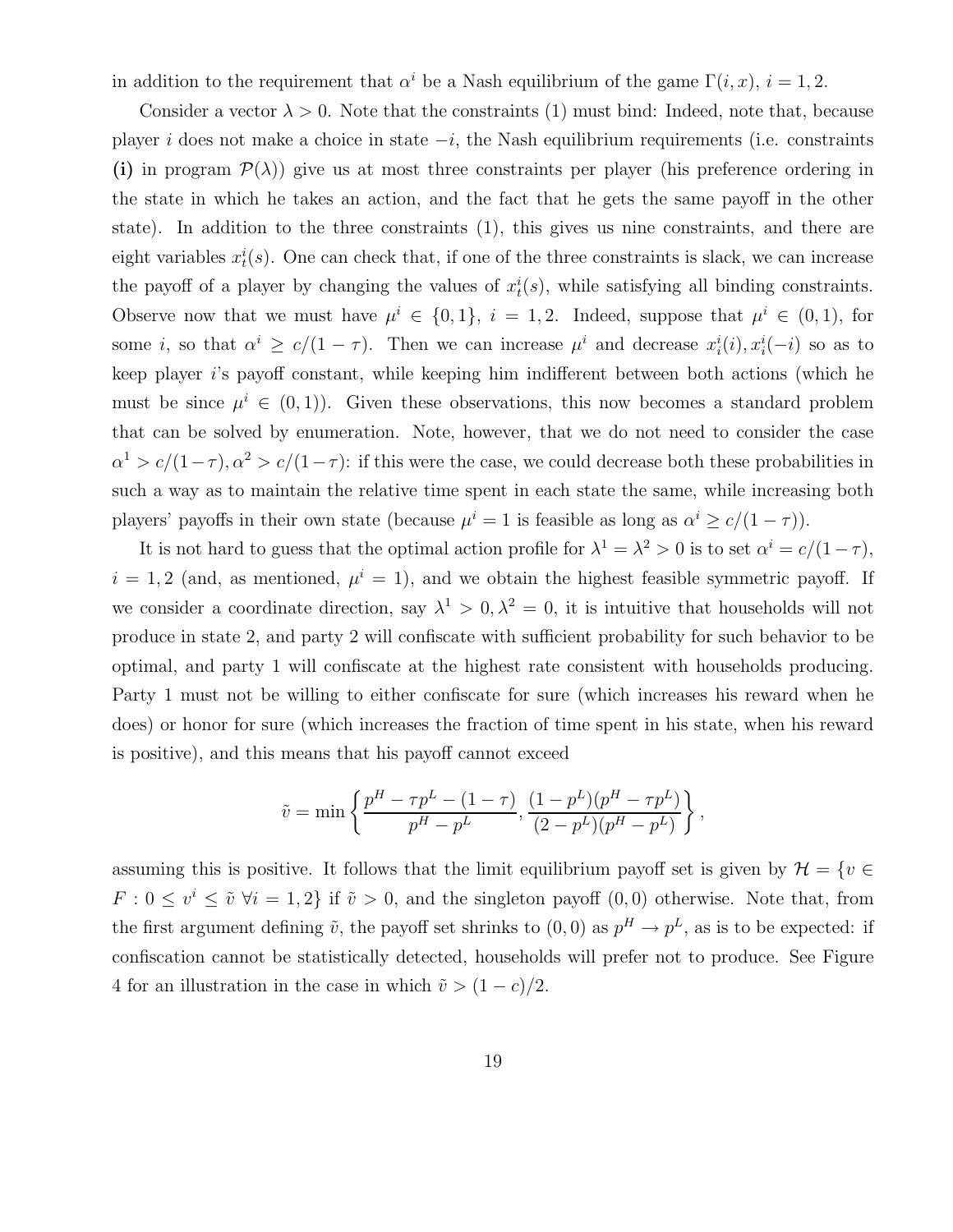

Figure 4: The limit set of equilibrium payoffs in the example

### 4.2 A Characterization with Full Rank

The equilibrium payoff set obtained in the previous example is reminiscent of the results of FL for repeated games with long-run and short-run players. We provide here an extension of their result to the case of stochastic games, but maintain full rank assumptions for long-run players.

One of the main insights of FL, which is an extension of Fudenberg, Kreps and Maskin (1990), is that achieving some payoffs may require the long-run players to randomize on the equilibrium path, so as to induce short-run players to take particular actions. This means that long-run player  $i$  must be indifferent between all actions in the support of his mixture, and so continuation payoffs must adjust so that his payoff cannot exceed the one he would achieve from the action in this support that yields him the lowest payoff.

For a direction  $\lambda \neq \pm e^i$ , the pairwise full rank condition ensures that the above requirement is not restrictive, that is, we only need to care about the feasibility given that short-run players take static best responses. However, for the coordinate directions  $\lambda = \pm e^i$ , since we cannot adjust long-run player i's continuation payoff without affecting the score, the optimal mixed action of player i is determined taking into account both the effect on the short-run players' actions and the cost of letting player i take that action.

The same applies here. We first deal with non-coordinate directions. To incorporate shortrun players' incentives, we define  $F_\delta(s)$  as the convex hull of the set of long-run players' feasible payoffs of the game with initial state s and discount factor  $\delta$ , where we require that the players play actions from graph $B(t)$  whenever the current state is t. The set  $F(s)$  of long-run players' limit-average feasible payoffs is defined similarly. The set  $F_\delta(s)$  converges to  $F(s)$  as  $\delta \to 1$ .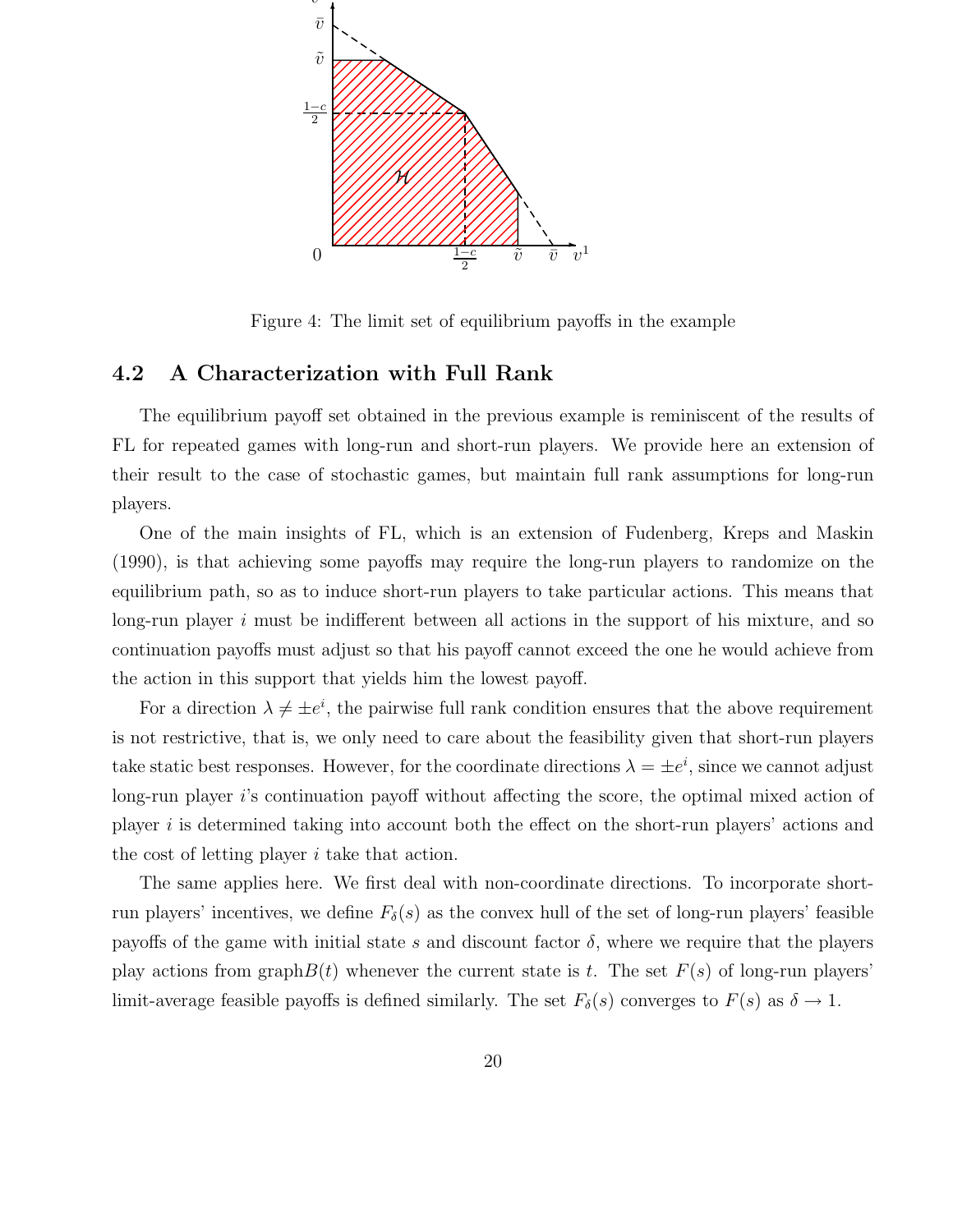**Assumption F3:** For each state s and pair  $(i, j)$  of long-run players, every mixed action profile in graph $B(s)$  has pairwise full rank for players i and j in state s.

Similarly to Lemma 1, we have the following.

Lemma 3 Under Assumption F3, one has the following.

1. If 
$$
\lambda \in S^1
$$
 and  $\lambda \neq \pm e^i$  for any *i*, then  $k(\lambda) = \min_{s \in S} \max_{w \in F(s)} \lambda \cdot w$ .

2.  $\mathcal{H} = \{ v \in \bigcap_{s \in S} F(s) : -k(-e^i) \leq v^i \leq k(e^i) \ \forall i = 1, \dots, L \}.$ 

Theorem 1 applies here. Namely, if Assumption A is satisfied and  $\mathcal{H}$  has non-empty interior, then  $E_{\delta}(s)$  converges to  $\mathcal{H}$  as  $\delta \to 1$ , for every  $s \in S$ .

Lemma 3 leaves open how to determine  $k(\pm e^i)$ . Under Assumption F3, since every mixed action profile has individual full rank, we can control each long-run player's payoffs and induce him to play any action. This implies that, without loss of generality, in program  $\mathcal{P}(\pm e^i)$ , we can ignore the incentives of long-run players other than player  $i$  without affecting the score.

We can obtain a further simplification if Assumption **F3** is strengthened to full monitoring. In this case,  $k(e^i)$  is equal to the value of the problem  $\mathcal{Q}^i_+$ :

 $\sup v^i,$ 

where the supremum is taken over all  $\alpha = (\alpha_s)_{s \in S} \in \times_s \text{graph}B(s)$ ,  $v^i \in \mathbb{R}$ , and  $\bar{x}^i : S \to \mathbb{R}^S$ such that

 $(i)$  For each s,

$$
v^{i} = \min_{a_s^{i} \in \text{support}(\alpha_s^{i})} \left( r^{i}(s, \alpha_s^{-i}, a_s^{i}) + \sum_{t \in S} p(t|s, a_s^{i}, \alpha_s^{-i}) \bar{x}_t^{i}(s) \right);
$$

(ii) For each  $T \subseteq S$ , for each permutation  $\phi : T \to T$ , one has  $\sum_{s \in T} \bar{x}^i_{\phi(s)}(s) \leq 0$ .

Here  $v^i$  is equal to the minimum of player *i*'s payoffs, where  $a_s^i$  is taken over the support of player *i*'s mixed action  $\alpha_s^i$ . If  $v^i$  were larger than the minimum, then we would not be able to provide incentives for player i to be indifferent between all actions in the support of  $\alpha_s^i$ . Note that this program is simpler than  $\mathcal{P}(e^i)$  in that  $\bar{x}^i$  depends on the current and next states, but is independent of realized actions.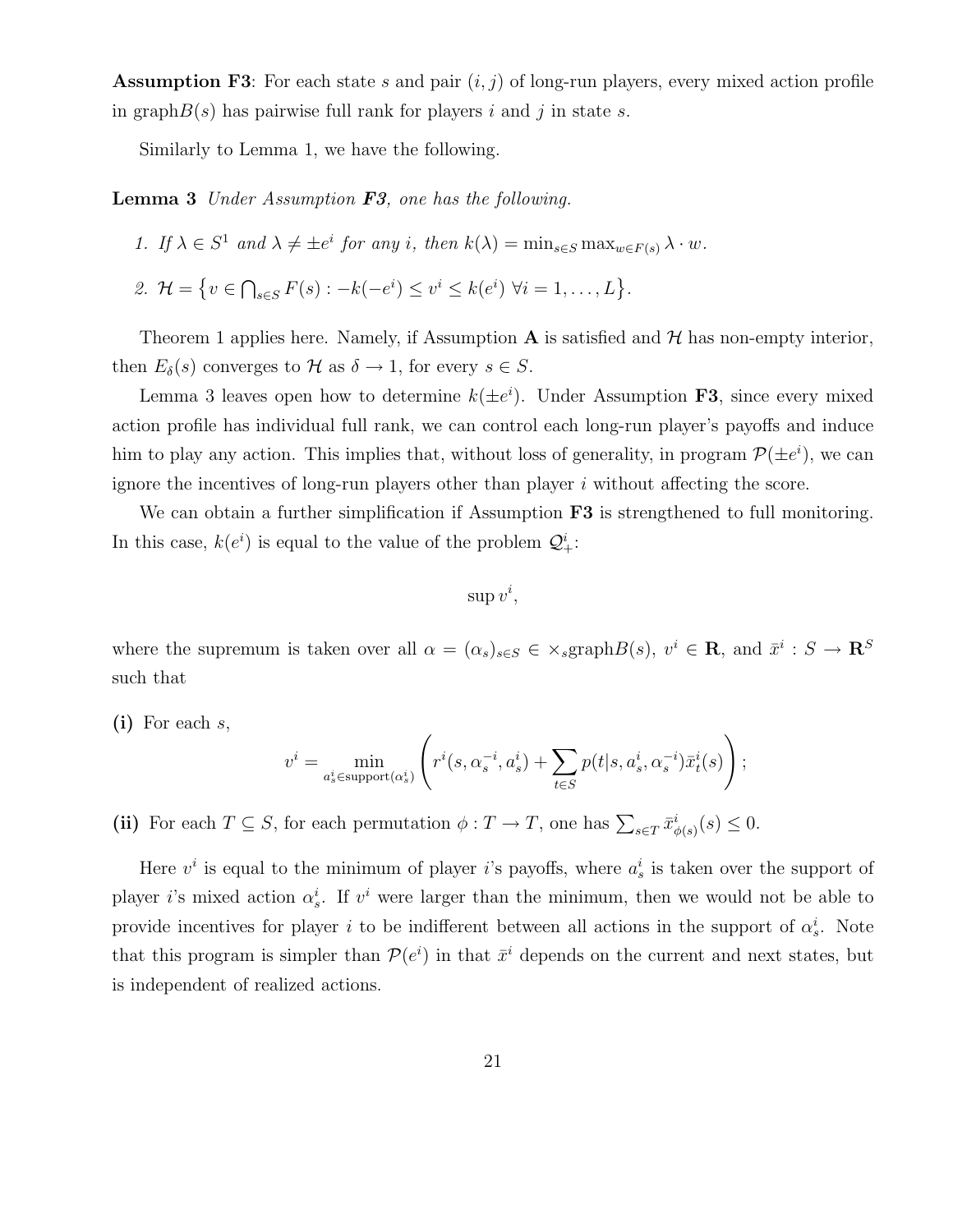Similarly,  $-k(-e^i)$  is equal to the solution for the problem  $\mathcal{Q}^i$ :

 $\inf v^i$ ,

where the infimum is taken over all  $\alpha \in \times_s \text{graph}B(s)$ ,  $v^i \in \mathbb{R}$ , and  $x^i : S \to \mathbb{R}S$  such that  $(i)$  For each s,

$$
v^i = \max_{a_s^i \in A^i} \left( r^i(s, \alpha_s^{-i}, a_s^i) + \sum_{t \in S} p(t|s, a_s^i, \alpha_s^{-i}) \bar{x}_t^i(s) \right);
$$

(ii) For each  $T \subseteq S$ , for each permutation  $\phi : T \to T$ , one has  $\sum_{s \in T} \bar{x}^i_{\phi(s)}(s) \geq 0$ .

See also Section 5.2 for the discussion of the related, one-player case.

# 5 Implications and Extensions

### 5.1 Action-independent Transitions

Our characterization can be used to obtain qualitative insights. We here discuss the case in which the evolution of the state is independent of players' actions. To let the transitions probabilities of the states vary, while keeping the distributions of signals fixed, we assume that the transition probabilities can be written as a product  $p(t|s) \times \pi(y|s, a)$ . In other words, and in any period, the next state  $t$  and the public signal  $y$  are drawn independently, and the action profile only affects the distribution of y.

In this setup, it is intuitively clear that the (limit) set of PPE payoffs should only depend on  $p$ through its invariant measure,  $\mu$ . If the signal structure is rich enough and the folk theorem holds, this is straightforward. Indeed, the (limit) set of feasible payoffs is equal to  $\sum_{s\in S}\mu_s r(s,\Delta(A)),$ and a similar formula holds for the (limit) minmax.

We prove below that this observation remains valid even when the folk theorem fails to hold. The proof is based on our characterization, and providing a direct proof of this fact does not seem to be an easy task.

In this subsection, we fix a signal structure  $\pi : S \times A \to \Delta(Y)$ , and we let the transition probability p over states vary. To stress the dependence, and given a (unit) direction  $\lambda \in S^1$ , and a mixed profile  $\alpha$ , we denote by  $\mathcal{P}_p(\lambda, \alpha)$  the optimization program  $\mathcal{P}(\lambda, \alpha)$ , when the transition probability over states is set to  $p : S \to \Delta(S)$ . We also denote by  $k_p(\lambda, \alpha)$  the value of  $\mathcal{P}_p(\lambda, \alpha)$ ,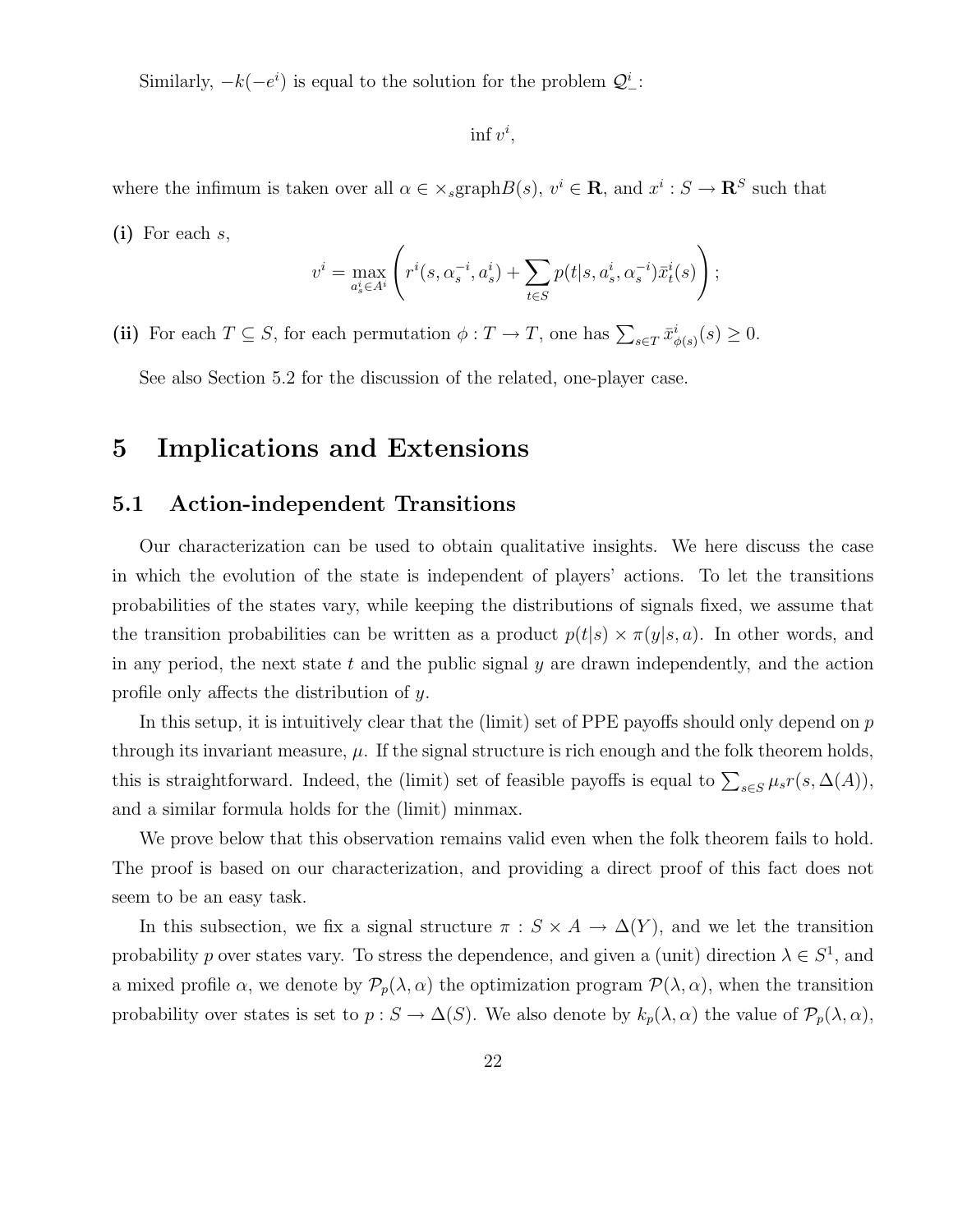and by  $\mathcal{H}(p)$  the intersection of all half-spaces  $\{v \in \mathbb{R}^I : \lambda \cdot v \leq \sup_{\alpha} k_p(\lambda, \alpha)\}\)$  obtained by letting  $\lambda$  vary.

**Proposition 3** Let p and q be two irreducible transition functions over S, with the same invariant measure  $\mu$ . Then  $\mathcal{H}(p) = \mathcal{H}(q)$ .

This implies that, for the purpose of studying the limit equilibrium payoff set in the case of transitions that are action-independent, one might as well assume that the state is drawn i.i.d. across periods. In that case, the stochastic game can be viewed as a repeated game, in which player is actions in each period are maps from S to  $A^i$ . The program  $P(\lambda, \alpha)$  can then be shown to be equivalent to the corresponding program of FL. One direction is a simple change of variable. The other direction relies on Lemma 2.

### 5.2 Dynamic Programming

We here focus on one-player games, and discuss the relation between our results and existing results in dynamic programming. We denote by  $v_{\delta}(s)$  the value of the dynamic programming problem with initial state s. For simplicity, we here assume irreducibility.<sup>10</sup>,<sup>11</sup>

By Proposition 1 (first item), the common set of limit points of  $\{v_\delta(s)\}_{\delta<1}$  is a subset of  $\mathcal{H}$ , so that  $\mathcal{H} \neq \emptyset$ . We first argue that  $\mathcal{H}$  is a singleton.

The set H is uniquely characterized by the two values  $k(\lambda)$ ,  $\lambda \in \{-1, +1\}$ . Since  $\mathcal{H} \neq \emptyset$ , one has  $k(1) \geq -k(-1)$ .

Note now that any pair  $(v, x)$  that is feasible in  $\mathcal{P}(\lambda, \alpha)$  is also feasible in  $\mathcal{P}(\lambda, a)$ , for any  $a \in A^S$  such that  $\alpha_s(a_s) > 0$  for each s. Consequently, one need only look at pure Markov policies in order to compute  $k(+1)$  and  $k(-1)$ .

Let  $a \in A^S$  be any such policy. Let  $(v^+, x^+)$  be a feasible pair in  $\mathcal{P}(+1, a)$ , and  $(v^-, x^-)$  be a feasible pair in  $\mathcal{P}(-1, a)$ . By Lemma 2, one has

$$
v^+ = \sum_{s \in S} \mu(s) r(s, a_s) + \sum_{\varnothing \neq T \subseteq S} \sum_{\phi: T \to T} \pi_{T, \phi} \left( \sum_{s \in T} x^+_{\phi(s)}(s, a_s) \right),
$$

<sup>&</sup>lt;sup>10</sup>This assumption implies that the set of limit points of the family  $\{v_\delta(s)\}_{\delta<1}$  as  $\delta \to 1$ , is independent of s.

<sup>11</sup>With minor extra work, the discussion below is still valid if the irreducibility assumption is replaced by Assumption A.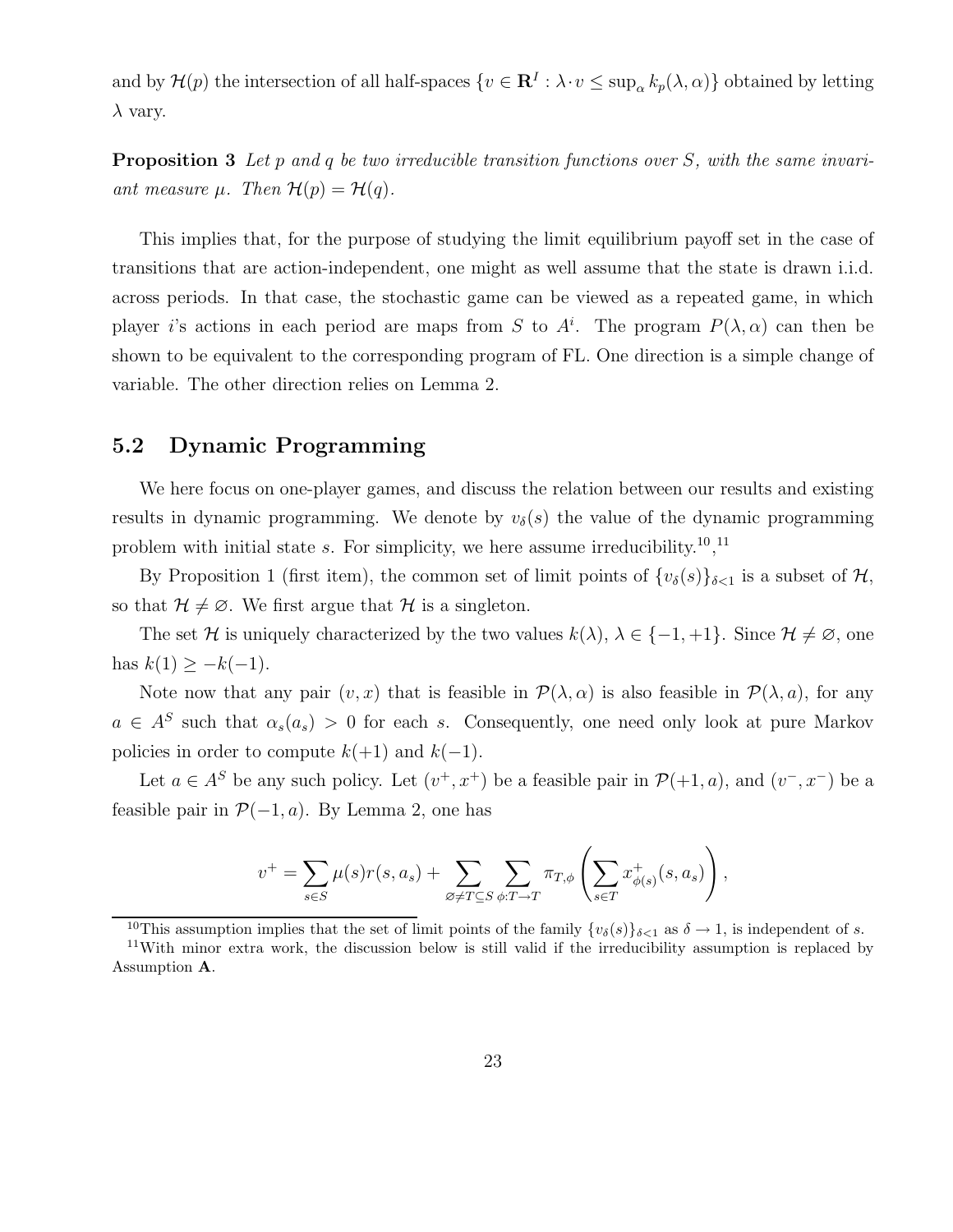and a similar formula relates  $v^-$  and  $x^-$ . Since  $\sum$ s∈T  $x_{\phi}^+$  $_{\phi(s)}^+(s, a_s) \leq 0$ , while  $\sum$ s∈T  $x_{\phi}^ _{\phi(s)}^-(s, a_s) \geq 0$ for each  $T, \phi$ , it follows that  $v^+ \leq v^-$ . Therefore,  $k(+1) \leq -k(-1)$ , and H is a singleton. This implies in particular that  $v^* := \lim_{\delta \to 1} v_\delta(s)$  exists, for each  $s \in S$ .

We will use the following claim.

**Claim 3** If a vector  $(x_t(s)) \in \mathbb{R}^{S \times S}$  satisfies  $\sum_{s \in T} x_{\phi(s)}(s) = 0$  for all  $(T, \phi)$ , and

$$
v^* \le r(s, a_s) + \sum_{t \in S} p(t|s, a_s) x_t(s)
$$
 (2)

for some  $a = (a_s) \in A^S$ , and all  $s \in S$ , then the inequality (2) holds with equality, for each s.

**Proof of the claim.** Assume to the contrary that the inequality (2) is strict for some  $\bar{s} \in S$ . Let  $\mu_a \in \Delta(S)$  be the invariant measure of the Markov chain induced by a over S. By Lemma 2,

$$
v^* < \sum_{s \in S} \mu_a(s) r(s, a_s).
$$

But this implies that, for all  $\delta$  high enough, the  $\delta$ -discounted payoff induced by a exceeds  $v_{\delta}$  –a contradiction.

There is  $a^* \in A^S$  and  $(x_t(s))$  such that  $(v^*, x)$  is feasible in  $\mathcal{P}(+1, a^*)$ . Pick a vector  $x_t^*(s)$ such that  $x^* \geq x$  component-wise, and  $\sum_{s \in T} x^*_{\phi(s)}(s) = 0$  for all  $(T, \phi)$ .<sup>12</sup> We claim that, for each  $s \in S$ , one has

$$
v^* = \max_{a_s \in A} \left( r(s, a_s) + \sum_{t \in T} p(t|s) x_t^*(s) \right).
$$
 (3)

Observe first that, for each given s,

$$
v^* = r(s, a^*) + \sum_{t \in T} p(t|s)x_t(s) \le r(s, a^*) + \sum_{t \in T} p(t|s)x_t^*(s).
$$

Thus, the left-hand side in (3) does not exceed the right-hand side.

Let now a state  $s \in S$ , and an action  $a_s \in A$  be given, that satisfy the inequality

$$
v^* \le r(s, a^*) + \sum_{t \in T} p(t|s) x_t^*(s).
$$
 (4)

<sup>&</sup>lt;sup>12</sup>See Claim 6 in Section 7.5 for the existence of  $x^*$ .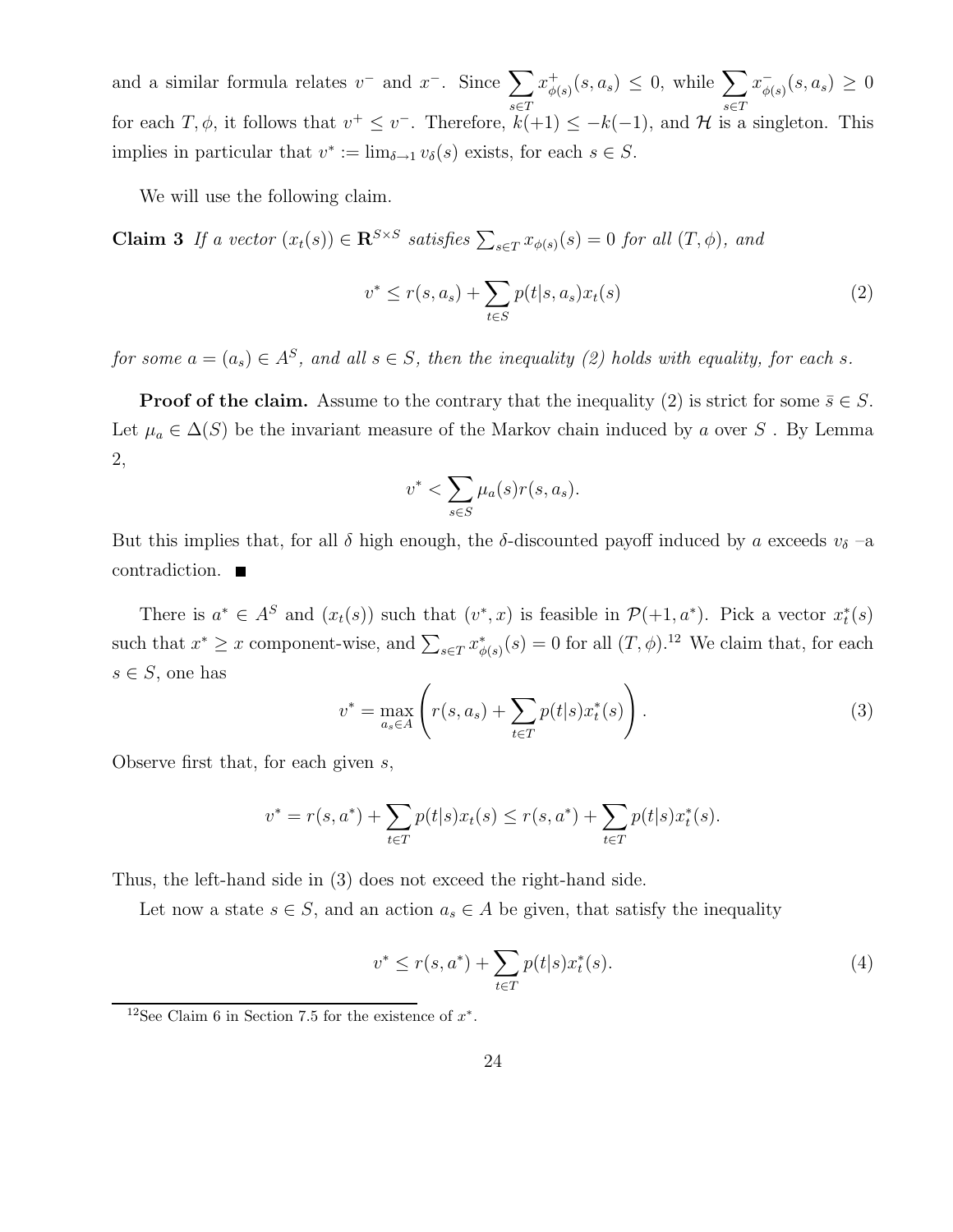Then, by Claim 3, applied to  $a := (a_{-s}^*, a_s)$ , (4) holds with equality. This proves that (3) holds for each  $s \in S$ .

Since  $\sum_{s\in\mathcal{I}} x^*_{\phi(s)}(s) = 0$  for all  $(T, \phi)$ , there is a vector  $x^* \in \mathbb{R}^S$ , such that  $x^*_t(s) = x^*_t - x^*_s$ , for each  $(s, t)$ . To summarize, we have proven the result below.

**Corollary 4** In the one-player case, the set H is a singleton  $\{v^*\}$ , with  $v^* = \lim_{\delta \to 1} v_\delta(s)$ . Moreover, there is a vector  $x^* \in \mathbb{R}^S$ , such that

$$
v^* + x_s^* = \max_{a_s \in A} \left( r(s, a_s) + \sum_{t \in T} p(t|s) x_t^* \right)
$$
 (5)

holds for each s.

This statement is the so-called Average Cost Optimality Equation, see Hoffman and Karp (1966), Sennott (1998) or Kallenberg (2002). The ACOE states in addition that there is a unique  $v$  such that (5) holds. This uniqueness claim follows at once from the above discussion. Assume indeed that (5) holds for some  $v, x \in \mathbb{R}^S$ , denote by  $a_s^* \in A$  an action that achieves the maximum, and set  $\tilde{x}_t(s) := x_t - x_s$ . Then the pair  $(v, \tilde{x})$  is feasible in  $\mathcal{P}(+1, a^*)$  and in  $\mathcal{P}(-1, a^*)$  as well. Hence,  $-k(-1) \le v \le k(+1)$ , so that  $v = v^*$ .

# 6 Concluding Comments

This paper shows that some of the methods developed for the study of repeated games can be generalized to stochastic games, and can be applied to obtain qualitative insights as  $\delta \to 1$ .

This, of course, leaves many questions unanswered. First, as mentioned, the results derived here rely on  $\delta \to 1$ . While not much is known in the general case for repeated games either, there still are a few results available in the literature (on the impact of the quality of information, for instance). It is then natural to ask whether those results can be extended to stochastic games.

Within the realm of asymptotic analysis, it also appears important to generalize our results to broader settings. The characterization of the equilibrium payoff set and the folk theorem established in this paper rely on some strong assumptions. The set of actions, signals and states are all assumed to be finite. We suspect that the characterization can be generalized to the case of richer action and signal sets, but extending the result to richer state spaces raises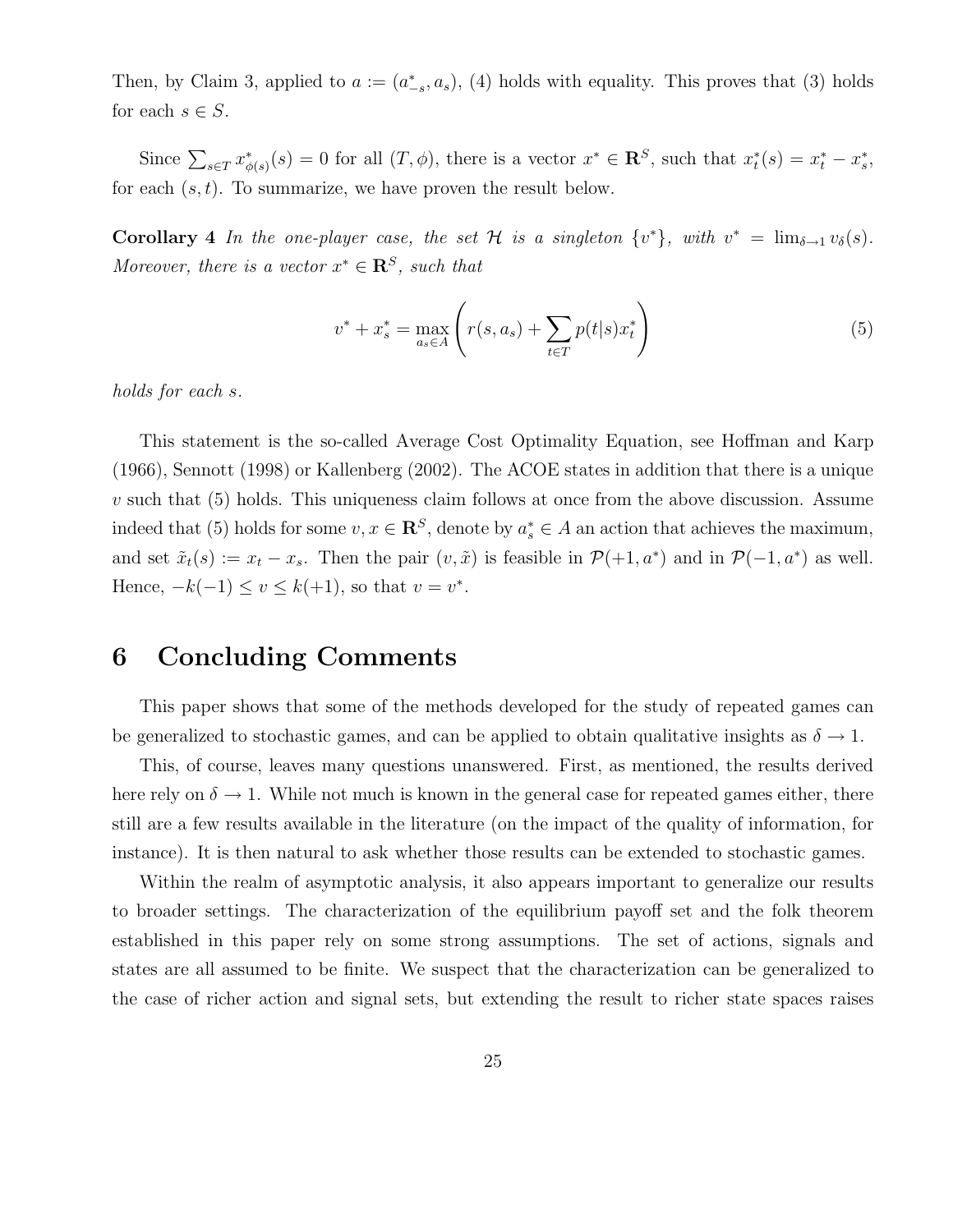significant challenges. Yet this is perhaps the most important extension: even with finitely many states, beliefs about those states affect the players' incentives when states are no longer common knowledge, as is often the case in applications in which players have private information, and these beliefs must therefore be treated as state variables themselves.

Finally, there is an alternative possible asymptotic analysis that is of significant interest. As is the case with public signals (see the concluding remarks of FLM), an important caveat is in order regarding the interpretation of our limit results. It is misleading to think of  $\delta \to 1$  as periods growing shorter, as transitions are kept fixed throughout the analysis. If transitions are determined by physical constraints, then these probabilities should be adjusted as periods grow shorter. As a result, feasible payoffs will not be independent of the initial state. It remains to be seen whether such an analysis is equally tractable.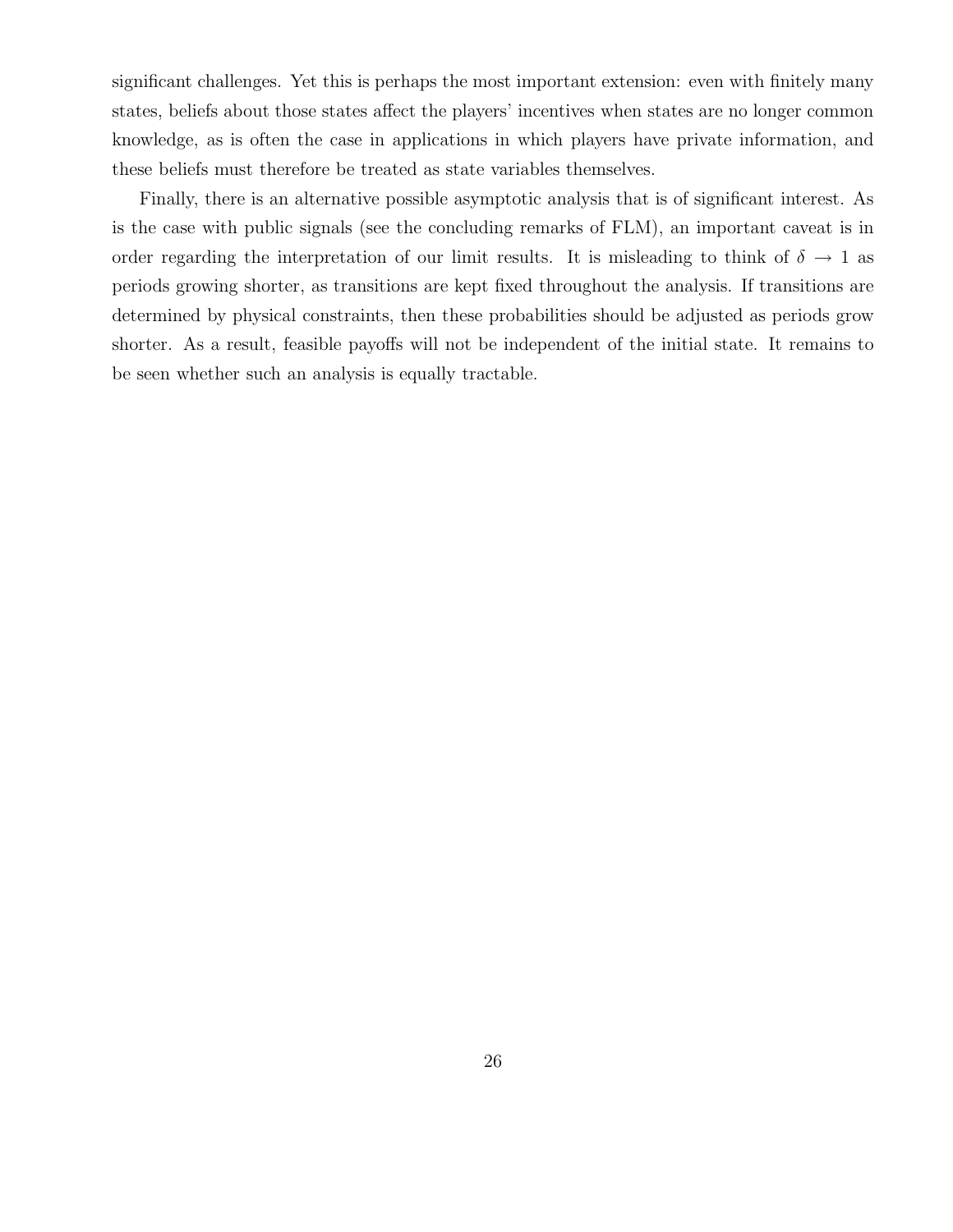# 7 Proofs

### 7.1 Proof of Proposition 1

Let  $\delta$  < 1 be given. For each state s, choose an equilibrium payoff  $\gamma_s \in E_{\delta}(s)$  that maximizes the product  $\lambda \cdot \gamma_s$ . Consider any PPE  $\sigma$  with payoffs  $\gamma = (\gamma_s)_{s \in S}$ . For each initial state s, let  $\alpha_s$ be the mixed moves played in stage 1, and  $w_t(s, y)$  be the continuation payoff following y, if in state t at stage 2. Note that  $\lambda \cdot w_t(s, y) \leq \lambda \cdot \gamma_t$  for  $y \in Y$ ,  $s, t \in S$ . By construction, for each  $s \in S$ ,  $\alpha_s$  is a Nash equilibrium, with payoff  $\gamma_s$ , of the game with payoff function

$$
(1 - \delta)r(s, a) + \delta \sum_{t \in S, y \in Y} p(t, y|s, a)w_t(s, y).
$$

Set  $x_t(s, y) := \frac{\delta}{1-\delta}(w_t(s, y) - \gamma_s)$ . Observe that  $\alpha_s$  is a Nash equilibrium of the game  $\Gamma(s, x)$ , with payoff  $\gamma_s$ . Next, let  $\bar{s}$  be a state that minimizes  $\lambda \cdot \gamma_s$ , and set  $\tilde{x}_t(s, y) := x_t(s, y) + \gamma_{\bar{s}} - \gamma_s$ for each  $s, t \in S, y \in Y$ . Then  $\alpha_s$  is a Nash equilibrium of  $\Gamma(s, \tilde{x})$ , with payoff v. On the other hand, for each  $T, \phi, \psi$ , one has

$$
\lambda \cdot \sum_{s \in T} x_{\phi(s)}(s, \psi(s)) = \frac{\delta}{1 - \delta} \sum_{s \in T} \lambda \cdot (w_{\phi(s)}(s, \psi(s)) - \gamma_s)
$$
  
= 
$$
\frac{\delta}{1 - \delta} \sum_{s \in T} \lambda \cdot (w_{\phi(s)}(s, \psi(s)) - \gamma_{\phi(s)}) \le 0,
$$

and hence

$$
\lambda \cdot \sum_{s \in T} \tilde{x}_{\phi(s)}(s, \psi(s)) = \lambda \cdot \sum_{s \in T} x_{\phi(s)}(s, \psi(s)) + \sum_{s \in T} (\lambda \cdot \gamma_{\bar{s}} - \lambda \cdot \gamma_s) \le 0.
$$

Therefore,  $(v, \tilde{x})$  is feasible in  $\mathcal{P}(\lambda, \alpha)$ , and thus  $k(\lambda, \alpha) \geq \lambda \cdot \gamma_{\overline{s}} = \min_{s \in S} \lambda \cdot \gamma_s$ . It follows that

$$
k(\lambda) \ge \min_{s \in S} \lambda \cdot \gamma_s = \min_{s \in S} \max_{w \in E_{\delta}(s)} \lambda \cdot w.
$$

## 7.2 Proof of Proposition 2

We start with a technical statement.

**Lemma 4** There is  $\varepsilon_0 > 0$  and a compact set  $K \subset \mathbb{R}^I \times \mathbb{R}^{S \times Y \times S \times I}$  of  $(v, x)$  such that the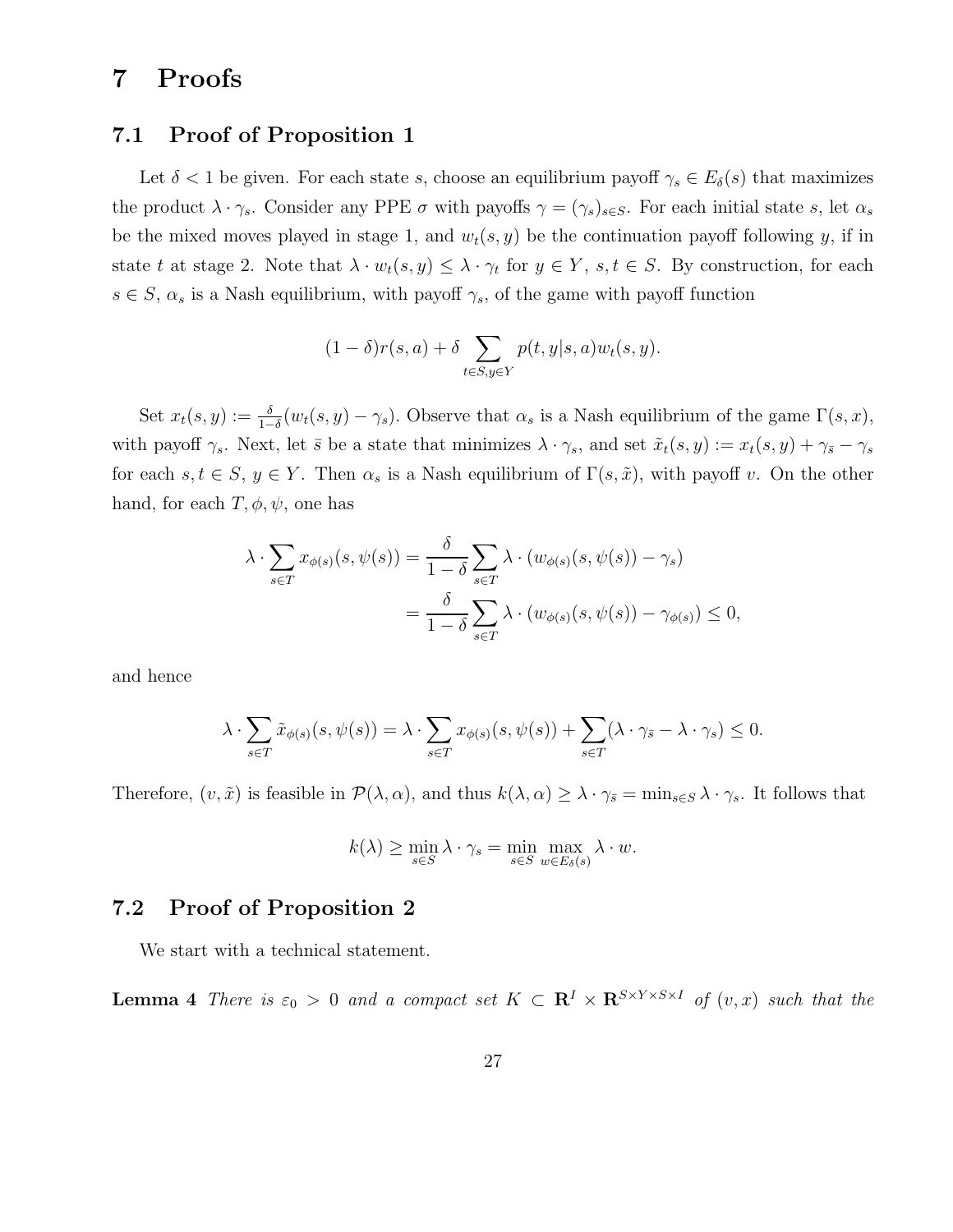following holds. For every  $z \in Z$  and  $\lambda \in S^1$ , there exist  $\alpha$  and  $(v, x) \in K$  such that  $(v, x)$  is feasible in  $\mathcal{P}(\lambda, \alpha)$  and  $\lambda \cdot z + \varepsilon_0 < \lambda \cdot v$ .

**Proof.** Given  $z \in Z$  and since Z is contained in the interior of H, one has  $\lambda \cdot z < k(\lambda)$  for every  $\lambda \in S^1$ . Therefore, there exist  $\alpha$  and a feasible pair  $(v, x)$  in  $\mathcal{P}(\lambda, \alpha)$  such that  $\lambda \cdot z < \lambda \cdot v$ . The conclusion of the lemma states that  $(v, x)$  can be chosen within a bounded set, independently of  $\lambda$  and of  $z$ <sup>13</sup>

Choose  $\tilde{\varepsilon} > 0$  such that  $\lambda \cdot z + \tilde{\varepsilon} < \lambda \cdot v$ , and define

$$
\tilde{x}_t^i(s, y) = x_t^i(s, y) - \tilde{\varepsilon}\left(\sum_{j \in I} \lambda^j\right), \quad \tilde{v}^i = v^i - \tilde{\varepsilon}\left(\sum_{j \in I} \lambda^j\right)
$$

for each  $i \in I$ ,  $s, t \in S$  and  $y \in Y$ . Observe that for each  $s \in S$ ,  $\alpha_s$  is a Nash equilibrium of the game  $\Gamma(s, \tilde{x})$ , with payoff  $\tilde{v}$ . Note in addition that  $\sum$ s∈T  $\lambda \cdot \tilde{x}_{\phi(s)}(s, \psi(s)) < 0$  for each  $T, \phi$  and  $\psi$ . Therefore, for every  $\tilde{z}$  close enough to z, for every  $\tilde{\lambda}$  close enough to  $\lambda$ , the pair  $(\tilde{v}, \tilde{x})$  is feasible in  $\mathcal{P}(\tilde{\lambda}, \alpha)$  and  $\tilde{\lambda} \cdot \tilde{z} < \tilde{\lambda} \cdot \tilde{v}$ . The result then follows, by compactness of Z and of  $S^1$ .

In the sequel, we let  $\kappa_0 > 0$  be such that  $||x|| \leq \kappa_0, ||v|| \leq \kappa_0$  and  $||v - z|| \leq \kappa_0$  for every  $(v, x) \in K$  and  $z \in Z$ .

Next, choose  $n \in \mathbb{N}$  such that  $\frac{n-1}{2}$ 2  $> \frac{2\kappa_0|S|}{\kappa}$  $\varepsilon_0$ . Set

$$
\varepsilon := \varepsilon_0 \frac{n-1}{2} - 2\kappa_0 |S| > 0.
$$

Next, choose  $\bar{\delta} < 1$  to be large enough so that  $\left(\frac{n}{2}\right)$ 2  $\int_{0}^{2} (1 - \overline{\delta}) < \kappa_0 |S|$  and  $(1 - \delta^{n-1}) \geq \frac{n-1}{2}$  $\frac{-1}{2}(1-\delta)$ for every  $\delta \geq \overline{\delta}$ . Finally, set

$$
\kappa := \frac{2(n+|S|)\kappa_0}{\bar{\delta}^{n+|S|}}.
$$

We here prove the Proposition below. Using FLM, it readily implies that  $Z \subseteq E_{\delta}(s)$  for every δ large enough and each  $s \in S$ .

Given a map  $w : H_n \to \mathbf{R}^I$  which associates to any history of length n a payoff vector, we denote by  $\Gamma^{n}(s, w; \delta)$  the  $\delta$ -discounted, *n*-stage game, with final payoff w.

<sup>&</sup>lt;sup>13</sup>Note however that, for given z,  $\lambda$  and  $\alpha$ , the set of feasible pairs  $(v, x)$  in  $\mathcal{P}(\lambda, \alpha)$  such that  $\lambda \cdot z < \lambda \cdot v$  is typically not a bounded set.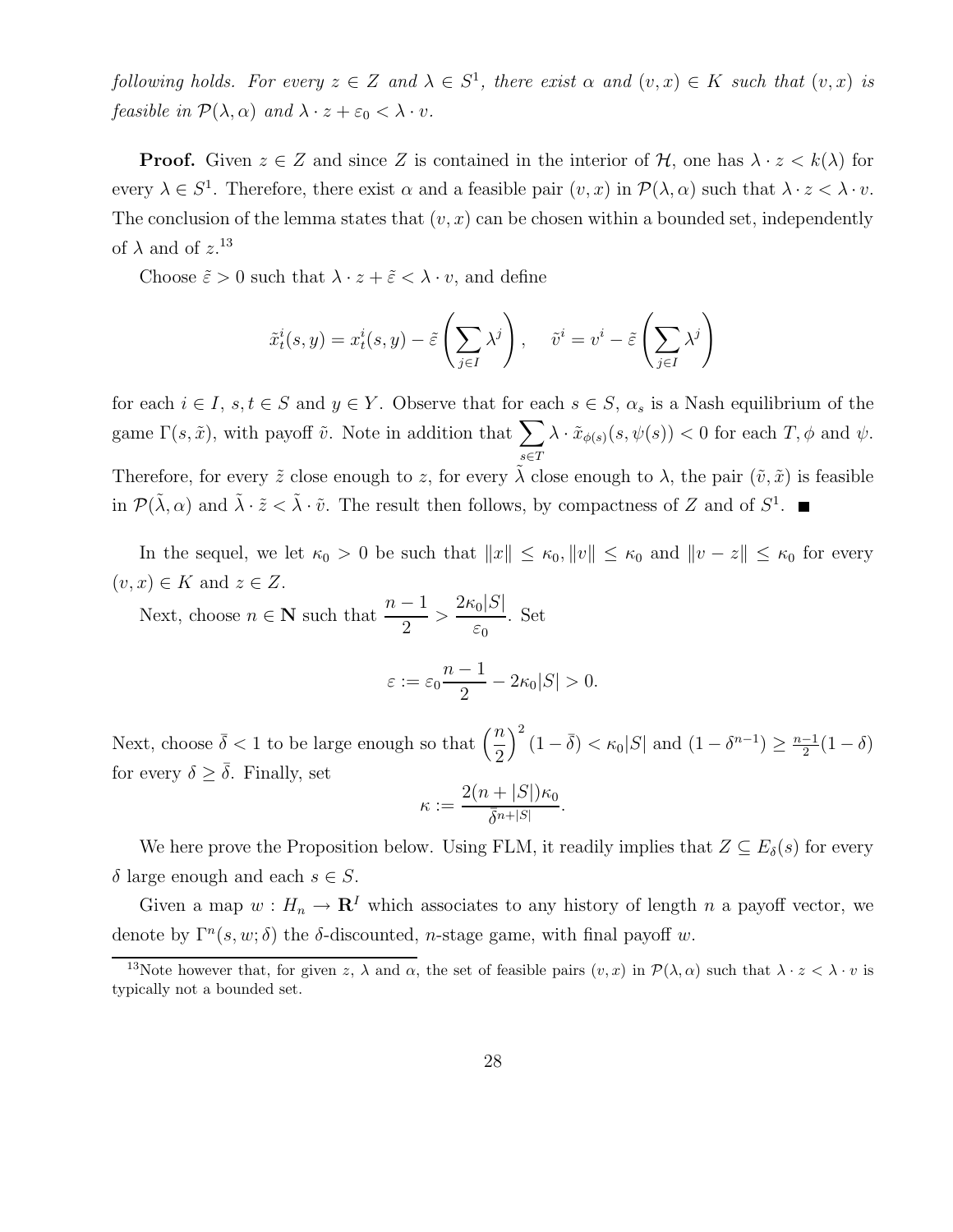**Proposition 4** For every direction  $\lambda \in S^1$ , every  $z \in Z$ , every discount factor  $\delta \geq \overline{\delta}$ , there exist continuation payoffs  $w: H_n \to \mathbf{R}^I$  such that :

**C1** For each s,  $\alpha$  is a PPE of the n-stage game  $\Gamma^{n}(s, w; \delta)$ , with payoff z.

C2 One has  $\|w(h) - z\| \leq (1 - \delta)\kappa$  for every  $h \in H_n$ .

C3 One has  $\lambda \cdot w(h) \leq \lambda \cdot z - (1 - \delta) \varepsilon$  for every  $h \in H_n$ .

#### Proof.

Let z,  $\lambda$ , and  $\delta$  be given as stated. Pick a mixed profile  $\alpha = (\alpha_s)_{s \in S}$  and  $(v, x) \in K$  which is feasible in  $\mathcal{P}(\lambda, \alpha)$  and such that  $\lambda \cdot z + \varepsilon_0 < \lambda \cdot v$ .

Given  $s, t \in S$ , and  $y \in Y$ , set

$$
\phi_t(s, y) = v + \frac{1 - \overline{\delta}}{\overline{\delta}} x_t(s, y) \in \mathbf{R}^I.
$$

By construction and for each  $s \in S$ ,  $\alpha_s$  is a Nash equilibrium of  $\Gamma^1(s, \phi; \overline{\delta})$ , with payoff v.

For each history h of length not exceeding n, we define  $w(h)$  by induction on the length of h. The definition of w follows FL. If  $h = (s_1)$ , we set  $w(h) = z$ . For  $k \ge 1$  and  $h_{k+1} \in H_{k+1}$ , we set

$$
w(h_{k+1}) = \frac{\delta - \bar{\delta}}{\delta(1 - \bar{\delta})} w(h_k) + \frac{\bar{\delta}(1 - \delta)}{\delta(1 - \bar{\delta})} \left(\phi_{s_{k+1}}(s_k, y_k) + \frac{w(h_k) - v}{\bar{\delta}}\right)
$$
(6)

where  $h_k$  is the restriction of  $h_{k+1}$  to the first k stages.

Let  $k \geq 1$ , and  $h_k \in H_k$ . As in FL, using (6), since  $\alpha_{s_k}$  is a Nash equilibrium of the one-shot game  $\Gamma^1(s_k, \phi; \overline{\delta})$  with payoff v, it is also a Nash equilibrium of the game with payoff function

$$
(1 - \delta)r(s_k, a) + \delta \sum_{t \in S} \sum_{y \in Y} p(t, y|s_k, a) w(h_k, y, t),
$$

with payoff  $w(h_k)$ . By the one-shot deviation principle, it follows that  $\alpha$  is a PPE of the game  $\Gamma^{n}(s_1, w; \delta)$ , with payoff z (for each initial state  $s_1$ ). This proves **C1**.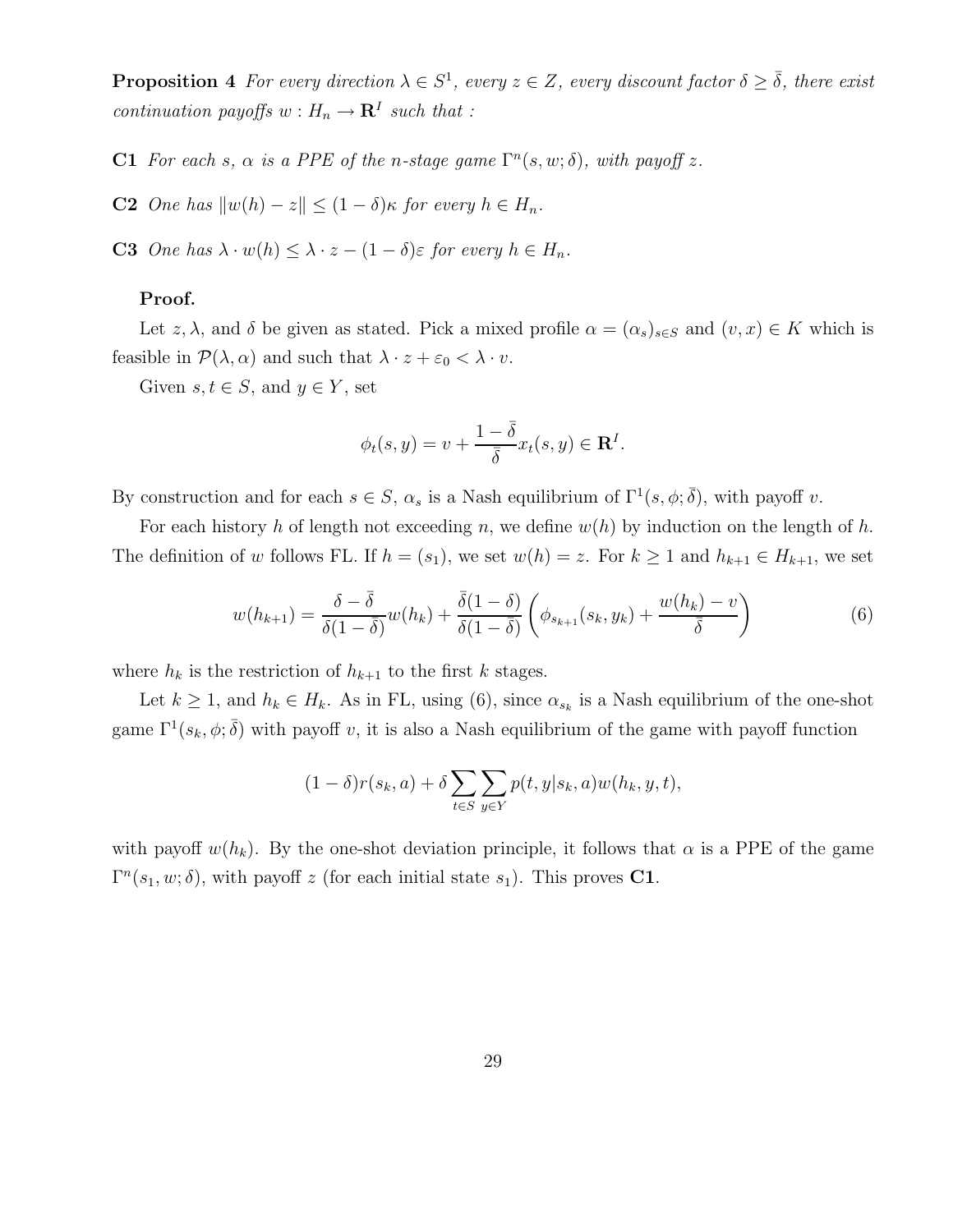We now turn to **C2**. Let  $h_n \in H_n$  be given, and let  $h_k$   $(k \leq n)$  denote the restriction of  $h_n$ to the first k stages. By  $(6)$ , and for  $k < n$ , one has

$$
w(h_{k+1}) - z = \frac{\delta - \overline{\delta}}{\delta(1 - \overline{\delta})} (w(h_k) - z)
$$
  
+ 
$$
\frac{\overline{\delta}(1 - \delta)}{\delta(1 - \overline{\delta})} \left( \phi_{s_{k+1}}(s_k, y_k) - v + (z - v) \left( \frac{1}{\overline{\delta}} - 1 \right) + \frac{1}{\overline{\delta}} (w(h_k) - z) \right)
$$
  
= 
$$
\frac{1}{\delta} (w(h_k) - z) + \frac{1 - \delta}{\delta} (z - v) + \frac{\overline{\delta}(1 - \delta)}{\delta(1 - \overline{\delta})} (\phi_{s_{k+1}}(s_k, y_k) - v)
$$
  
= 
$$
\frac{1}{\delta} (w(h_k) - z) + \frac{1 - \delta}{\delta} (z - v) + \frac{1 - \delta}{\delta} x_{s_{k+1}}(s_k, y_k),
$$

hence

$$
||w(h_{k+1}) - z|| \leq \frac{1}{\delta} ||w(h_k) - z|| + 2\kappa_0 \frac{1 - \delta}{\delta}.
$$

It follows by induction that  $||w(h_k) - z|| \leq 2\kappa_0(\frac{1}{\delta^k})$  $\frac{1}{\delta^k} - 1$ ). This proves **C2**.

We finally prove that C3 holds as well. Let  $h_n \in H_n$  be given and let  $h_k$   $(k \leq n)$  denote the restriction of  $h_n$  to the first k stages. Observe that

$$
w(h_{k+1}) - v = \frac{\delta - \bar{\delta}}{\delta(1 - \bar{\delta})} \left( w(h_k) - v \right) + \frac{\bar{\delta}(1 - \delta)}{\delta(1 - \bar{\delta})} \left( \phi_{s_{k+1}}(s_k, y_k) - v + \frac{1}{\bar{\delta}} \left( w(h_k) - v \right) \right)
$$
  
=  $\frac{1}{\delta} \left( w(h_k) - v \right) + \frac{1 - \delta}{\delta} x_{s_{k+1}}(s_k, y_k).$ 

Therefore,

$$
w(h_n) - v = \frac{1}{\delta^{n-1}}(z - v) + \frac{1 - \delta}{\delta} \sum_{k=1}^{n-1} \frac{1}{\delta^{n-1-k}} x_{s_{k+1}}(s_k, y_k),
$$

and one gets

$$
w(h_n) - z = \frac{1 - \delta^{n-1}}{\delta^{n-1}}(z - v) + \frac{1 - \delta}{\delta^{n-1}} \sum_{k=1}^{n-1} \delta^{k-1} x_{s_{k+1}}(s_k, y_k).
$$
 (7)

We prove that  $\lambda \cdot w(h_n) \leq \lambda \cdot z - \varepsilon(1-\delta)$ . The proof makes use of the following lemma.

**Lemma 5** Let 
$$
x_1, ..., x_{n-1} \in [-1, 1]
$$
 be such that  $\sum_{k=1}^{n-1} x_k \le 0$ . Then  $\sum_{k=1}^{n-1} \delta^{k-1} x_k \le \frac{(1 - \delta^{\frac{n-1}{2}})^2}{1 - \delta}$ .

**Proof.** If *n* is odd, the sum  $\sum_{k=1}^{n-1} \delta^{k-1}x_k$  is highest if  $x_k = 1$  for  $k \leq \frac{n-1}{2}$  $\frac{-1}{2}$ , and  $x_k = -1$  for  $k > \frac{n-1}{2}$ . If n is even, the sum is maximized by setting  $x_k = 1$  for  $k < \frac{n}{2}$ ,  $x_k = 0$  for  $k = \frac{n}{2}$  $\frac{n}{2}$  and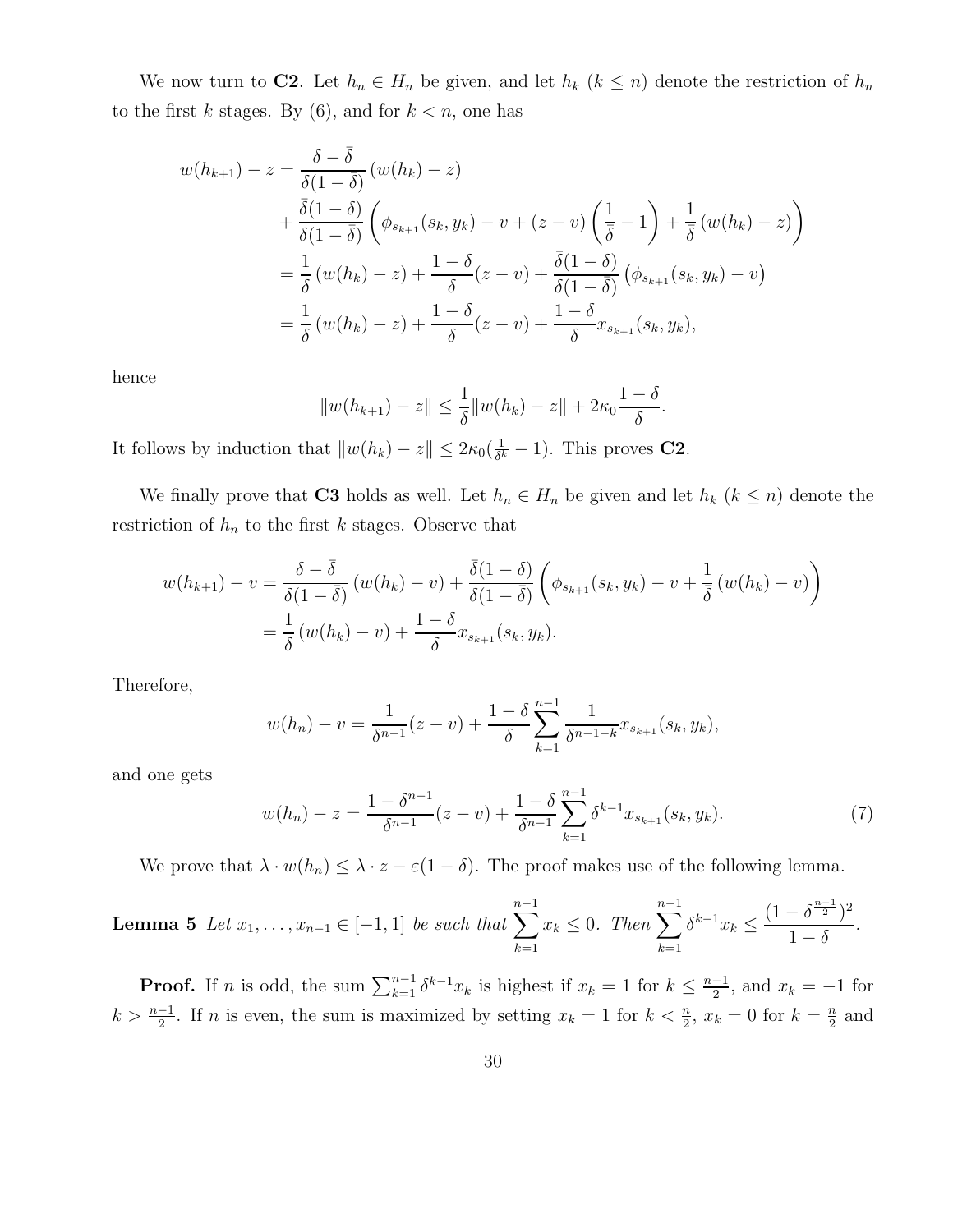$x_k = -1$  for  $k > \frac{n}{2}$ . In both cases, the sum is at most  $\frac{1-2\delta^{\frac{n-1}{2}} + \delta^{n-1}}{1-\delta}$  $\frac{2+ \delta^{n-1}}{1-\delta}$ .

Set  $m_0 = 0, l_1 + 1 := \min\{k \ge 1 : s_m = s_k \text{ for some } m > k\}$  (inf  $\varnothing = +\infty$ ), and  $m_1 :=$  $\max\{k \leq n : s_k = s_{l_1}\}.$  Next, as long as  $l_j < +\infty$ , define  $l_{j+1} + 1 := \min\{k \geq m_j : s_m =$  $s_k$  for some  $m > k$  and  $m_{j+1} := \max\{k \leq n : s_k = s_{l_{j+1}}\}$ . Let J the largest integer with  $l_i < +\infty$ .

Since  $s_{l_j+1} = s_{m_j}$ , one has  $\lambda \cdot \sum_{k=l_j+1}^{m_j} x_{s_{k+1}}(s_k, y_k) \leq 0$  for each  $j \leq J$ . By Lemma 5, this implies

$$
\sum_{j=1}^J \sum_{k=l_j+1}^{m_j} \delta^{k-1} \lambda \cdot x_{s_{k+1}}(s_k, y_k) \le \frac{\kappa_0}{1-\delta} \sum_{j=1}^J \delta^{l_j} (1-\delta^{\frac{m_j-l_j-1}{2}})^2.
$$

The sum which appears in the latter bound is highest when  $l_j + 1 = m_{j-1} + 1$ , that is,  $l_j = m_{j-1}$ for each  $j$ . It is then equal to

$$
\sum_{j=1}^{J} \delta^{m_{j-1}} (1 - \delta^{\frac{m_j - m_{j-1} - 1}{2}})^2 = \sum_{j=1}^{J} \left( \delta^{\frac{m_{j-1}}{2}} - \delta^{\frac{m_j - 1}{2}} \right)^2
$$
  

$$
\leq \sum_{j=1}^{J} \left( \delta^{\frac{m_{j-1}}{2}} - \delta^{\frac{m_j}{2}} \right)^2.
$$

The last expression is of the form

$$
\sum_{j=1}^{J} (u_{j-1} - u_j)^2,
$$

with  $1 = u_0 \ge u_1 \ldots \cdots \ge u_J \ge \delta^{n/2}$ . Such a sum is maximized when  $u_0 = 1$  and  $u_1 = \cdots =$  $u_J = \delta^{n/2}$ . It is then equal to  $(1 - \delta^{n/2})^2$ .

On the other hand, there are at most |S| stages k with  $m_j < k \le l_{j+1}$  for some j. Therefore,

$$
\frac{1-\delta}{\delta^{n-1}} \sum_{k=1}^{n-1} \delta^{k-1} \lambda \cdot x_{s_{k+1}}(s_k, y_k) \le |S| \kappa_0 \frac{1-\delta}{\delta^{n-1}} + \frac{\kappa_0}{\delta^{n-1}} (1-\delta^{n/2})^2.
$$
  

$$
\le |S| \kappa_0 \frac{1-\delta}{\delta^{n-1}} + \frac{\kappa_0}{\delta^{n-1}} (n/2)^2 (1-\delta)^2.
$$

On the other hand,  $1 - \delta^{n-1} \geq \frac{n-1}{2}$  $rac{-1}{2}(1-\delta).$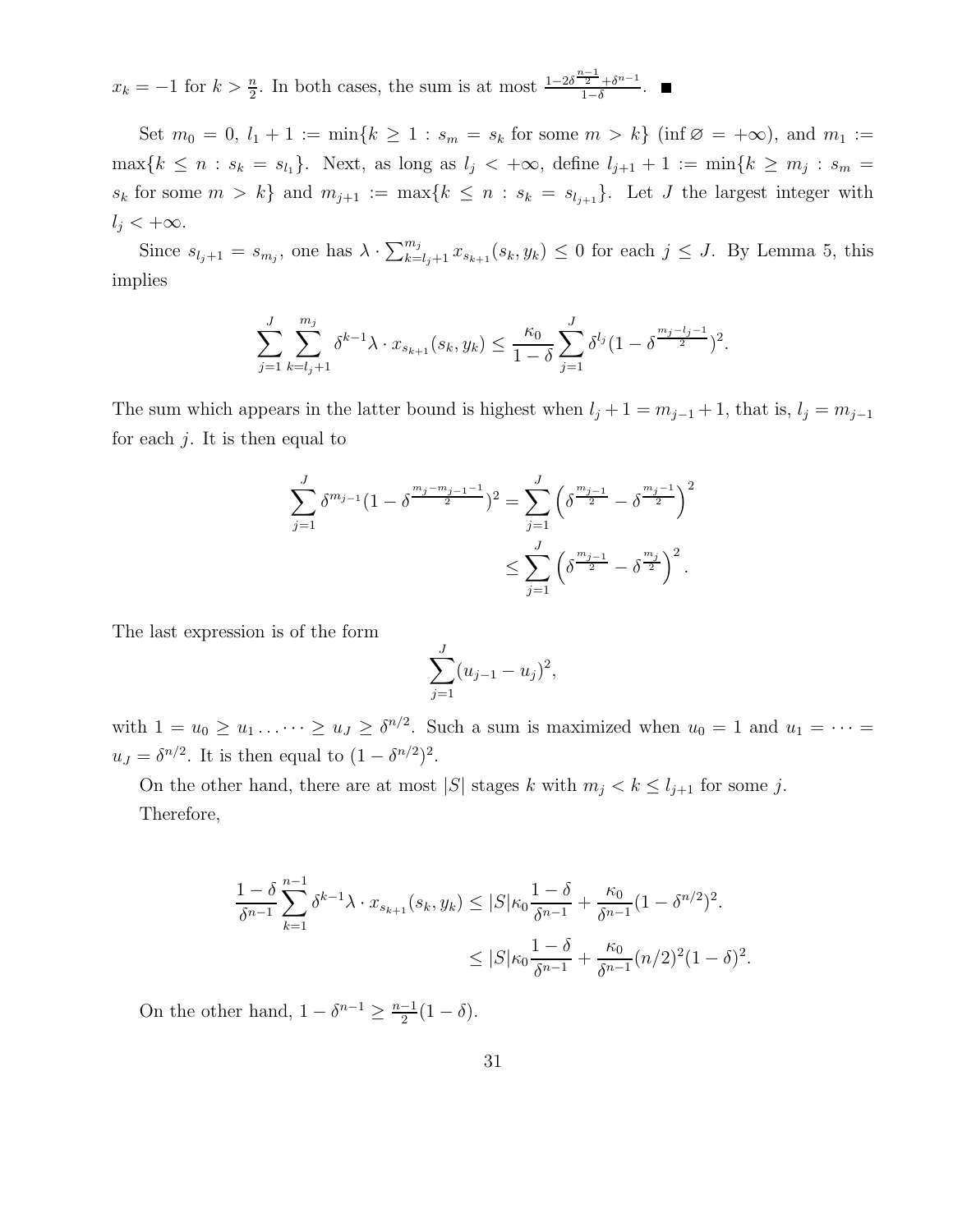Combining these two inequalities and substituting into (7), one obtains

$$
\lambda \cdot w(h_n) \leq \lambda \cdot z - \varepsilon_0 \frac{1 - \delta^{n-1}}{\delta^{n-1}} + \frac{1 - \delta}{\delta^{n-1}} \sum_{k=1}^{n-1} \delta^{k-1} \lambda \cdot x_{s_{k+1}}(s_k, y_k)
$$
  

$$
\leq \lambda \cdot z - \varepsilon \frac{1 - \delta}{\delta^{n-1}} \leq \lambda \cdot z - \varepsilon (1 - \delta)
$$

as claimed.

### 7.3 Proof of Lemma 1

**Proof.** We prove the three statements in turn. We start with the first one, and consider the following two cases:  $\lambda \neq e^i$  for any i, and  $\lambda = e^i$  for some i.

Suppose that  $\lambda \neq e^i$  for any i. Let  $\delta < 1$  be given. For each state s, choose a feasible payoff  $\gamma_s \in F_\delta(s)$  that maximizes the product  $\lambda \cdot \gamma_s$ . Let  $a_s \in A$  be the profile of moves played in stage 1, and  $w_t(s, y) \in F_\delta(t)$  be the continuation payoff following y, if in state t at stage 2. Note that  $\lambda \cdot w_t(s, y) \leq \lambda \cdot \gamma_t$  for  $y \in Y$ ,  $s, t \in S$ . By construction, for each  $s \in S$ ,  $\gamma_s = (1 - \delta)r(s, a_s) + \delta \sum_{t \in S, y \in Y} p(t, y|s, a_s) w_t(s, y).$ 

Fix  $\varepsilon > 0$  arbitrarily. From Assumption F2 and Lemma 6.2 of FLM, there exists an open and dense set of profiles each of which has pairwise full rank for all pairs of players. Therefore, for each  $s \in S$ , there exist  $\hat{\gamma}_s$ ,  $\hat{\alpha}_s$ , and  $\hat{w}_t(s, y)$  such that  $\lambda \cdot \hat{w}_t(s, y) \leq \lambda \cdot \hat{\gamma}_t$  for  $y \in Y$ ,  $t \in S$ ,  $\hat{\gamma}_s = (1 - \delta)r(s, \hat{\alpha}_s) + \delta \sum_{t \in S, y \in Y} p(t, y | s, \hat{\alpha}_s) \hat{w}_t(s, y), \ \lambda \cdot \hat{\gamma}_s \geq \lambda \cdot \gamma_s - \varepsilon$ , and  $\hat{\alpha}_s$  has pairwise full rank for all pairs of players in state s.

Similarly to the proof of Proposition 1, there exist  $\tilde{x}_t(s, y)$   $(y \in Y, s, t \in S)$  and  $v \in \mathbb{R}^I$  such that  $\lambda \cdot v = \min_s \lambda \cdot \hat{\gamma}_s$ ,

$$
v = r(s, \hat{\alpha}_s) + \sum_t q(t, y | s, \hat{\alpha}_s) \tilde{x}_t(s, y) \ (s \in S)
$$

and

$$
\lambda \cdot \sum_{s \in T} \tilde{x}_{\phi(s)}(s, \psi(s)) \le 0
$$

for each  $T \subseteq S$ , for each permutation  $\phi : T \to T$  and each map  $\psi : T \to Y$ . For each  $s \in S$ , although  $\hat{\alpha}_s$  is not a Nash equilibrium of  $\Gamma(s, \tilde{x})$ , since  $\hat{\alpha}_s$  satisfies pairwise full rank, there exist  $\hat{x}_t(s, y)$  for  $y \in Y$  and  $t \in S$  such that  $\hat{\alpha}_s$  is a Nash equilibrium of  $\Gamma(s, \tilde{x} + \hat{x})$  with payoff v, and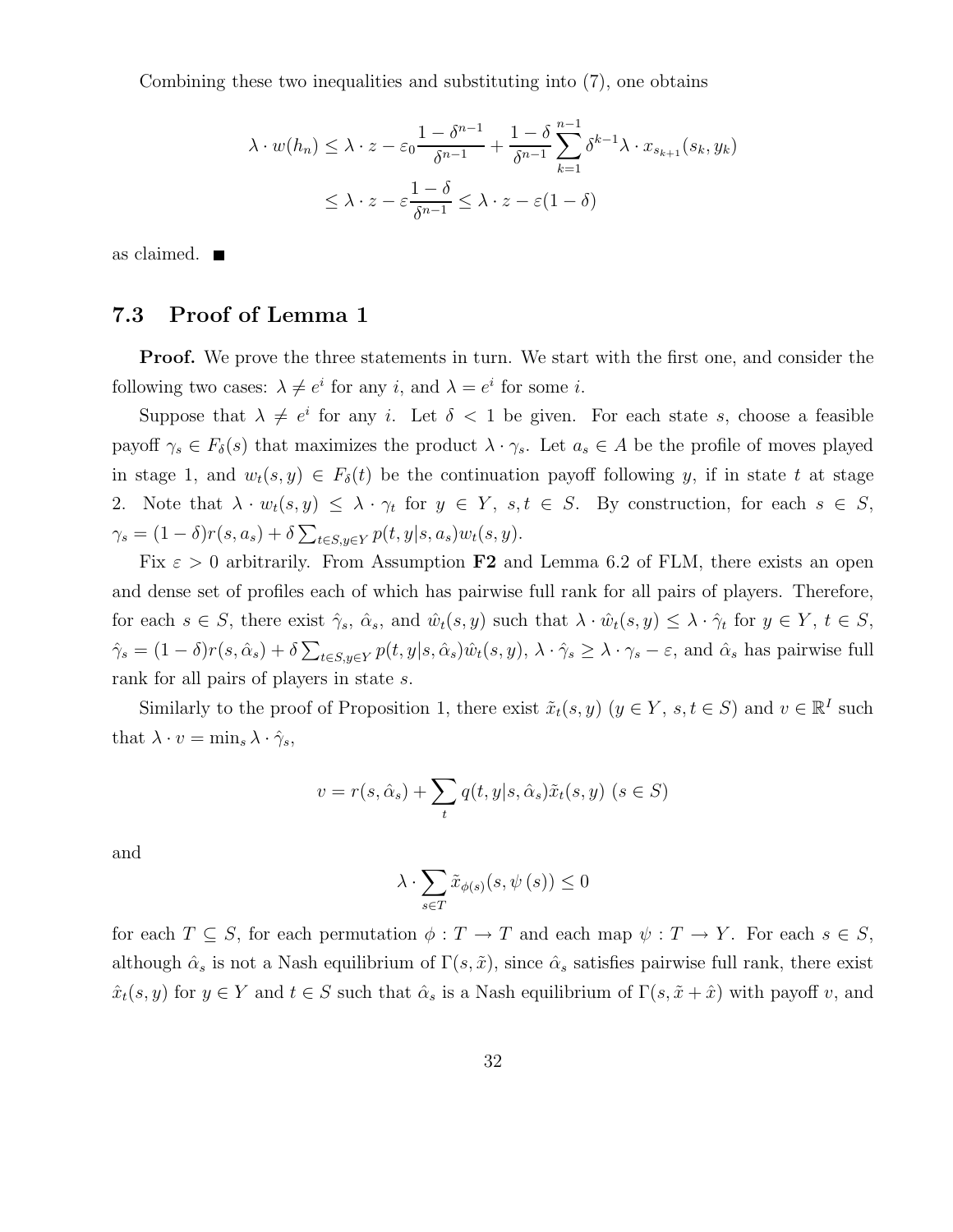such that  $\lambda \cdot \hat{x}_t(s, y) = 0$  for each  $y \in Y$  and  $t \in S$ . With  $x_t(s, y) := \tilde{x}_t(s, y) + \hat{x}_t(s, y)$ , the payoff vector v is a Nash equilibrium payoff of  $\Gamma(s, x)$ , and one has

$$
\lambda \cdot \sum_{s \in T} x_{\phi(s)}(s, \psi(s)) \le 0
$$

for each  $T \subseteq S$ , each permutation  $\phi : T \to T$ , and each map  $\psi : T \to Y$ .

It follows that

$$
k(\lambda) \geq \lambda \cdot v = \min_{s \in S} \lambda \cdot \hat{\gamma}_s \geq \min_{s \in S} \max_{w \in F_{\delta}(s)} \lambda \cdot w - \varepsilon.
$$

Since  $\varepsilon > 0$  and  $\delta < 1$  are arbitrary,

$$
k(\lambda) \ge \sup_{\delta < 1} \min_{s \in S} \max_{w \in F_{\delta}(s)} \lambda \cdot w \ge \min_{s \in S} \max_{w \in F(s)} \lambda \cdot w.
$$

Conversely, we have

$$
\max_{w \in F(s)} \lambda \cdot w = \sup_{\alpha} \sum_{t \in S} \mu_{\alpha,s}(t) \lambda \cdot r(t, \alpha_t),
$$

where  $\mu_{\alpha,s}(t)$  is the long-run frequency of state t under the Markov chain induced by  $\alpha$  with initial state s, and where the supremum is taken over all Markov strategy profiles  $\alpha = (\alpha_t)_{t \in S}$ . Thus

$$
\min_{s \in S} \max_{w \in F(s)} \lambda \cdot w \ge \sup_{\alpha} \min_{\mu_{\alpha}} \sum_{t \in S} \mu_{\alpha}(t) \lambda \cdot r(t, \alpha_t),
$$

where the minimum is taken over all invariant measures of the Markov chain induced by  $\alpha$ .

 $\chi$ From Lemma 2 in Section 3.2, for each  $\alpha$ , one has

$$
\sum_{t \in S} \mu_{\alpha}(t) \lambda \cdot r(t, \alpha_t) \geq k(\lambda, \alpha).
$$

for any invariant measure  $\mu_{\alpha}$ . Hence,

$$
\min_{s \in S} \max_{w \in F(s)} \lambda \cdot w \ge \sup_{\alpha} k(\lambda, \alpha) = k(\lambda).
$$

Suppose next that  $\lambda = e^i$  for some *i*. By replacing Assumption F2 with Assumption F1 and Lemma 6.2 of FLM with Lemma 6.3 of FLM, a similar argument establishes  $k(e^i)$  =  $\min_{s \in S} \max_{w \in F(s)} w^i$ . This concludes the proof of the first statement.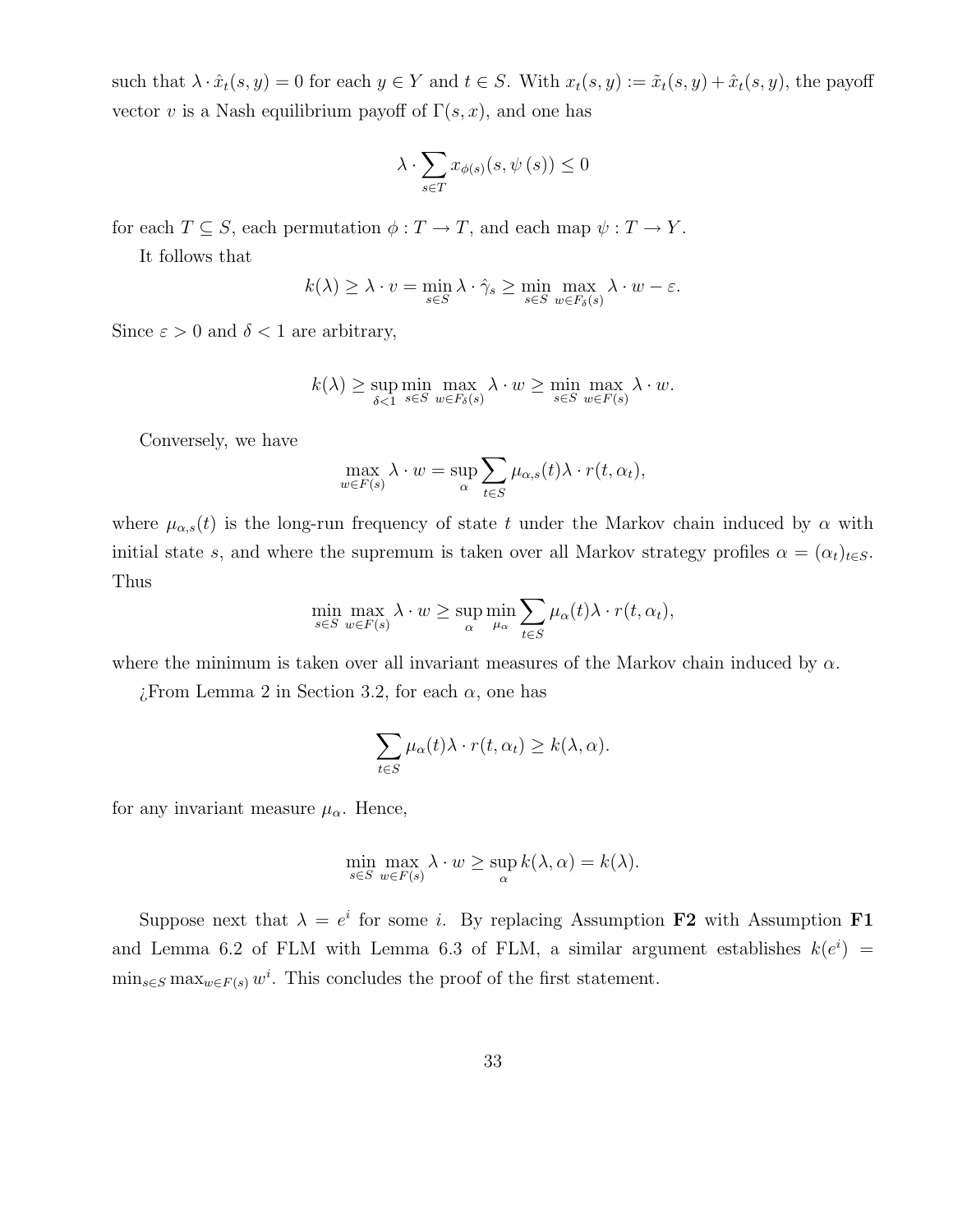Let  $\delta$  < 1 be given. There exists a minmaxing (public) profile  $\sigma^{-i}$  such that

$$
m^i_{\delta}(s) = \max_{a^i_s \in A^i} \left( (1-\delta)r^i(s, a^i_s, \alpha^{-i}_s) + \delta \sum_{t \in S, y \in Y} q(t|s, a^i_s, \alpha^{-i}_s)w^i_t(s, y) \right),
$$

for every  $s \in S$ , where  $\alpha_s^{-i}$  is the mixed moves played in stage 1 (as a function of the initial state) and  $w_t^i(s, y)$  is a continuation payoff for player i when player i takes a best-response against  $\sigma^{-i}$ from stage 2 onward. Note that  $w_t^i(s, y) \geq m_\delta^i(t)$  for each t.

By replacing Assumption F2 with Assumption F1 and Lemma 6.2 of FLM with Lemma 6.3 of FLM, a similar argument establishes  $k(-e^i) \ge -\max_s m^i(s)$ .

Conversely, we have

$$
m^{i}(s) \leq \inf_{\alpha^{-i}} \sup_{\alpha^{i}} \sum_{t \in S} \mu_{\alpha,s}(t) r^{i}(t,\alpha_{t}),
$$

where  $\alpha^i$  and  $\alpha^{-i}$  are Markov strategies and  $\mu_{\alpha,s}(t)$  is the long-run frequency of state t under the Markov chain induced by  $\alpha$  with initial state s. Thus

$$
\max_{s \in S} m^{i}(s) \le \inf_{\alpha^{-i}} \sup_{\alpha^{i}} \max_{\mu_{\alpha}} \sum_{t \in S} \mu_{\alpha}(t) r^{i}(t, \alpha_{t}),
$$

where the maximum is taken over all invariant measures of the Markov chain induced by  $\alpha$ .

Let  $\tilde{\alpha}^i$  be an arbitrary Markov strategy of player i, and let  $(v, x)$  be feasible in  $\mathcal{P}(-e^i, (\tilde{\alpha}^i, \alpha^{-i})),$ given some arbitrary Markov strategy  $\alpha^{-i}$ . It follows from the incentive constraints in  $\mathcal{P}(-e^i, (\tilde{\alpha}^i, \alpha^{-i}))$ that, for each  $s \in S$ , one has

$$
-k(-e^i,\tilde{\alpha}^i,\alpha^{-i}) \ge v^i \ge r^i(s,\alpha_s^i,\alpha_s^{-i}) + \sum_{t \in S, y \in Y} p(t,y|s,\alpha_s^i,\alpha_s^{-i}) x_t^i(s,y).
$$

By Lemma 2 in Section 3.2, it thus follows that for each  $(\tilde{\alpha}^i, \alpha^{-i}),$ 

$$
\sum_{s\in S}\mu_{\alpha^i,\alpha^{-i}}(s)r^i(s,\alpha^i_s,\alpha^{-i}_s)\leq -k(-e^i,\tilde{\alpha}^i,\alpha^{-i}),
$$

for any  $\alpha^i$  and any invariant measure  $\mu_{\alpha^i,\alpha^{-i}}$ . Since  $\tilde{\alpha}^i$  is arbitrary,

$$
\max_{s \in S} m^i(s) \le \inf_{\alpha^{-i}} \inf_{\tilde{\alpha}^i} (-k(-e^i, \tilde{\alpha}^i, \alpha^{-i})) = -k(-e^i).
$$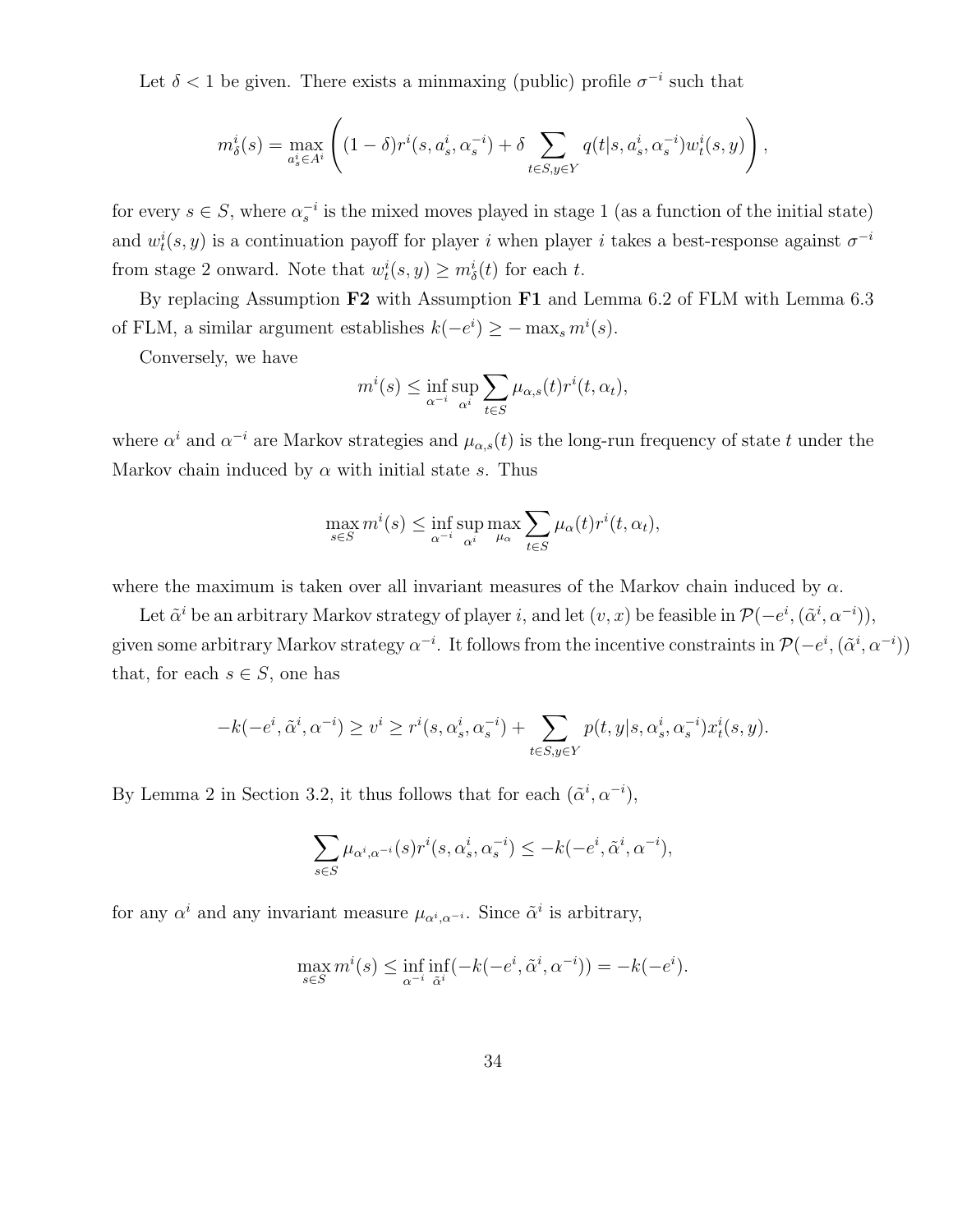This concludes the proof of the second statement, and of the Proposition as well, since the last statement follows directly from the first two.

### 7.4 Proof for the Characterization with Full Monitoring

We first show that  $\mathcal{P}(e^i)$  and  $\mathcal{Q}^i_+$  are equivalent. Take any  $(\alpha, v, x)$  feasible in  $\mathcal{P}(e^i)$ . We have

$$
v^i = r^i(s, a^i_s, \alpha^{-i}_s) + \sum_{t \in T} \sum_{a_s^{-i} \in A^{-i}} \alpha^{-i}_s(a_s^{-i}) p(t|s, a^i_s, a^{-i}_s) x^i_t(s, a^i_s, a^{-i}_s)
$$

for every  $s \in S$  and  $a_s^i \in \text{support}(\alpha_s^i)$ . For each s, set

$$
\tilde{x}_t^i(s):=\max_{a_s^i\in \mathrm{support}(\alpha_s^i)}\max_{a_s^{-i}\in A^{-i}}x_t^i(s,a_s^i,a_s^{-i}),
$$

and

$$
\tilde{v}_s^i := \min_{a_s^i \in \text{support}(\alpha_s^i)} \left( r^i(s, a_s^i, \alpha_s^{-i}) + \sum_{t \in T} p(t|s, a_s^i, \alpha_s^{-i}) \tilde{x}_t^i(s) \right).
$$

Next, set  $\bar{x}_t^i(s) := \tilde{x}_t^i(s) + v^i - \tilde{v}_s^i$ . Since  $\tilde{v}_s^i \geq v^i$  for every  $s \in S$ , we have that  $(\alpha, v^i, \bar{x}^i)$  is feasible in  $\mathcal{Q}^i_+.$ 

Conversely, take any  $(\alpha, v^i, \bar{x})$  feasible in  $\mathcal{Q}_+^i$ . For each  $s \in S$  and  $a_s^{-i} \in A^{-i}$ , we set

$$
x_t^i(s, a_s^i, a_s^{-i}) := \bar{x}_t^i(s) + v^i - \left( r^i(s, a_s^i, \alpha_s^{-i}) + \sum_{t \in T} p(t|s, a_s^i, \alpha_s^{-i}) \tilde{x}_t^i(s) \right)
$$

if  $a_s^i \in \text{support}(\alpha_s^i)$  (note that the right-hand side is independent of  $a_s^{-i}$ ), and we let  $x_t^i(s, a_s^i, a_s^{-i})$ be sufficiently small if  $a_s^i \notin \text{support}(\alpha_s^i)$ . Since  $v^i \leq r^i(s, a_s^i, \alpha_s^{-i}) + \sum_{t \in T} p(t|s, a_s^i, \alpha_s^{-i}) \tilde{x}_t^i(s)$  for every  $a_s^i \in \text{support}(\alpha_s^i)$ , we have that  $(\alpha, v^i, v^{-i}, x^i, x^{-i})$  is feasible in  $\mathcal{P}(e^i)$ .  $(v^{-i}$  and  $x^{-i}$  are chosen to give incentives for players  $-i$  to play  $\alpha^{-i}$ .)

The equivalence between  $\mathcal{P}(-e^i)$  and  $\mathcal{Q}^i$  follows similarly.

### 7.5 Proof of Proposition 3

We let a unit direction  $\lambda \in S^1$ , and a mixed profile  $\alpha$  be given. We prove that for each feasible pair  $(v, x)$  in  $\mathcal{P}_p(\lambda, \alpha)$ , there is  $z : S \times Y \to \mathbf{R}^{S \times I}$  such that  $(v, z)$  is a feasible pair in  $\mathcal{P}_q(\lambda,\alpha)$ . This implies  $k_p(\lambda,\alpha) = k_q(\lambda,\alpha)$ , and hence the result. The proof uses the following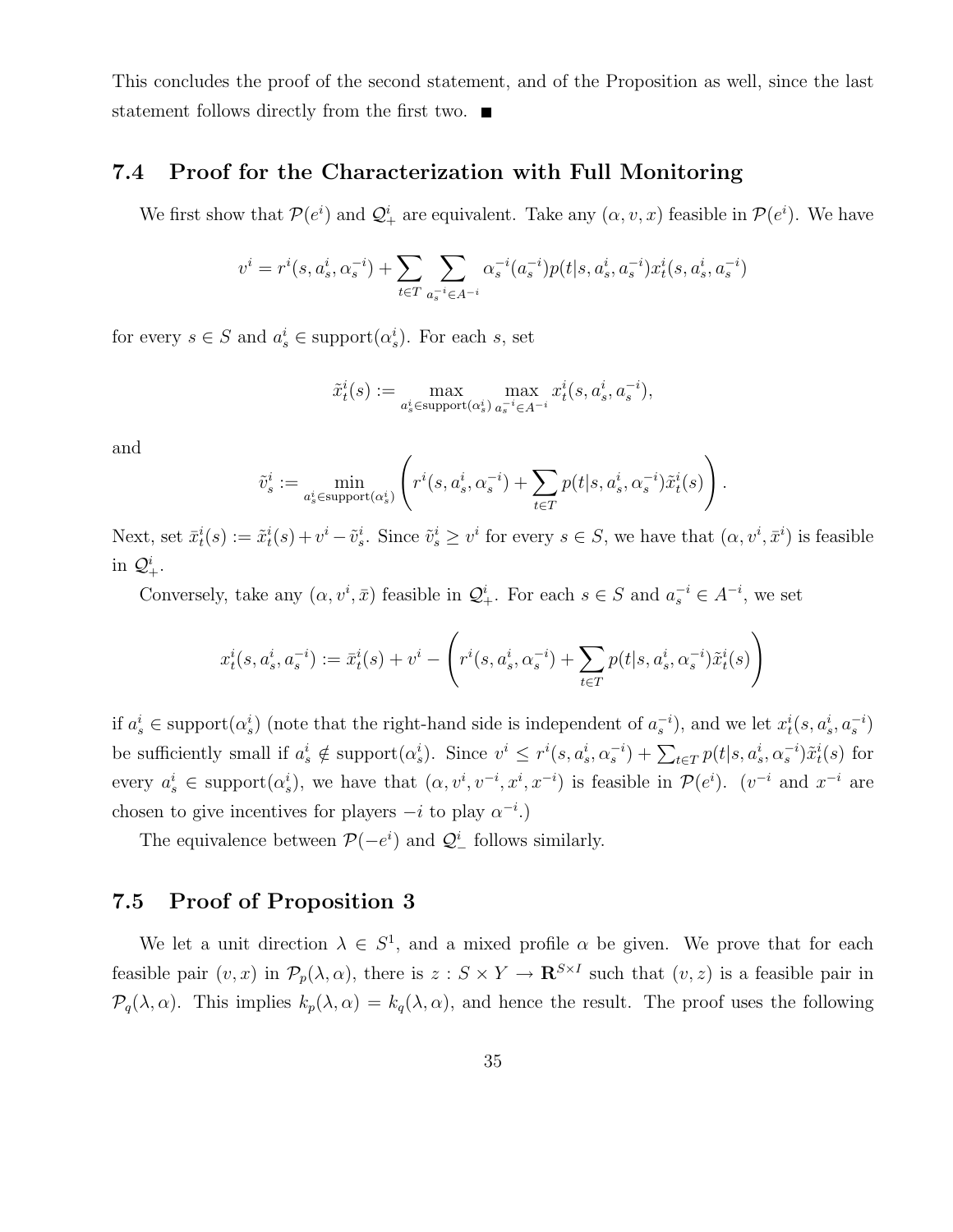two observations.

Denote by  $P(\text{resp. } Q)$  the  $S \times S$  matrix whose  $(s, t)$ -th entry is  $p(t|s)$  (resp.  $q(t|s)$ ).

Claim 5 The ranges of the two linear maps (with matrices)  $Id - P$  and  $Id - Q$  are equal.

**Proof of the claim.** Assume that q is aperiodic. Let be given a vector  $\xi \in \mathbb{R}^S$  in the range of  $Id - P$ . Hence, there is  $\psi \in \mathbb{R}^S$ , such that  $\xi = \psi - P\psi$ . Hence,  $\langle \mu, \xi \rangle = 0$ . Since q is an irreducible transition function with invariant measure  $\mu$ , the vector  $Q^n \xi$  converges as  $n \to \infty$ to the constant vector, whose components are all equal to  $\langle \mu, \xi \rangle = 0$ . Moreover, the convergence takes place at an exponential speed. Therefore, the vector  $\tilde{\psi} := \sum$  $+\infty$  $n=0$  $Q^n\xi$  is well-defined, and solves  $\tilde{\psi} = \xi + Q\tilde{\psi}$ . This proves the result.<sup>14</sup>

**Claim 6** Let a vector  $c = (c_t(s)) \in \mathbb{R}^{S \times S}$  be given, such that the inequality  $\sum_{s \in T} c_{\phi(s)}(s) \leq 0$ holds for every  $T \subseteq S$ , and every permutation  $\phi$  over T. Then there exists a vector  $c^* = (c_t^*(s)) \in$  $\mathbf{R}^{S\times S}$  such that (i)  $c^*\geq c$  (componentwise) and (ii)  $\sum_{s\in T}c^*_{\phi(s)}(s)=0$ , for every  $T\subseteq S$  and every permutation  $\phi$  over T.

**Proof of the claim.** Consider the linear program sup  $\sum$  $\sum_{T,\phi}\Biggl( \sum_{s\in T}\,$  $g_{\phi(s)}(s)$  $\setminus$ , where the sum ranges over all  $(T, \phi)$  such that  $T \subseteq S$  and  $\phi$  is a permutation over T, and the supremum is taken over all g such that (i)  $g \ge c$  and (ii)  $\sum_{s \in T} g_{\phi(s)}(s) \le 0$ , for every  $T \subseteq S$  and every permutation  $\phi$  over T. This program is bounded and c is a feasible point, hence there is an optimal solution, c ∗ . We claim that the value of the program is 0. Assume to the contrary that

$$
\sum_{s \in T} c^*_{\phi(s)}(s) < 0 \tag{8}
$$

for some T and some  $\phi$ . It must then be the case that for each  $s \in T$ , there exists some set  $T_s \subseteq S$ containing s, and some permutation  $\phi_s$  over  $T_s$  with  $\phi_s(s) = \phi(s)$ , and such that the constraint  $\sum_{t\in T_s} c^*_{\phi_s(t)}(t) \leq 0$  is binding. (Otherwise indeed, a small increase in the value of  $c^*_{\phi(s)}(s)$  would preserve feasibility of  $c^*$ , and improve upon  $c^*$ .) In particular,

$$
\sum_{t \in T_s, t \neq s} c^*_{\phi_s(t)}(t) = -c^*_{\phi(s)}(s).
$$

<sup>&</sup>lt;sup>14</sup>The proof in the case where q is periodic is similar. As in the aperiodic case, the infinite sum in  $\tilde{\psi}$  is well-defined.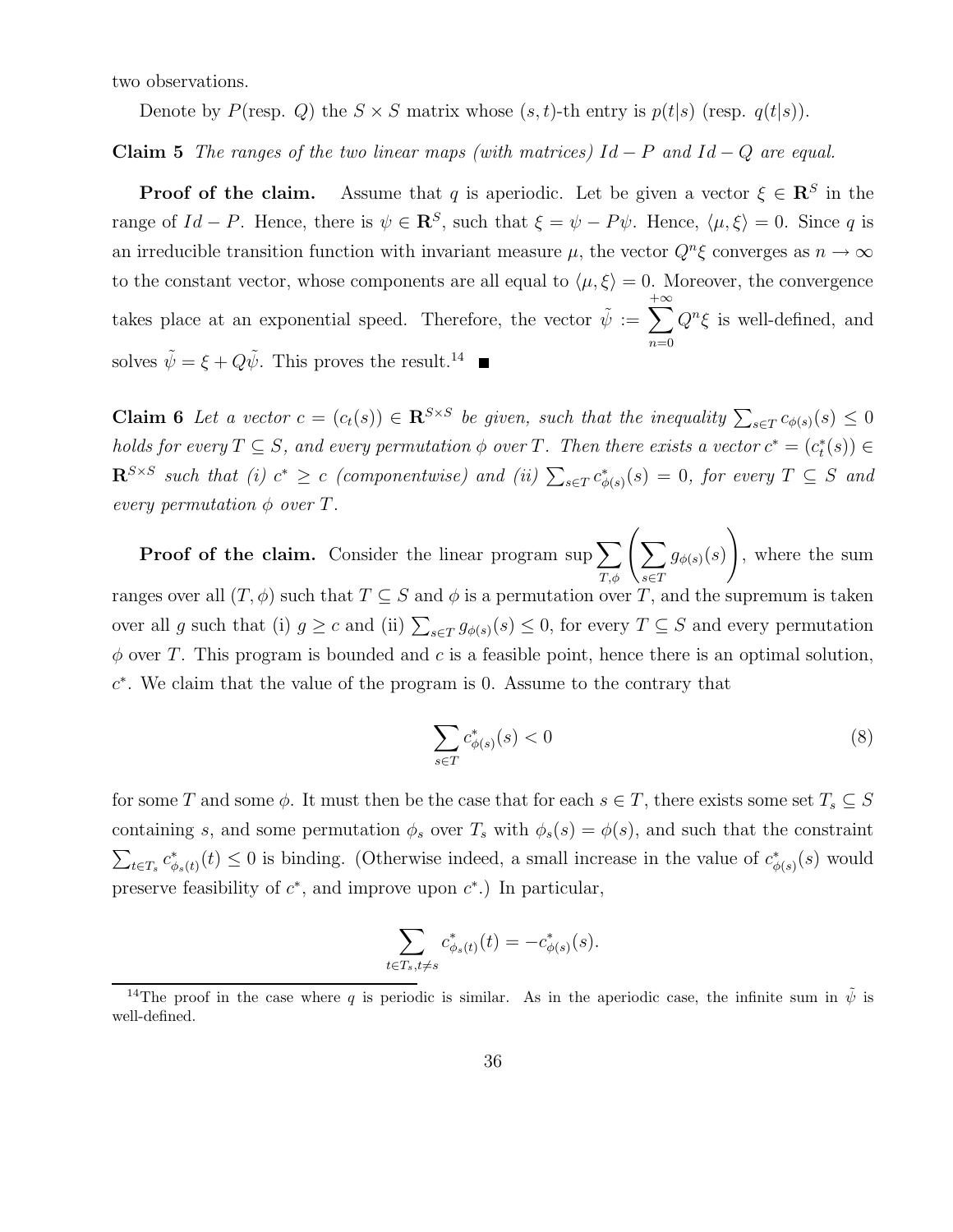When summing over  $s \in T$ , and by (8), one obtains

$$
\sum_{s \in T} \sum_{t \in T_s, t \neq s} c^*_{\phi_s(t)}(t) > 0. \tag{9}
$$

We claim that the directed graph over S with edge set  $\bigcup_{s\in T}\bigcup_{t\in T_s,t\neq s}(t,\phi_s(t))$  (where any edge that appears more than once is repeated) is a collection of disjoint cycles. Hence (9) is in contradiction with the fact that  $d$  is feasible.

To see this last claim, observe that for each state  $s \in T$ , the edges  $(t, \phi_s(t))$ , where  $t \in T_s$ ,  $t \neq s$ , form a directed path from  $\phi(s)$  to s. Hence, the union over s of these paths is a union of disjoint cycles.  $\blacksquare$ 

We turn to the proof of the Proposition. Let  $(v, x)$  be a feasible pair in  $\mathcal{P}_p(\lambda, \alpha)$ . For  $(s, t) \in S$ , we set  $c_t(s) := \max_{y \in Y} \lambda \cdot x_t(s, y)$ . Apply Claim 6 to obtain  $(c_t^*(s))$ . Since  $\sum_{s \in T} c_{\phi(s)}^*(s) = 0$ , for every  $T \subseteq S$  and every permutation  $\phi$  over T, there is a vector  $\bar{c}^* \in \mathbb{R}^S$ , such that  $c_t^*(s) = \bar{c}_t^* - \bar{c}_s^*$ for every  $s, t \in S$ .

Next, by Claim 5, there is  $\bar{d} \in \mathbb{R}^S$ , such that  $(Id - P)\bar{c}^* = (Id - Q)\bar{d}$ . For  $s, t \in S$ , set  $d_t(s) := \bar{d}_t - \bar{d}_s$ . Observe that, by construction, one has  $\sum$ t∈S  $p(t|s)c_t^*(s) = \sum$ t∈S  $q(t|s)d_t(s)$  for each  $s \in S$ .

Finally, we set

$$
z_t^i(s,y) := \frac{\lambda^i}{|\lambda^i|} d_t(s) + \sum_{u \in S} p(u|s) \left( x_u^i(s,y) - \frac{\lambda^i}{|\lambda^i|} c_u^*(s) \right),
$$

for any  $i, s, t, y$  (where  $0/0 = 1$ ). We claim that  $(v, z)$  is feasible in  $\mathcal{P}_q(\lambda, \alpha)$ , as desired.

By construction, (and since  $\sum_i |\lambda^i| = 1$ ), one has

$$
\lambda \cdot z_t(s, y) = d_t(s) + \sum_{u \in S} p(u|s) \left(\lambda \cdot x_u(s, y) - c_u^*(s)\right) \le d_t(s),
$$

hence the vector z satisfies all linear constraints in  $\mathcal{P}_q(\lambda, \alpha)$ .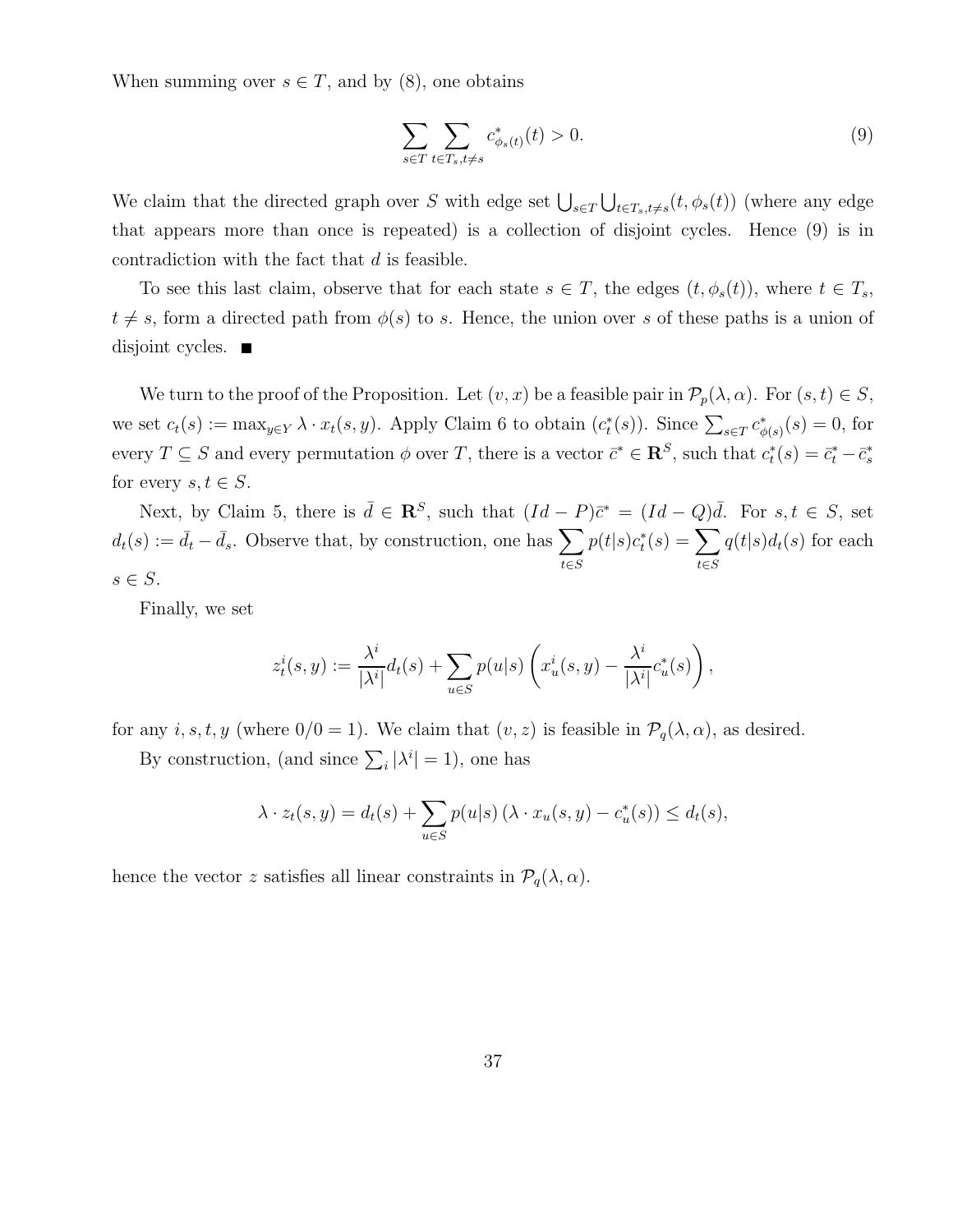On the other hand, and for each  $y$ , one has

$$
\sum_{t \in S} q(t|s) z_t^i(s, y) = \sum_{u \in S} p(u|s) x_u^i(s, y) + \frac{\lambda^i}{|\lambda^i|} \left( \sum_{t \in S} q(t|s) d_t(s) - \sum_{u \in S} p(u|s) c_u^*(s) \right)
$$
  
= 
$$
\sum_{t \in S} p(t|s) x_t^i(s, y).
$$

Hence the equality

$$
\sum_{t \in S, y \in Y} \psi(y|s, a) q(t|s) z_t^i(s, y) = \sum_{t \in S, y \in Y} \psi(y|s, a) p(t|s) x_t^i(s, y)
$$

holds for any  $a \in S$ . This concludes the proof of Proposition 3.

# References

- [1] Abreu, D., D. Pearce, and E. Stacchetti (1990). "Toward a Theory of Discounted Repeated Games with Imperfect Monitoring," *Econometrica*, **58**, 1041-1063.
- [2] Bewley, T. and E. Kohlberg (1976). "The Asymptotic Theory of Stochastic Games," Mathematics of Operations Research, 1(3), 197–208.
- [3] Dixit, A., Grossman G. M. and F. Gul (2000). "The Dynamics of Political Compromise," Journal of Political Economy, 108, 531–568.
- [4] Dutta, P. K. (1995). "A Folk Theorem for Stochastic Games," Journal of Economic Theory, 66, 1–32.
- [5] Ericson, R. and A. Pakes (1995). "Markov Perfect Industry Dynamics: A Framework for Empirical Work," Review of Economic Studies, 62, 53–82.
- [6] Fink, A. M. (1964). "Equilibrium in a stochastic n-person game," Journal of Science of the Hiroshima University, Series A-I, 28, 89–93.
- [7] Freidlin, M. I. and A. D. Wentzell (1991). Random Perturbations of Dynamical Systems, Springer-Verlag, New York.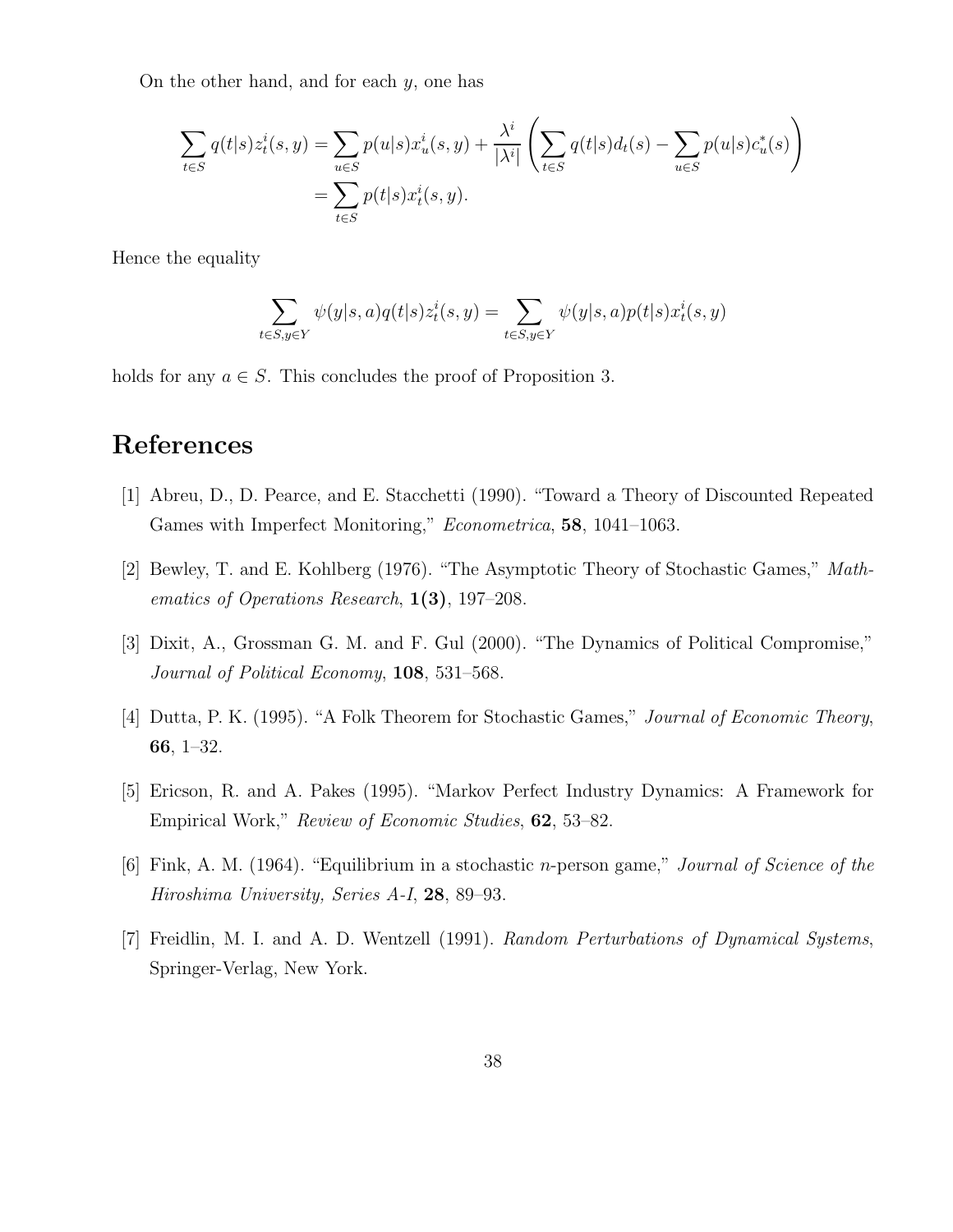- [8] Fudenberg, D. and E. Maskin (1986). "The Folk Theorem for Repeated Games with Discounting or with Incomplete Information," Econometrica , 54, 533–554.
- [9] Fudenberg, D. and D. Kreps and E. Maskin (1990). "Repeated Games with Long-run and Short-run Players," Review of Economic Studies, 57, 555–573.
- [10] Fudenberg, D. and D. Levine (1994). "Efficiency and Observability with Long-Run and Short-Run Players, *Journal of Economic Theory*, **62**, 103–135.
- [11] Fudenberg, D., D. Levine, and E. Maskin (1994). "The Folk Theorem with Imperfect Public Information,"  $Econometrica$ , **62**, 997–1040.
- [12] Fudenberg, D. and Y. Yamamoto (2009). "The Folk Theorem for Irreducible Stochastic Games with Imperfect Public Monitoring," mimeo, Harvard University.
- [13] Green, E. J. and R. H. Porter (1984). "Noncooperative Collusion under Imperfect Price Information," Econometrica, 52, 87–100.
- [14] Hoffman, A. J. and R. M. Karp (1966). "On Nonterminating Stochastic Games," Management Science, 12, 359–370.
- [15] Judd, K. L., S. Yeltekin and J. Conklin (2003). "Computing Supergames Equilibria," Econometrica, 71, 1239–1254.
- [16] Kallenberg, L. (2002). "Finite State and Action MDPs," in Handbook of Markov Decision Processes Methods and Applications, E. A. Feinberg and A. Shwartz (eds.), Kluwer Academic, 21–88.
- [17] Lagunoff, R. and A. Matsui (1997). "Asynchronous Choice in Repeated Coordination Game," Econometrica, 65, 1467–1477.
- [18] Mailath, G. J. and L. Samuelson (2006). Repeated Games and Reputations: Long-Run Relationships, Oxford University Press, New York.
- [19] Mertens, J.-F. and A. Neyman (1981). "Stochastic Games," International Journal of Game Theory, 10, 53–66.
- [20] Mertens, J.-F. and T. Parthasarathy (1987). "Equilibria for Discounted Stochastic Games," C.O.R.E. Discussion Paper 8750.